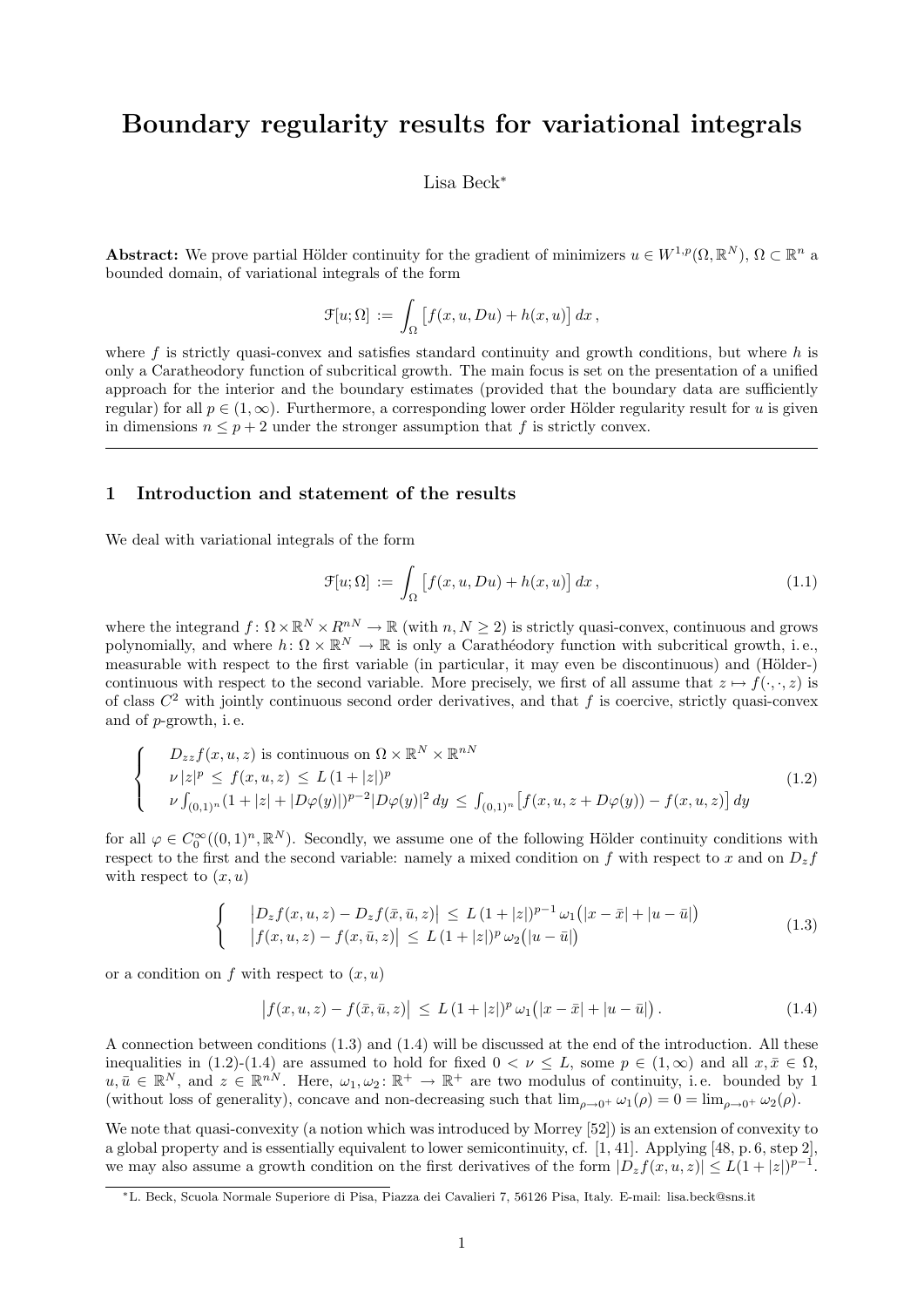Furthermore, it can be verified that the conditions (1.2) above, see [52, Theorem 4.3], imply the strict ellipticity of the matrix  $D_{zz}f$  in the sense of Legendre-Hadamard, and therefore we may also assume

$$
\nu (1+|z|)^{p-2} |\xi|^2 |\eta|^2 \leq D_{zz} f(x, u, z) \xi \otimes \eta \cdot \xi \otimes \eta
$$

for all  $\xi \in \mathbb{R}^N, \eta \in \mathbb{R}^n$ . As observed by Acerbi and Fusco [2], a growth condition for the second derivatives is not needed, and the continuity of  $D_{zz}f$  is sufficient to prove a partial regularity result. This latter condition implies in particular that second order derivatives are bounded on compact subsets of  $\bar{\Omega} \times \mathbb{R}^N \times \mathbb{R}^{nN}$ , i.e. for every  $M > 0$  there exists a constant  $K_M$  such that there holds

$$
\left|D_{zz}f(x,u,z)\right| \leq K_M
$$

for all  $x \in \Omega$ ,  $u \in \mathbb{R}^N$  and  $z \in \mathbb{R}^{nN}$  with  $|u|, |z| \leq M$ . Due to the continuity of  $D_{zz}f$  we may hence assume the existence of a modulus of continuity for  $D_{zz}f$  on compact subsets. More precisely, we may assume that to a given  $M > 0$  there exists a monotone nondecreasing concave function  $\mu_M : [0, \infty) \to [0, \infty)$  continuous at 0 such that  $\mu_M(0) = 0$  and

$$
\left|D_{zz}f(x, u, z_1) - D_{zz}f(x, u, z_2)\right| \le \mu_M(|z_1 - z_2|) \tag{1.5}
$$

for all  $x \in \Omega$ ,  $u \in \mathbb{R}^N$  and  $z_1, z_2 \in \mathbb{R}^{nN}$  with  $|u| \leq M$  and  $|z_1|, |z_1| \leq M+1$ . For the second integrand h we further assume

$$
\begin{cases}\n0 \le h(x, u) \le L (1 + |u|)^{\gamma} \\
|h(x, u) - h(\bar{x}, \bar{u})| \le L (1 + |u| + |\bar{u}|)^{\gamma} \omega_2(|u - \bar{u}|),\n\end{cases}
$$
\n(1.6)

for all  $x, \bar{x} \in \Omega$ ,  $u, \bar{u} \in \mathbb{R}^N$ , and some  $\gamma \in (0, p^*)$ . Here we denote by  $p^*$  the exponent from the Sobolev embedding, i.e.  $p^* = \frac{np}{n-p}$  if  $p < n$  and  $p^* \in (p, \infty)$  arbitrary if  $p \geq n$ . We emphasize that taking the same modulus of continuity  $\omega_2(\cdot)$  for h as in condition (1.3) is not restrictive.

The above conditions concerning the growth and the quasi-convexity of the integrand guarantee that the integral in (1.1) is well defined for all maps  $u \in W^{1,p}(\Omega,\mathbb{R}^N)$ , and moreover, the existence of minimizers follows in a standard way from the direct method of the calculus of variations and the sequentially weak lower semicontinuity of  $\mathcal{F}[u;\Omega]$  in  $W^{1,p}(\Omega,\mathbb{R}^N)$ . We recall that u is a minimizer of the functional  $\mathcal{F}[\cdot;\Omega]$ with boundary values  $g \in W^{1,p}(\Omega,\mathbb{R}^N)$  if u is a  $g + W_0^{1,p}(\Omega,\mathbb{R}^N)$ -map such that

$$
\mathcal{F}[u;\Omega] \leq \mathcal{F}[v;\Omega] \quad \text{for every } v \in g + W_0^{1,p}(\Omega,\mathbb{R}^N).
$$

For dealing with partial regularity of  $Du$  it is further a standard condition to assume not only continuity, but Hölder continuity of the integrand with respect to the first and second variable, i.e.

$$
\omega_1(t) \le \min\{1, t^{\alpha_1}\} \quad \text{and} \quad \omega_2(t) \le \min\{1, t^{\alpha_2}\} \qquad \text{for some } \alpha_1, \alpha_2 \in (0, 1) \tag{1.7}
$$

and all  $t \in \mathbb{R}^+$ ; for shortness of notation we shall also use  $\omega_{12}(t) := \max{\{\omega_1(t), \omega_2(t)\}}$  for all  $t \in \mathbb{R}$ . Under these assumptions we shall now investigate the regularity properties of minimizers  $u$  under different circumstances. Restricting ourselves temporarily to the situation where the additional integrand  $h$  does not occur, we comment on some well-known partial regularity results: The first results were obtained by Morrey, Giusti and Miranda [53, 35] for weak solutions of elliptic systems employing techniques originally developed by De Giorgi and Almgren [15, 5] in the setting of geometric measure theory and the theory of minimal surfaces. We here recall that in general we cannot expect full regularity result, see the examples in [16, 36, 54, 29, 55, 61]; hence, the objective in the regularity results discussed here is to study the set of points where the gradient  $Du$  is regular (in the sense where it is locally in a relative neighbourhood known to be continuous) and then to obtain higher regularity on this set via the fact that  $u$  is actually a weak solution respectively a minimizer. This is usually achieved by a comparison of the original solution or minimizer  $u$  to the solution of a linearized system which enjoys good a priori estimates. Up to now this comparison principle can be implemented by the direct approach, the indirect approach via blow up, or the method of A-harmonic approximation. Furthermore, the regularity proof comes along with a characterization of the regular set which then results in a bound on the singular set (the complement of the regular set), e.g. that its Lebesgue measure is zero or even that the Hausdorff dimension is less than the space dimension. Taking the theory for elliptic systems for granted, then if the minimization problem (1.1) admits to write down the Euler-Lagrange system for the functional  $\mathcal{F}[\cdot;\Omega]$ 

$$
\operatorname{div} D_z f(x, u, Du) = D_u \big( f(x, u, Du) + h(x, u) \big) \qquad \text{in } \Omega \tag{1.8}
$$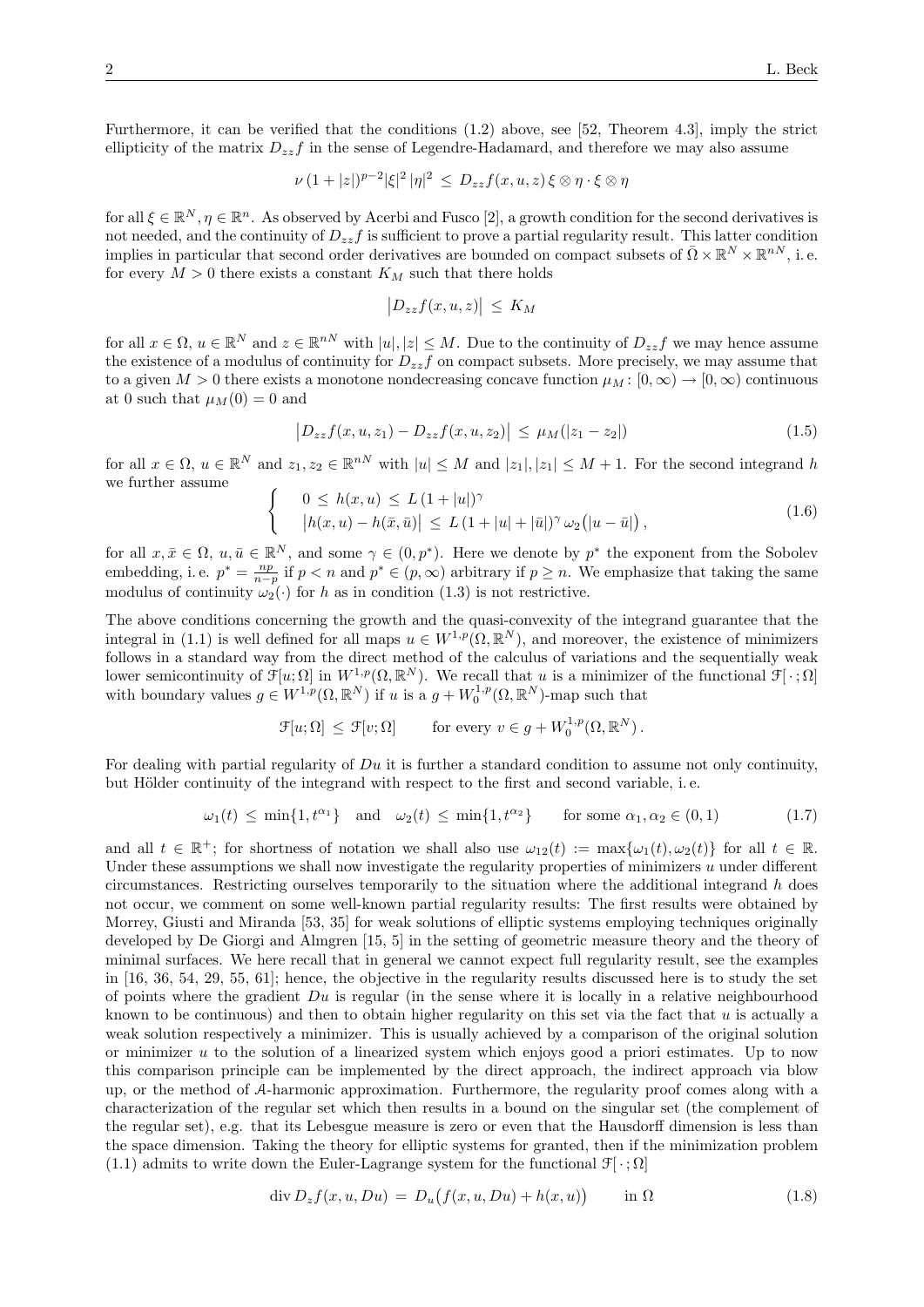and if f is convex (see  $(1.9)$ )<sub>2</sub> further below), the partial regularity of minimizers of the variational problem follows immediately. Nevertheless, following this approach of exploiting the fact that the minimizer is an extremal of the Euler-Lagrange system (1.8) does often not lead to the desired results, because this technique cannot distinguish between a minimizer and an extremal, and therefore, it usually requires further assumptions on the solution which are generally not satisfied. To clarify this issue we recall that in the case of quadratic type problems such as  $f(x, u, z) = a(x, u)|z|^2$  the Euler-Lagrange system has an inhomogeneity of critical growth (at least provided that  $D_u a(x, u)$  does not vanish identically), and partial Hölder continuity of weak solutions is only known in this case for a priori bounded solutions satisfying an additional smallness condition. Furthermore, in order to obtain the existence of the Euler-Lagrange system we have to require integrands which are differentiable with respect to the  $u$ -variable – a further restriction not fulfilled by most interesting examples. This illustrates the need to find a partial regularity proof relying heavily on the minimization property of u and hence on the functional  $\mathcal{F}[\cdot;\Omega]$ , and not any more on the Euler-Lagrange system (1.8). Under the assumption of quasi-convexity this was first accomplished by Evans for integrands depending only on the gradient variable and then extended to the general case by Fusco, Hutchinson, Giaquinta and Modica [25, 28, 33], ending up with a partial Hölder continuity result for the gradient Du. Some extensions of this result which are of interest for the present paper include [2, 14, 17, 19, 46, 40]. Furthermore, we refer to Mingione's survey paper [51] which provides an extensive list of references and detailed comments on various results (and also the techniques) in this directions. We now define

$$
\beta = \min\left\{\frac{\alpha_2}{2-\alpha_2}, \frac{\alpha_1}{2}\right\} < \frac{1}{2}
$$

and recall the V-function given by  $V(\xi) = (1 + |\xi|^2)^{(p-2)/4} \xi$  for all  $\xi \in R^k$  and  $p > 1$ . In the context of minimizers of quasi-convex integrals including the possibly discontinuous part  $h$  we then can formulate our first partial regularity result which on the one hand gives a necessary and sufficient criterion – both in the interior and at the boundary – for a point to be a regular one for  $Du$  (this characterization implies in particular that the regular set is of full Lebesgue measure) and which on the other hand states the local optimal Hölder regularity for  $Du$  on the regular set. This result will be established via the method of A-harmonic approximation.

**Theorem 1.1:** Consider  $n \geq 2$ ,  $p \in (1,\infty)$ ,  $\gamma \in (0,p^*)$ ,  $\Omega \subset \mathbb{R}^n$  a bounded domain of class  $C^{1,2\beta}$  and a map  $g \in C^{1,2\beta}(\overline{\Omega},\mathbb{R}^N)$ . Let  $u \in W^{1,p}(\Omega,\mathbb{R}^N)$  be a local minimizer of the functional  $\mathfrak{F}[\cdot;\Omega]$  in (1.1) under the assumptions (1.2), (1.3) or (1.4), (1.6), (1.7) and boundary values  $u = g$  on  $\partial\Omega$ . Then there exist an open set  $\text{Reg}_{\Omega}(Du) \subset \Omega$  and a relatively open set  $\text{Reg}_{\partial\Omega}(Du) \subset \partial\Omega$  such that

$$
|\overline{\Omega} \setminus (\text{Reg}_{\Omega}(Du) \cup \text{Reg}_{\partial\Omega}(Du))| = 0 \quad \text{and} \quad Du \in C^{0,\beta}_{\text{loc}}(\text{Reg}_{\Omega}(Du) \cup \text{Reg}_{\partial\Omega}(Du), \mathbb{R}^{nN}).
$$

Moreover, the regular points of  $Du$  in the interior and at the boundary are characterized by

$$
\operatorname{Reg}_{\Omega}(Du) = \left\{ x_0 \in \Omega \colon \limsup_{\rho \to 0^+} \left( |(u)_{\Omega \cap B_{\rho}(x_0)}| + |(Du)_{\Omega \cap B_{\rho}(x_0)}| \right) < \infty \right\}
$$
\n
$$
\text{and } \liminf_{\rho \to 0^+} \int_{\Omega \cap B_{\rho}(x_0)} \left| V(Du - (Du)_{\Omega \cap B_{\rho}(x_0)}) \right|^2 dx = 0 \right\},
$$
\n
$$
\operatorname{Reg}_{\partial\Omega}(Du) = \left\{ x_0 \in \partial\Omega \colon \limsup_{\rho \to 0^+} |(D_{\nu_{\partial\Omega}(x_0)}u)_{\Omega \cap B_{\rho}(x_0)}| < \infty \right\}
$$
\n
$$
\text{and } \liminf_{\rho \to 0^+} \int_{\Omega \cap B_{\rho}(x_0)} \left| V(D(u - g) - (D_{\nu_{\partial\Omega}(x_0)}(u - g))_{\Omega \cap B_{\rho}(x_0)} \otimes \nu_{\partial\Omega}(x_0)) \right|^2 dx = 0 \right\}.
$$

Here  $\nu_{\partial\Omega}(x_0)$  denotes the inward-pointing unit normal vector to  $\partial\Omega$  in  $x_0$ .

Remark 1.2: It is worth noting that the characterization of regular boundary points can be slightly improved for  $\gamma \in (0, p)$ , see Remark 5.2, if f does not depend explicitly on u or if f satisfies condition (1.9) of strict convexity instead of merely the strict quasi-convexity condition (1.2). In these cases we have

$$
\operatorname{Reg}_{\partial\Omega}(Du) = \left\{ x_0 \in \partial\Omega \colon \limsup_{\rho \to 0^+} |(D_{\nu_{\partial\Omega}(x_0)}u)_{\Omega \cap B_{\rho}(x_0)}| < \infty \right\}
$$
\n
$$
\text{and } \liminf_{\rho \to 0^+} \int_{\Omega \cap B_{\rho}(x_0)} |V(D_{\nu_{\partial\Omega}(x_0)}u - (D_{\nu_{\partial\Omega}(x_0)}u)_{\Omega \cap B_{\rho}(x_0)})|^2 \, dx = 0 \right\}.
$$

This means that in these situations only the normal component of  $Du$  is of importance for the verification whether a given boundary point is regular or not. Actually, this holds also for weak solutions of elliptic systems, but it is not clear whether this characterization is also available in the general quasi-convex case.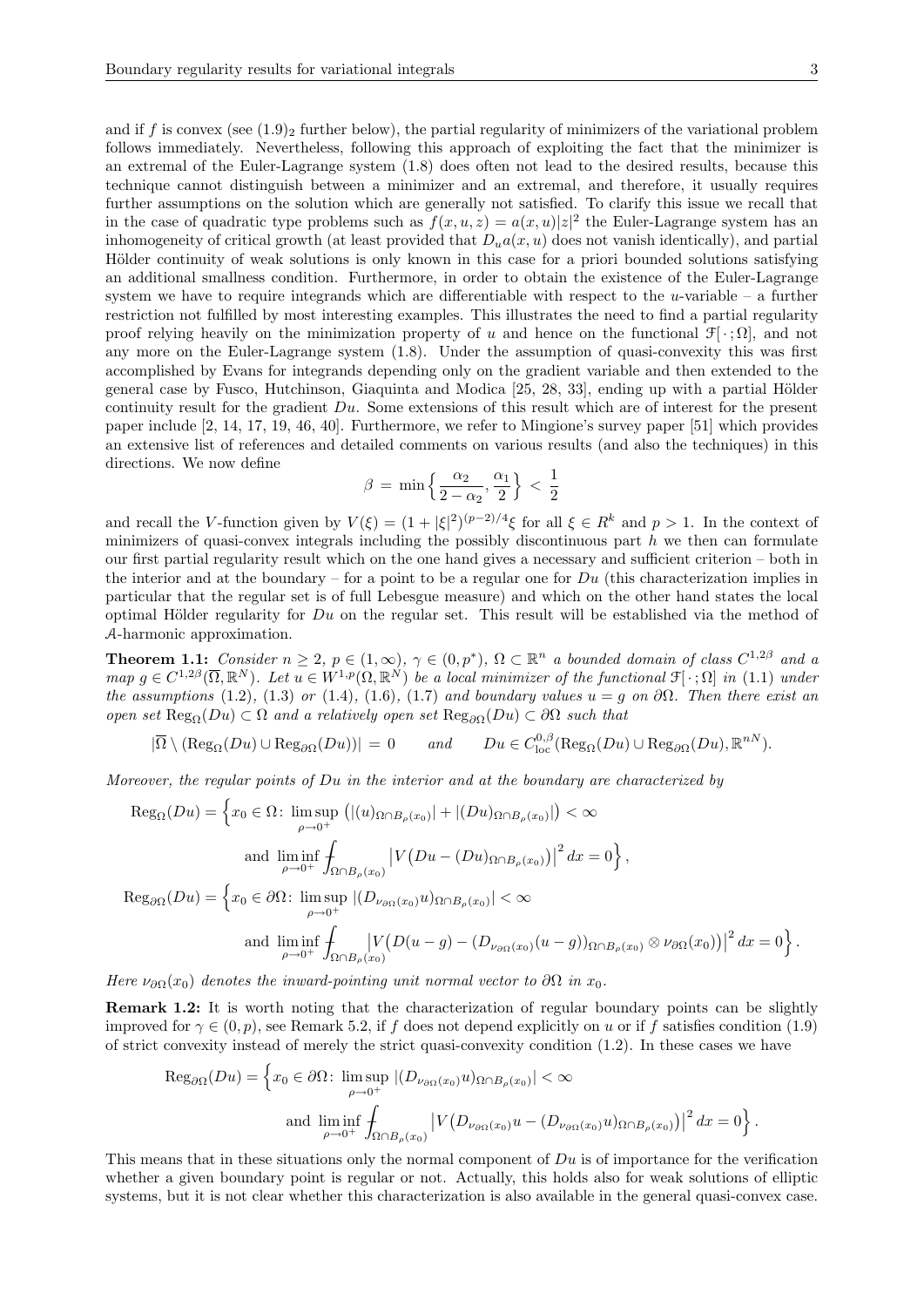Related results were for example given by Giaquinta, Giusti [32] in the convex case and by Hamburger [39] in the quasi-convex case which however differ in several points: they only considered quadratic principal parts respectively superquadratic principal parts, and they were concerned with interior partial regularity and left the characterization of regular boundary points open. Furthermore, in particular in Hamburger's paper, there are slight differences in the assumption on the integrands: rewriting Hamburger's condition on  $F(x, u, z)$  in the case  $F(x, u, z) = f(x, u, z) + g(x, u)$  reveals that  $g(x, u)$  would have to be assumed bounded without any possible growth assumption with respect to  $u$  (even if formulating the assumptions only on  $F$  and not separately on  $f$  and  $g$  is more general).

Example: Typical examples for quasi-convex integrals arising in particular in the theory of elasticity are  $f(z) = |z|^p + |\det z|$  for  $p \geq n = N$ . Variational integrals of this kind have been studied widely, and Theorem 1.1 now also provides a partial Hölder regularity result for the model functional

$$
\int_{\Omega} \left[ |Du(x)|^2 + (1 + |\det Du(x)|^2)^{\frac{1}{2}} + h(x) (1 + |u(x)|^{\gamma - \alpha_2}) |u(x) - u_0|^{\alpha_2} \right] dx,
$$

where  $h(x)$  is a bounded, non-negative and measurable function and  $u_0 \in \mathbb{R}^N$  arbitrary (this is an example which is not covered by [39]). We highlight that this provides a class of examples which do not admit uniformly bounded second order derivatives in the gradient variable, see [2]. We further refer to [60] for the existence of quasi-convex function with subquadratic growth.

**Remark (possible extensions):** In fact, even the continuity condition on h with respect to u is in certain cases dispensable, namely if  $(1.6)_1$  is replaced by  $0 \leq h(x, u) \leq L|u|^\gamma$ , which allows to consider other interesting examples. This could be treated in the context of almost-minimizers, see e.g. [17, 20, 42]. We further note that for a general partial regularity result as in Theorem 1.1 for the gradient of u a condition like (1.7) (or also the weaker condition of Dini-continuous integrands) seems to be crucial. For the case of merely continuous integrands (which can be understood as the limit case  $\alpha_1, \alpha_2 \searrow 0$ ) we refer to the recent paper of Foss and Mingione [27] where the authors tackled this long-standing open problem (assuming  $h = 0$ ) and succeeded in showing that the minimizer is then partially Hölder continuous with any exponent  $\beta \in (0,1)$  (which was so far only known to hold globally on  $\overline{\Omega}$  in the scalar case  $N = 1$ ). We believe that an extension of this result to the case of possibly discontinuous integrand as considered above is possible (but due to the delicate choice of the excess the proof will be quite technical). Furthermore, we believe that problems of nonstandard  $p(x)$ -growth should be obtained in a similar way by passing from the exponent  $p(x)$  at a point x to a constant exponent p via a higher integrability result and the localization technique.

We now give some explanations regarding the Hölder exponent  $\beta$ : it turned out that  $\beta$  is the optimal exponent under the assumptions made on the Hölder continuity of  $f$  and  $h$ , see the example of Phillips [56, p.5]. The proof that this exponent is actually attained is demonstrated below in two steps, where in a first step  $C_{\text{loc}}^{1,\beta_0}$ -regularity on the regular set is proved for some  $\beta_0 > 0$ , and then in a second step the improvement of the exponent is achieved taking advantage of the local boundedness of  $Du$ , see also [32, 40]. Unless the functional does not depend on  $u$  we don't know whether it is possible to obtain the optimal regularity in only one step. The regularity required on the boundary data instead is not optimal and is needed for technical reasons (we use a transformation allowing us to prove the result in the model situation of a half-ball which is easier to handle). This loss could probably be avoided (in the sense that q and  $\Omega$  of class  $C^{1,\beta}$  should be sufficient) if we had worked on intersection of balls with  $\Omega$  without transforming the system, as it was performed by Kronz [47].

Lastly we give a short outlook on results of Kristensen and Mingione regarding the Hausdorff dimension of the singular set for  $Du$ . The characterization of regular points applies a priori almost everywhere in the Lebesgue sense, in other words the theorem makes no improvement on the bound of the Hausdorff dimension of the singular set. In fact, as a consequence of a higher integrability result for  $Du$ , the bound  $\dim_{\mathcal{H}}(\overline{\Omega} \setminus (\text{Reg}_{\Omega}(Du)) \cup \text{Reg}_{\partial\Omega}(Du))) \leq n$  given above is never optimal [43, Theorem 1.1], but it is strictly less than the space dimension. However, this does not yield the existence of even one single regular boundary point, since the boundary ∂Ω itself is a set of Lebesgue measure zero (and due to the counterexample in [29] we know that singularities may occur at the boundary even if the boundary data is smooth). So a further dimension reduction of the singular set is needed in order to show that almost every boundary point is in fact a regular one. For weak solutions of elliptic systems this reduction was achieved in the interior and then up to the boundary [50, 49, 21], ending up with conditions (on  $n, p$  and the Hölder continuity exponent of the coefficients) guaranteeing that almost every boundary point is a regular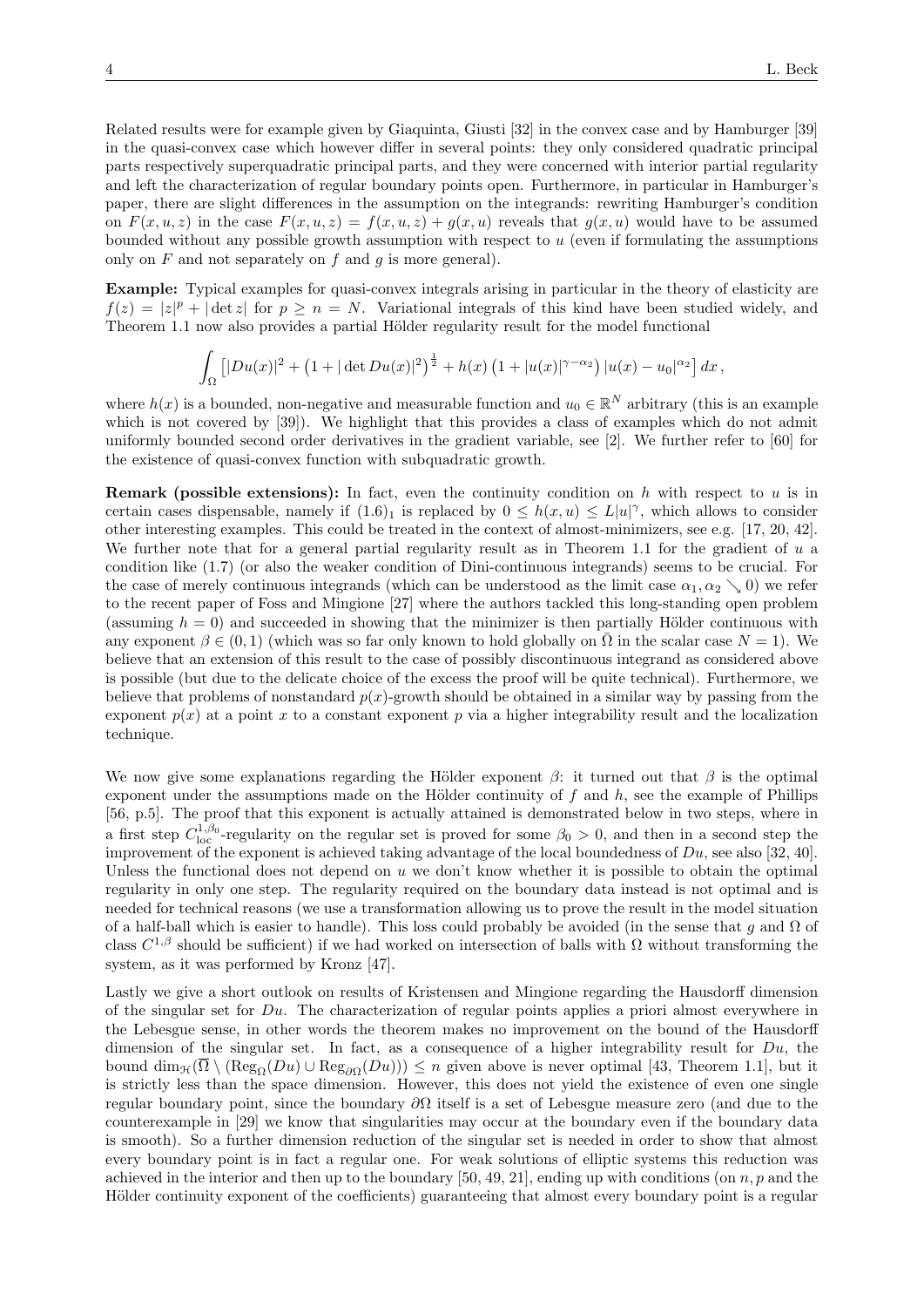one. For minimizers of variational functionals it is again not possible to recover this conclusion from the Euler-Lagrange system (1.8), but it has to be obtained directly from the functional and the minimization property. First steps in this direction were taken in [43] for a dimension reduction in the interior, and the boundary regularity for various functionals was accomplished recently in [45, 44].

The second aim of this paper is to study lower order regularity of minimizers  $u \in W^{1,p}(\Omega,\mathbb{R}^N)$  to the variational problem (1.1). This means that we are no longer interested in the regular set of the gradient  $Du$ , but rather in the regular set of u itself (i.e. the set where u is locally continuous). We note that similarly to the regularity result for  $Du$  above, the situation in the scalar case is much easier. In fact condition  $(1.2)_2$  is sufficient to show a full Hölder continuity result [31]. In the vectorial case instead we now replace in the assumptions above the strict quasi-convexity condition  $(1.2)$ <sub>3</sub> by the stronger condition of strict convexity and an additional upper bound on the second order derivatives of f with respect to the gradient variable. More precisely, we assume for fixed  $0 < \nu \leq L$ :

$$
\begin{cases}\n\nu|z|^p \le f(x, u, z) \le L\left(1+|z|\right)^p \\
\nu\left(1+|z|\right)^{p-2}|\lambda|^2 \le D_{zz}f(x, u, z)\lambda \cdot \lambda \le L\left(1+|z|\right)^{p-2}|\lambda|^2\n\end{cases}
$$
\n(1.9)

for all  $x \in \Omega$ ,  $u \in \mathbb{R}^N$ , and  $z, \lambda \in \mathbb{R}^{nN}$ . Assuming a continuity condition in the  $(x, u)$ -variable as in (1.3) or (1.4), the task is now to obtain Morrey-type estimates up to the boundary by a direct comparison principle. This in turn allows us to conclude Hölder regularity of  $u$  on the regular set via the Meyers-Campanato embedding, provided that the assumption  $n \leq p+2$  is satisfied (this is usually called the assumption of low dimensions). Furthermore, we shall conclude a bound on the Hausdorff dimension of the singular set from the characterization of the regular points obtained in the course of these estimates. This Morrey space regularity theory traces back to several results of Campanato (for instance [11, 12, 13]) on weak solutions to elliptic systems, and until today it was extended in various respects. In particular, also the corresponding interior results for minimizers were obtained [43, Theorem 8.1], again by only taking advantage of the minimization property of  $u$  and not of the related Euler-Lagrange system  $(1.8)$  (which is only used for the frozen system to perform a comparison principle). Further extensions to non-standard  $p(x)$ -growth, obstacle problems or to asymptotically convex problems can be found in the recent publications [24, 26]. We now pass again to the functionals of form  $(1.1)$  including the possibly discontinuous part h. Provided that the boundary datum is regular, our second theorem states that  $u$  is partially Hölder continuous up to the boundary outside a set of Hausdorff dimension  $n-p$  (in particular, this means that a partial boundary regularity holds). Here it is worth mentioning that  $f$  is only assumed to be continuous, but not necessarily Hölder continuous with respect to the first and second variable.

**Theorem 1.3:** Consider  $n \geq 2$ ,  $p \in (1,\infty)$ ,  $\gamma \in (0,p^*)$ ,  $\Omega \subset \mathbb{R}^n$  a bounded domain of class  $C^1$  and a map  $g \in C^1(\overline{\Omega}, \mathbb{R}^N)$ . Let  $u \in W^{1,p}(\Omega, \mathbb{R}^N)$  be a local minimizer of the functional  $\mathfrak{F}[\cdot; \Omega]$  in (1.1) under the assumptions (1.9), (1.3), (1.6)<sub>1</sub> and boundary values  $u = g$  on  $\partial\Omega$ . Then there exists  $\varepsilon > 0$  depending only on n, N, p and  $\frac{L}{\nu}$  such that for every  $\lambda \in (0, \min\{1 - (n-2-\varepsilon)/p, 1\})$  there hold:

1. for  $n \in (p, p + 2 + \varepsilon)$  we have

$$
\dim_{\mathcal{H}}\left(\overline{\Omega}\setminus (\mathrm{Reg}_{\Omega}(u)\cup \mathrm{Reg}_{\partial\Omega}(u))\right) \,<\, n-p \qquad and \qquad u\in C^{0,\lambda}_{\mathrm{loc}}\big(\,\mathrm{Reg}_{\Omega}(u)\cup \mathrm{Reg}_{\partial\Omega}(u),\mathbb{R}^N\big)\,.
$$

Moreover, the regular points of  $u$  in the interior and at the boundary are given by

$$
\operatorname{Reg}_{\Omega}(u) = \left\{ x_0 \in \Omega \colon \liminf_{\rho \to 0^+} \rho^{p-n} \int_{\Omega \cap B_{\rho}(x_0)} \left( 1 + |Du| \right)^p dx = 0 \text{ and } \limsup_{\rho \to 0^+} |(u)_{\Omega \cap B_{\rho}(x_0)}| < \infty \right\},
$$
  

$$
\operatorname{Reg}_{\partial\Omega}(u) = \left\{ x_0 \in \partial\Omega \colon \liminf_{\rho \to 0^+} \rho^{p-n} \int_{\Omega \cap B_{\rho}(x_0)} \left( 1 + |Du| \right)^p dx = 0 \right\};
$$

2. for  $n \in [2, p]$  or for f and h not depending explicitly on u we have  $u \in C^{0,\lambda}(\overline{\Omega}, \mathbb{R}^N)$ .

**Remark:** In the second statement of the theorem we observe that for  $n \in [2, p]$  (only to be considered in the superquadratic case) a first global Hölder continuity result up to the boundary is inferred from the Sobolev embedding and higher integrability of Du. The a priori Hölder exponent is then given by  $\lambda = 1 - \frac{n}{q}$ for some  $q > p$  arising from the application of Gehring's Lemma and depending only on structure constants. Therefore, Theorem 1.3 improves the Hölder exponent from the standard Sobolev embedding using the fact that u is actually a minimizer of a sufficiently regular variational problem (except of course if q happens to be very large).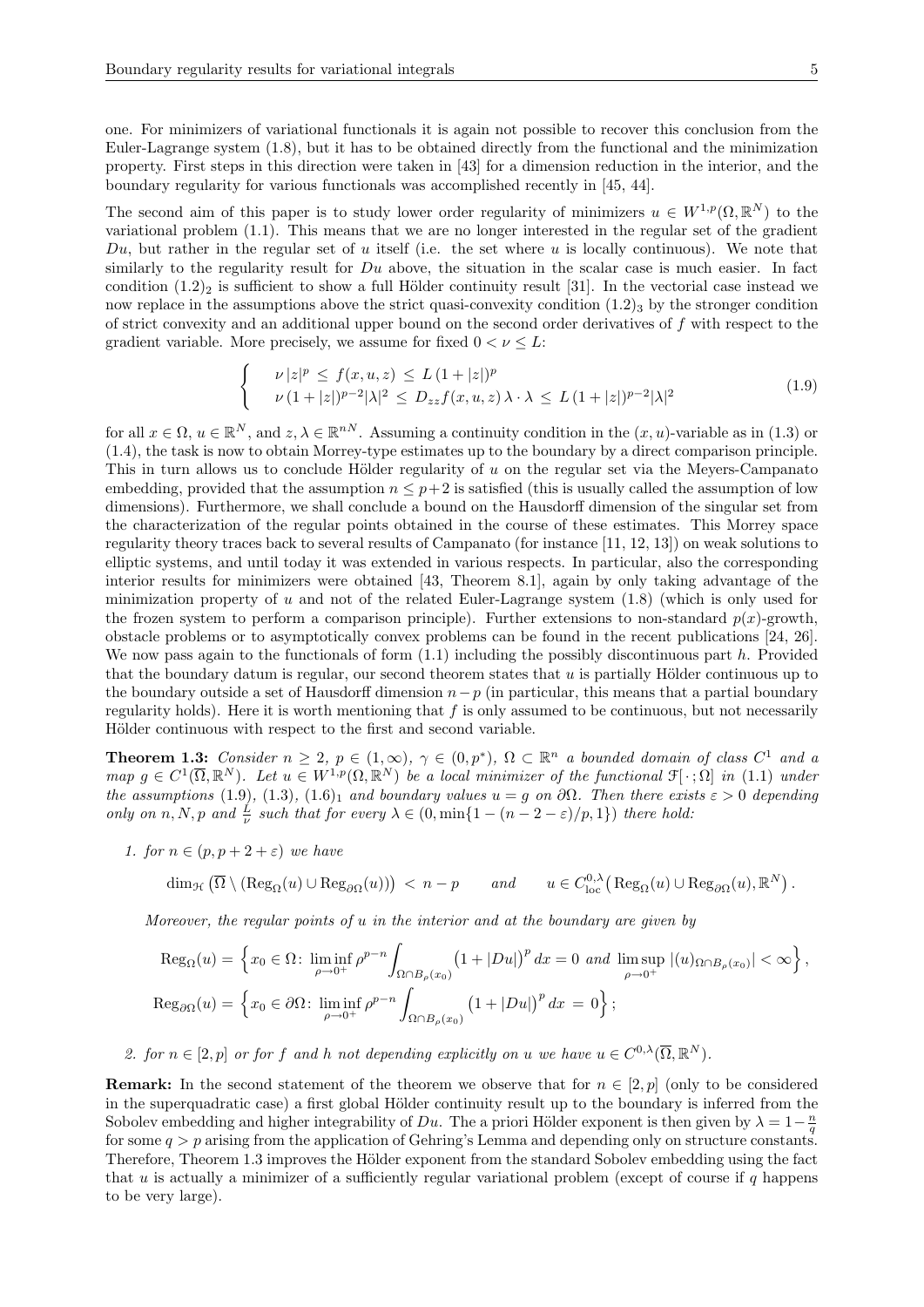We here want to mention the related up to the boundary result [57] also including possibly discontinuities in the x-variable, namely functionals with integrand  $f(x, u, z)$ , satisfying essentially the same conditions as in our statement, but with  $x \mapsto f(x, u, z)$  belonging to the space VMO of functions of vanishing mean oscillation (uniformly with a compatible p-growth condition in the gradient variable). This seems to be the weakest possible dependency on the x-variable in the leading term under which a partial regularity result can still be proved. We also emphasize that the results of Theorems 1.3 and the following Theorem 1.4 are similar to the results in [6, Theorem 1 and 2] obtained in the setting of weak solutions to nonlinear elliptic systems (and  $p \geq 2$ ).

So far, we have gained for all low dimensional cases  $n \in [2, p+2]$  an almost everywhere Hölder regularity result for the minimizer u to  $\mathcal{F}[\cdot;\Omega]$  and its gradient. However, weak solutions of elliptic systems or minimizers to variational problems in the two-dimensional case  $n = 2$  are known to enjoy much better regularity properties (notice that all the counterexamples to full regularity named above only work for  $n \geq 3$ ), see for example an interior result for minimizers in the superquadratic case given by Kristensen and Mingione [43, Theorem 1.7]. It turns out that we can follow this line of argument also for variational integrals of type (1.1): in dimensions  $n = 2$  we exploit the fact from Theorem 1.3 that u is Hölder continuous either everywhere for  $p \geq 2$  or at least outside a set of Hausdorff dimension less than  $n - p$  for  $p \in (1, 2)$  – provided that we still assume the strict convexity assumption. This allows to show in a direct proof (based on the comparison principle applied for the Morrey-type estimates) that the regular sets of  $u$  and of  $Du$  actually coincide:

**Theorem 1.4:** Let  $n = 2$ ,  $p \in (1,\infty)$ ,  $\gamma \in (0,p^*)$ ,  $\Omega \subset \mathbb{R}^2$  a bounded domain of class  $C^{1,2\beta}$ , and a map  $g \in C^{1,2\beta}(\overline{\Omega},\mathbb{R}^N)$ . Let  $u \in W^{1,p}(\Omega,\mathbb{R}^N)$  be a local minimizer of the functional  $\mathfrak{F}[\,\cdot\,;\Omega]$  in (1.1) under the assumptions (1.9), (1.3), (1.6), (1.7), and boundary values  $u = g$  on  $\partial\Omega$ . Then there holds

$$
u \in C^{1,\beta}(\overline{\Omega},\mathbb{R}^N)
$$

for the superquadratic case  $p > 2$ , whereas in the subquadratic case  $p \in (1, 2)$  there holds

$$
u \in C_{\text{loc}}^{1,\beta}(\text{Reg}_{\Omega}(u) \cup \text{Reg}_{\partial\Omega}(u), \mathbb{R}^N),
$$

with  $\text{Reg}_{\Omega}(u)$  and  $\text{Reg}_{\partial\Omega}(u)$  defined in Theorem 1.3. In particular,  $\mathcal{H}^{\min\{0,n-p\}}$ -almost every boundary point is a regular one for Du. Moreover, we have full regularity  $u \in C^{1,\beta}(\overline{\Omega}, \mathbb{R}^N)$  also for  $p \in (1,2)$  if f and h do not depend explicitly on u.

We further deduce an immediate consequence of the previous two theorems: we first recall that in the previous two theorem we have only considered integrands  $f$  under the mixed continuity respectively Hölder continuity condition (1.3), namely on f with respect to x and on  $D_z f$  with respect to  $(x, u)$ . The corresponding result under the continuity respectively Hölder continuity condition  $(1.4)$  on f with respect to  $(x, u)$  now follows by an observation of Giaquinta and Giusti [32, p. 247], see also [59, Appendix A]: it was shown that if  $\omega(\cdot)$  denotes the modulus of continuity of f, then the growth condition on  $D_{zz}f$  in  $(1.9)_2$ allows to conclude that  $D_z f$  has the corresponding (and optimal) modulus of continuity  $\sqrt{\omega(\cdot)}$  (and no further assumption on  $\omega$  is needed). Hence, we also have:

Corollary 1.5: The results of Theorem 1.3 and 1.4 remain true if the continuity conditions (1.3) in the assumptions of each are replaced by the continuity condition (1.4).

In case of Theorem 1.1 it is however not clear whether the result under the assumption (1.4) follows from the one under the the assumption (1.3), since in the statement it was not required that second order derivatives of f are bounded uniformly (with a suitable growth condition in the gradient variable).

To conclude the introduction we emphasize that parts of the results (in particular the subquadratic case and the extensions to regularity up to the boundary) are new for minimizers of functionals with  $h = 0$ , even if the techniques of the proof are in line with older and by now classical results. The outline of the paper is the following: in Sections 2, 3 we collect some preliminary material and standard properties of minimizers. Section 4 is devoted to comparison estimates used in the Morrey-estimates for the low dimensional situation, and in Sections 5-7 we finally combine the previous facts and give the proofs of Theorems 1.1, 1.3 and 1.4.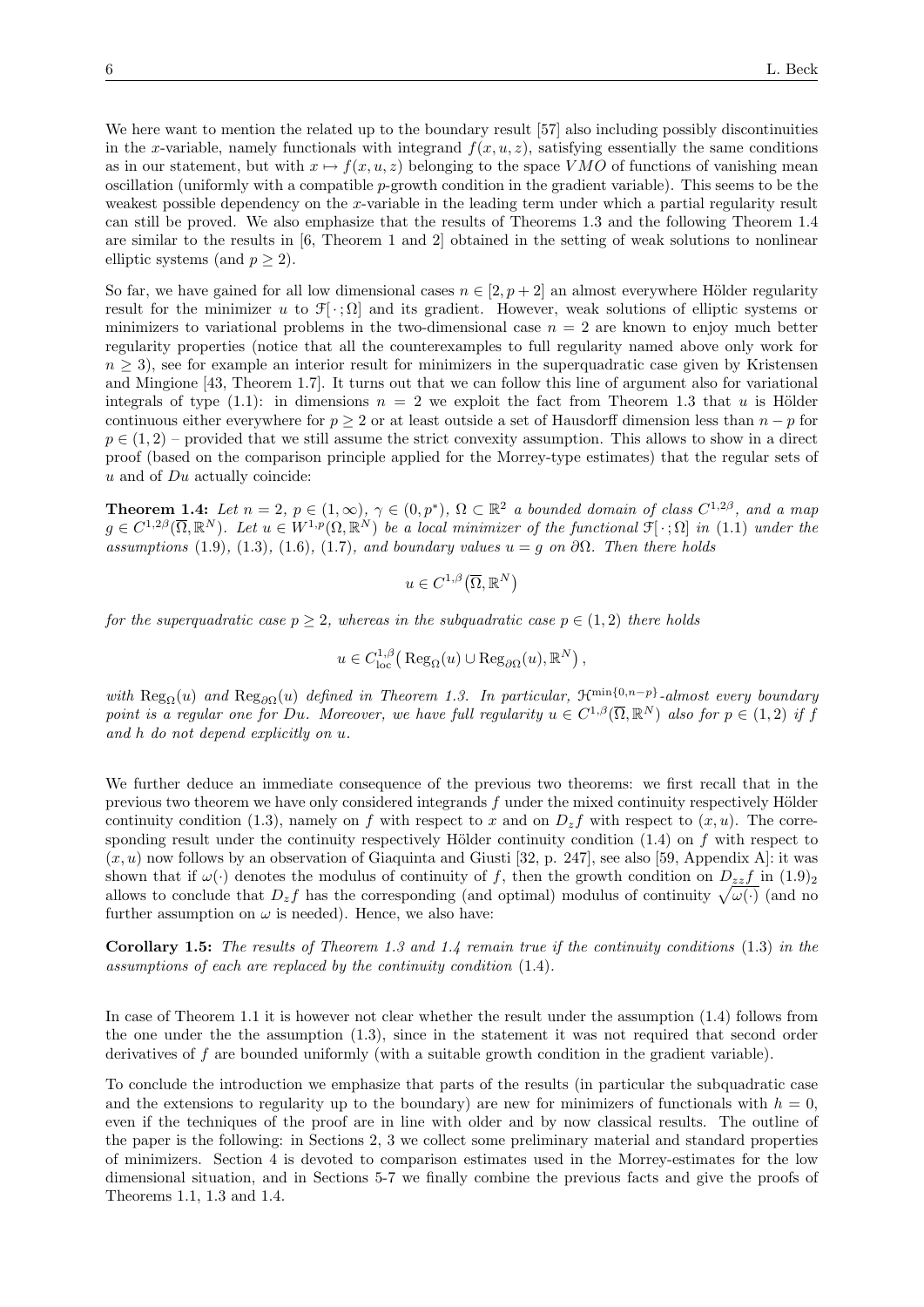## 2 Notation and preliminaries

We start with some remarks on the notation used below: we write  $B_{\rho}(x_0) = \{x \in \mathbb{R}^n : |x - x_0| < \rho\}$  and  $B_{\rho}^+(x_0) = \{x \in \mathbb{R}^n : x_n > 0, |x - x_0| < \rho\}$  for a ball or an upper half-ball, respectively, centered on a point  $x_0 \in \mathbb{R}^{n-1} \times \{0\}$  in the latter case) with radius  $\rho > 0$ . Sometimes it will be convenient to treat the *n*-th component of  $x \in \mathbb{R}^n$  separately; therefore, we set  $x = (x', x_n)$  where  $x' = (x_1, \ldots, x_{n-1})$ . Furthermore, we write

$$
\Gamma_{\rho}(x_0) = \{ x \in \mathbb{R}^n : |x - x_0| < \rho, \, x_n = 0 \},
$$

for  $x_0 \in \mathbb{R}^{n-1} \times \{0\}$ . In the case  $x_0 = 0$  we set  $B_\rho := B_\rho(0)$ ,  $B := B_1$  as well as  $B_\rho^+ := B_\rho^+(0)$ ,  $B^+ := B_1^+$ with  $\Gamma_\rho := \Gamma_\rho(0)$ ,  $\Gamma := \Gamma_1$ . For ease of notation we will sometimes write  $B_\rho^{(+)}(x_0)$  to cover at the same time the cases  $B_{\rho}(x_0)$  of full balls and  $B_{\rho}^+(x_0)$  of half-balls.

Let  $\mathcal{L}^n$  denote the *n*-dimensional Lebesgue measure. For any bounded, measurable set  $X \subset \mathbb{R}^n$  with  $\mathcal{L}^n(X) =: |X| > 0$ , we denote the mean value of a function  $h \in L^1(X, \mathbb{R}^N)$  by  $(h)_X = \int_X h \, dx$ , and, in particular, we use the abbreviation  $(h)_{x_0,\rho}$  for the mean value on  $B_\rho(x_0)$  or on  $B_\rho^+(x_0)$ , respectively. The constants c appearing in the different estimates will all be chosen greater than or equal to 1, and they may vary from line to line.

In this paper we shall use several function spaces: we denote by  $W^{1,p}(\Omega,\mathbb{R}^N)$ ,  $p\in(1,\infty)$  the usual Sobolev spaces of functions mapping from a domain  $\Omega \subset \mathbb{R}^n$  to  $\mathbb{R}^N$ , and  $W_0^{1,p}(\Omega,\mathbb{R}^N)$  stands for the subspace of functions with zero-boundary values. We also introduce the following notation for  $W^{1,p}$ -functions defined on a half-ball  $B_{\rho}^{+}(x_0)$  which vanish in the sense of traces on the flat part of the boundary:

$$
W^{1,p}_{\Gamma}(B^+_{\rho}(x_0), \mathbb{R}^N) := \left\{ u \in W^{1,p}(B^+_{\rho}(x_0), \mathbb{R}^N) : u = 0 \text{ on } \Gamma_{\rho}(x_0) \right\}.
$$

Furthermore, the Hölder spaces  $C^{k,\alpha}(\Omega,\mathbb{R}^N)$ ,  $\alpha \in (0,1)$ ,  $k \in \mathbb{N}_0$ , consist of all functions in  $C^k(\Omega,\mathbb{R}^N)$ , i.e.  $k$  times continuously differentiable, for which all derivatives of order  $k$  are Hölder continuous with exponent  $\alpha$ , and by  $C^{k,\alpha}_{\text{loc}}(\Omega,\mathbb{R}^N)$  we denote all function which are locally of class  $C^{k,\alpha}$ . We will further use the Morrey spaces  $L^{p,s}(\Omega,\mathbb{R}^N)$ ,  $\varsigma > 0$ , which is the linear space of all functions  $u \in L^p(\Omega,\mathbb{R}^N)$  such that

$$
||u||_{L^{p,\varsigma}(\Omega,\mathbb{R}^N)}^p := \sup_{y \in \Omega, 0 < \rho \le d \text{diam } \Omega} \rho^{-\varsigma} \int_{B_{\rho}(y) \cap \Omega} |u|^p \, dx < \infty.
$$

We consider a bounded domain  $\Omega$  in  $\mathbb{R}^n$ ,  $n \geq 2$ . The boundary of  $\Omega$  is assumed to be of class  $C^{1,\alpha}$  or of class  $C^1$ ; this means that for every point  $x_0 \in \partial\Omega$  there exist a radius  $r > 0$  and a function  $b : \mathbb{R}^{n-1} \to \mathbb{R}$ of class  $C^{1,\alpha}$  (or  $C^1$ ) such that (up to an isometry)  $\Omega$  is locally represented by  $\Omega \cap B_r(x_0) = \{x \in$  $B_r(x_0): x_n > b(x')\}$ . Thus we can locally straighten the boundary  $\partial\Omega$  via a  $C^{1,\alpha}$ - (or  $C^1$ -) transformation  $(x', x_n) \mapsto (x', x_n - h(x')).$ 

In what follows we will often use the V-function: For  $\xi \in \mathbb{R}^k$ ,  $k \in \mathbb{N}$  and  $p > 1$  it is defined by

$$
V(\xi) = \left(1 + |\xi|^2\right)^{\frac{p-2}{4}} \xi \,,
$$

which is a locally bi-Lipschitz bijection on  $\mathbb{R}^k$ . It behaves linearly for  $|\xi|$  very small, but grows like  $|\xi|^{p/2}$ for  $|\xi| \to \infty$ . This is used in particular when we deal with the subquadratic case, whereas it is often sufficient to remark that  $|V(\xi)|$  and  $|\xi| + |\xi|^{p/2}$  are equivalent up to a constant depending only on p in the superquadratic case. We here list some useful algebraic properties of  $V$  we shall frequently use:

**Lemma 2.1 (cf. [14], Lemma 2.1):** Let  $p \in [1,\infty)$  and  $V : \mathbb{R}^k \to \mathbb{R}^k$  be the function defined above. Then for all  $\xi, \eta \in \mathbb{R}^k$  and  $t > 0$  there hold:

- (i)  $2^{\frac{p-2}{4}} \min\{|\xi|, |\xi|^{\frac{p}{2}}\} \leq |V(\xi)| \leq \min\{|\xi|, |\xi|^{\frac{p}{2}}\}$  for  $p \in (1, 2)$ ,  $\max\{|\xi|, |\xi|^{\frac{p}{2}}\} \leq |V(\xi)| \leq 2^{\frac{p-2}{4}} \max\{|\xi|, |\xi|^{\frac{p}{2}}\}$  for  $p \geq 2$ ,
- (*ii*)  $|V(t\xi)| \leq \max\{t, t^{\frac{p}{2}}\} |V(\xi)|,$
- (iii)  $|V(\xi + \eta)| \leq c(p) (|V(\xi)| + |V(\eta)|),$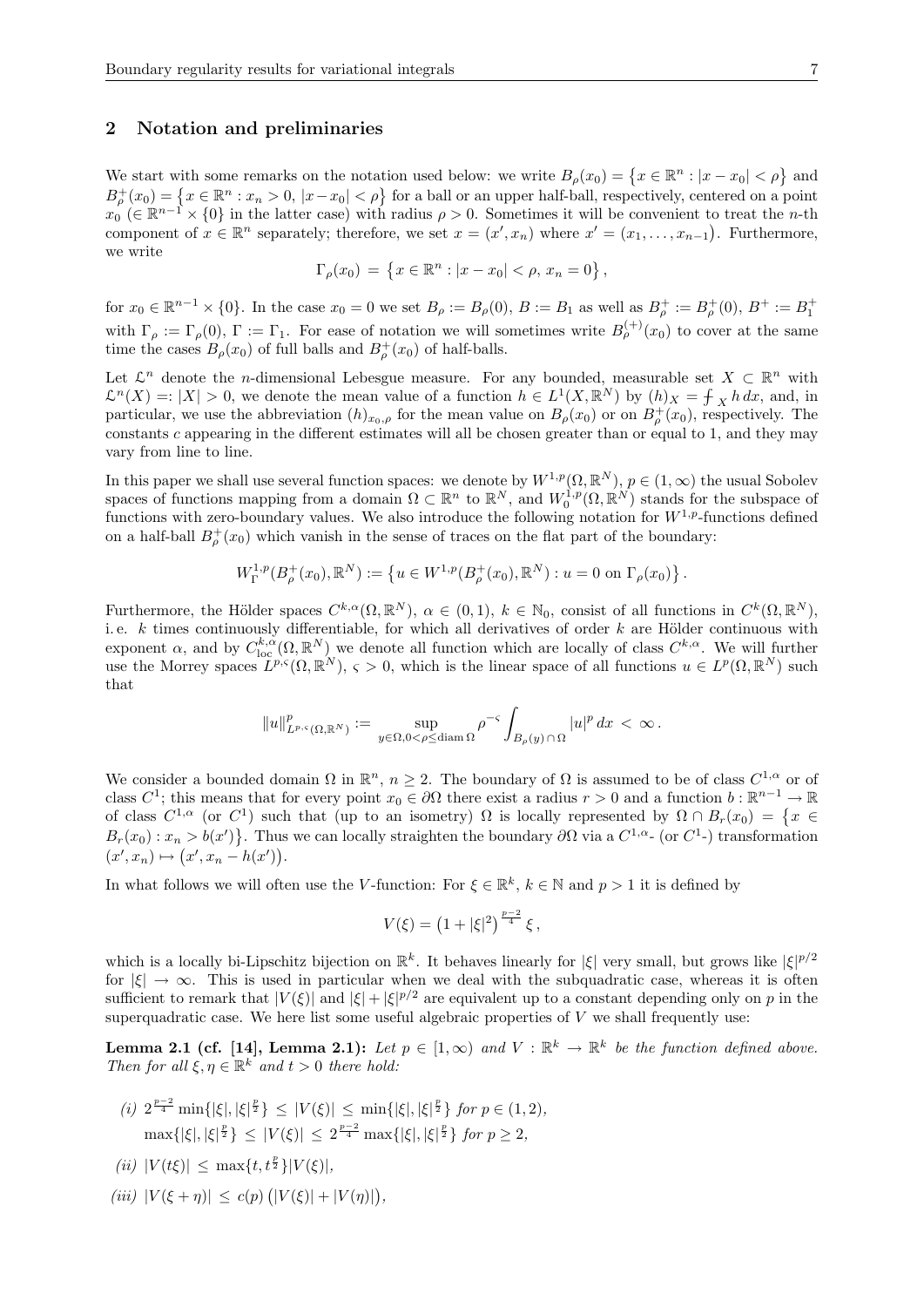- (iv)  $c(p)|\xi \eta| \leq \frac{|V(\xi) V(\eta)|}{\eta}$  $\frac{1 \cdot (s) \cdot (s)}{(1 + |\xi|^2 + |\eta|^2)^{\frac{p-2}{4}}} \leq c(k, p) |\xi - \eta|,$
- (v)  $|V(\xi) V(\eta)| \le c(k, p) |V(\xi \eta)|$  for  $p \in (1, 2)$ ,  $|V(\xi) - V(\eta)| \leq c(k, p, M) |V(\xi - \eta)|$ , provided  $|\eta| \leq M$ , for  $p \geq 2$ ,
- (vi)  $|V(\xi \eta)| \leq c(p, M)|V(\xi) V(\eta)|$ , provided  $|\eta| \leq M$ , for  $p \in (1, 2)$ ,  $|V(\xi - \eta)| \leq c(\eta) |V(\xi) - V(\eta)|$  for  $p > 2$ .

A useful property needed below was observed in [58, Lemma 6.2]. We need the following version (the proof remains essentially unchanged), applied later for the special choices  $I = \{1, \ldots, n\}$  with  $\sum_{k=1}^{n} (D_k u)_{\Omega} \otimes$  $e_k = (Du)_\Omega$  and  $I = \{n\}$ :

**Lemma 2.2:** Let  $p \in [1,\infty)$  and  $u \in W^{1,p}(\Omega,\mathbb{R}^N)$ . Then we have:

$$
\int_{\Omega} \left| V(Du - \sum_{k \in I} (D_k u)_{\Omega} \otimes e_k) \right|^2 dx \leq c \int_{\Omega} \left| V(Du - \sum_{k \in I} A_k \otimes e_k) \right|^2 dx
$$

for all  $I \subset \{1, \ldots, n\}$  and all  $A_k \in \mathbb{R}^N$  for  $k \in I$ , and the constant c depends only on p.

Furthermore, we state the following results concerning A-harmonic approximation, a method which was first used in this context in [23]. For the version given here we refer to the proofs [20, Lemma 6] and [7, Lemma 4.3] for the interior and the boundary situation (combined with the a priori estimates for Aharmonic functions to be found in the same papers) for the subquadratic case, and for the superquadratic case to [58, Lemma 6.8] and [38, Lemma 2.1].

**Lemma 2.3 (A-harmonic approximation):** Let  $\nu$ , L be positive constants. Then for every  $\varepsilon > 0$  there exists  $\delta = \delta(n, N, p, \frac{L}{\nu}, \varepsilon)$  with the following property: For all  $s \in [0, 1]$ , every bilinear form A on  $\mathbb{R}^{nN}$ which is elliptic in the sense of Legendre-Hadamard with ellipticity constant  $\nu$  and upper bound L and

a) for every  $u \in W^{1,p}(B_\rho(x_0), \mathbb{R}^N)$  satisfying:

$$
\int_{B_{\rho}(x_0)} |V(Du)|^2 dx \le s^2,
$$
\n
$$
\left| \int_{B_{\rho}(x_0)} \mathcal{A}(Du, D\varphi) dx \right| \le \delta s \sup_{B_{\rho}(x_0)} |D\varphi| \quad \forall \varphi \in C_0^1(B_{\rho}(x_0), \mathbb{R}^N), \text{ or}
$$

b) for every  $u \in W^{1,p}_\Gamma(B^+_\rho(x_0), \mathbb{R}^N)$  (with some  $\rho > 0$ ,  $x_0 \in \mathbb{R}^{n-1} \times \{0\}$ ) satisfying:

$$
\int_{B_{\rho}^+(x_0)} |V(Du)|^2 dx \le s^2,
$$
\n
$$
\left| \int_{B_{\rho}^+(x_0)} \mathcal{A}(Du, D\varphi) dx \right| \le \delta s \sup_{B_{\rho}^+(x_0)} |D\varphi| \quad \forall \varphi \in C_0^1(B_{\rho}^+(x_0), \mathbb{R}^N),
$$

there exists an A-harmonic function  $h \in W^{1,p}(B_\rho(x_0), \mathbb{R}^N)$  (i.e. for all  $\varphi \in C_0^1(B_\rho(x_0), \mathbb{R}^N)$  there holds  $\int_{B_{\rho}(x_0)} \mathcal{A}(Dh, D\varphi) dx = 0$  or an A-harmonic function  $h \in W^{1,p}_{\Gamma}(B^+_{\rho/2}(x_0), \mathbb{R}^N)$  which satisfies

$$
\sup_{B_{\rho/2}^{(+)}(x_0)} (|Du| + \rho |D^2u|) \le c \quad \text{and} \quad \int_{B_{\rho/2}^{(+)}(x_0)} \left| V\left(\frac{u - sh}{\rho}\right) \right|^2 dx \le s^2 \varepsilon.
$$

In both situations the constant c depends only on  $n, N, p$  and  $\frac{L}{\nu}$ .

# 3 Caccioppoli's inequality and higher integrability of Du

We shall here collect some well-known facts about minimizers  $u$ . In what follows we will concentrate on the characterization of regular boundary points, but the interior regularity is obtained along our way since we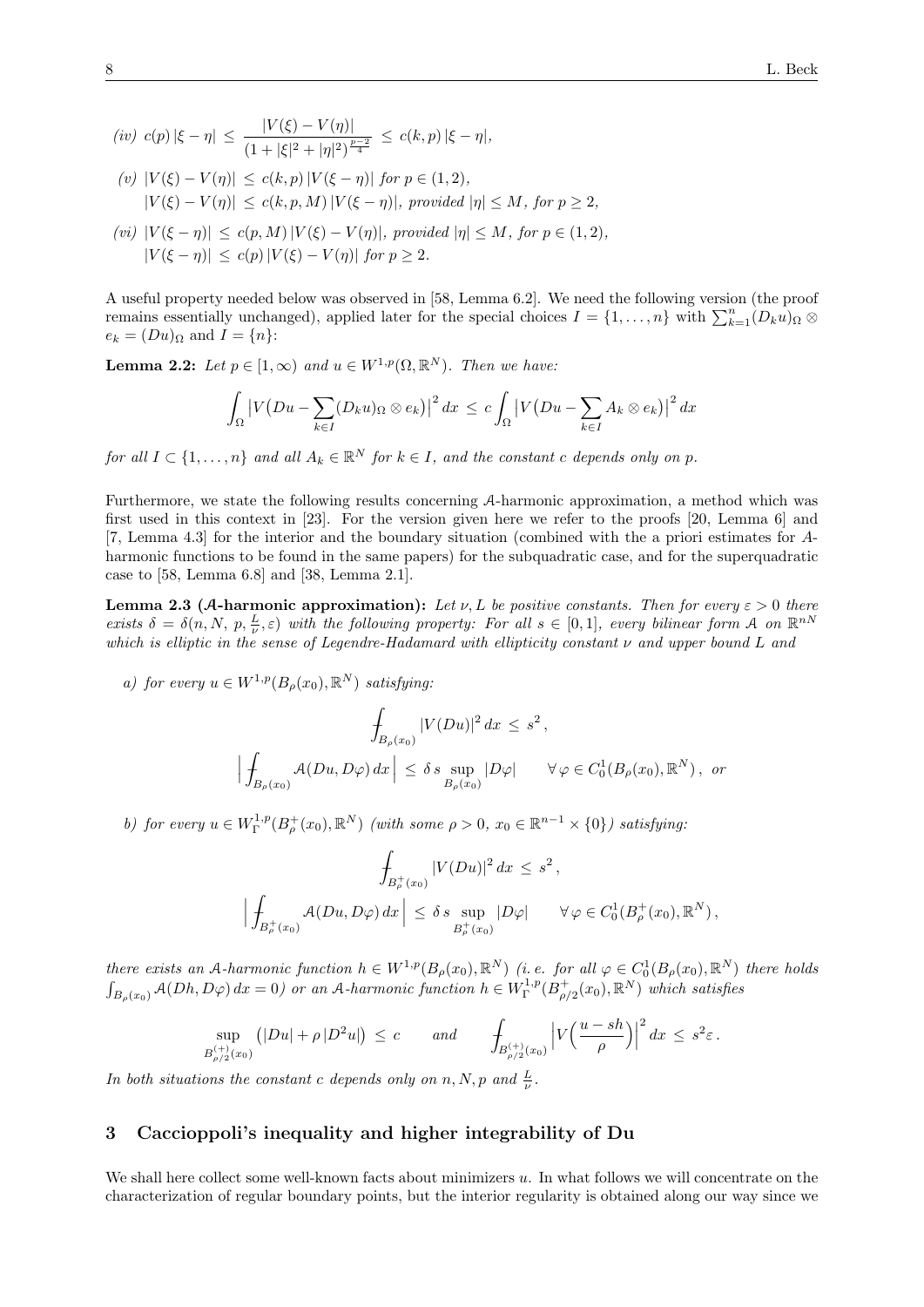also have to prove estimates on balls in the interior in order to end up with regularity in a neighbourhood of a given boundary point. This will be made clearer further below. For establishing boundary estimates we now consider the model case, i.e., we deal with minimizers  $u \in W^{1,p}_\Gamma(B^+, \mathbb{R}^N)$  of variational integrals of the form

$$
\mathcal{F}[u; B^+] = \int_{B^+} \left[ f(x, u, Du) + h(x, u) \right] dx, \tag{3.1}
$$

where the integrands f and h satisfy the assumptions (1.2), (1.3) or (1.4), (1.6) on  $B^+$  instead of on a more general domain  $\Omega$ . As we will see, this model case (combined with the interior estimates) is sufficient to obtain the desired characterization of regular points on domains  $\Omega$  of class  $C^{1,\alpha}$ .

The first step in proving a regularity theorem for minimizers  $u$  of variational integrals is to establish a suitable reverse-Poincaré or Caccioppoli inequality:

Lemma 3.1 (Caccioppoli inequality): a) Let  $u \in W^{1,p}(\Omega,\mathbb{R}^N)$  be a local minimizer of (1.1) under the assumptions (1.2), (1.3) or (1.4), and (1.6) with  $\gamma \in (0, p^*)$ . Furthermore, let  $M > 0$ ,  $\Lambda \in \mathbb{R}^{nN}$ and  $B_{\rho}(x_0) \in \Omega$  such that  $|\Lambda|, |(u)_{B_{\rho}(x_0)}| \leq M$ . Then we have

$$
\int_{B_{\rho/2}(x_0)} |V(Du - \Lambda)|^2 dx \leq c \int_{B_{\rho}(x_0)} \left| V\left(\frac{u - (u)_{B_{\rho}(x_0)} - \Lambda (x - x_0)}{\rho} \right) \right|^2 dx \n+ c \int_{B_{\rho}(x_0)} \omega_1 (\rho + |u - (u)_{B_{\rho}(x_0)} - \Lambda (x - x_0)|) (1 + |Du|)^p dx \n+ c \int_{B_{\rho}(x_0)} \omega_2 (|u - (u)_{B_{\rho}(x_0)} - \Lambda (x - x_0)|) (1 + |u - (u)_{B_{\rho}(x_0)} - \Lambda (x - x_0)|)^{\gamma} dx.
$$

b) Let  $u \in W^{1,p}_\Gamma(B^+, \mathbb{R}^N)$  be a local minimizer of (3.1) under the assumptions (1.2), (1.3) or (1.4), and (1.6). Furthermore, let  $M > 0$ ,  $\xi \in \mathbb{R}^N$  and  $B^+_{\rho}(x_0)$ ,  $x_0 \in \Gamma$ ,  $\rho < 1 - |x_0|$  such that  $|\xi| \leq M$ . Then we have

$$
\int_{B_{\rho/2}^+(x_0)} |V(Du - \xi \otimes e_n)|^2 dx \le c \int_{B_{\rho}^+(x_0)} |V(\frac{u - \xi x_n}{\rho})|^2 dx \n+ c \int_{B_{\rho}^+(x_0)} \omega_1(\rho + |u - \xi x_n|) (1 + |Du|)^p dx \n+ c \int_{B_{\rho}^+(x_0)} \omega_2(|u - \xi x_n|) (1 + |u - \xi x_n|)^{\gamma} dx.
$$

In both inequalities the constant c depends only on  $n, N, p, \nu, L, \gamma, M$  and  $K_M$ .

PROOF: The proof of part a) in the superquadratic case is standard and can be derived by an obvious modification (concerning the integrand  $g(\cdot, \cdot)$ ) of [33, Proof of Proposition 4.1]. We note that further changes are needed due to the fact that we do not assume second order derivatives of f to be uniformly bounded, but only to be bounded on compact subsets of  $\Omega \times \mathbb{R}^N \times \mathbb{R}^{n}$ , see e.g. [3]. The latter changes can be found in [20, Proof of Lemma 3] where the subquadratic case is discussed in detail. For the proof of part b) we note that  $u - \xi x_n$  has zero boundary-data on Γ, and hence, the Caccioppoli inequality follows exactly as in the interior situation.  $\Box$ 

**Remark 3.2:** If instead of strict quasi-convexity we require strict convexity of  $f$ , see (1.9), then it turns out that all terms containing the gradient  $Du$  can be absorbed by the hole-filling argument. This means e. g. for the boundary inequality that under the assumption given above we obtain

$$
\int_{B_{\rho/2}^+(x_0)} |V(Du - \xi \otimes e_n)|^2 dx \le c \int_{B_{\rho}^+(x_0)} |V(\frac{u - \xi x_n}{\rho})|^2 dx \n+ c \int_{B_{\rho}^+(x_0)} \left[\omega_1(\rho + |u - \xi x_n|) + \omega_2(|u - \xi x_n|) (1 + |u - \xi x_n|)^{\gamma}\right] dx,
$$

and c depends only on  $n, N, p, \nu, L, \gamma$  and M (cf. [59, Lemma 4.3] for the convex situation in the superquadratic case). The same inequality holds true for quasi-convex functions  $f$  not depending explicitly on u, provided that the radius is sufficiently small in dependency of  $p, \nu, L$  and  $\omega_1(\cdot)$ .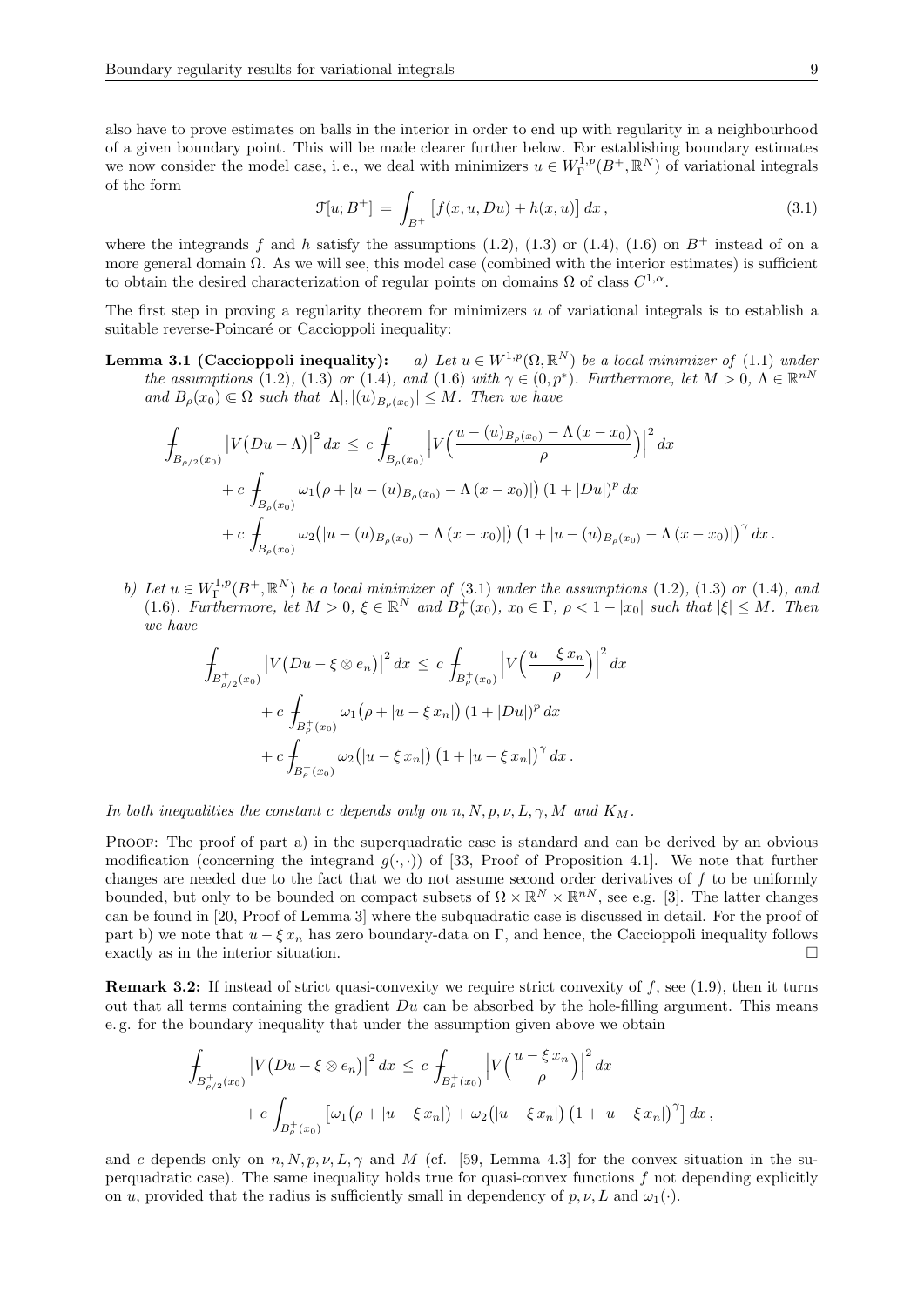The second ingredient is a higher integrability result (in order to enable an appropriate estimate for the second-last integral arising on the right-hand side of the Caccioppoli inequality): we refer to the result [34, Theorem 6.8] for quasi-minimizers, where higher integrability of  $Du$  was obtained via a Caccioppoli-type inequality (under slightly weaker assumptions) and the application of a Gehring-Lemma:

**Lemma 3.3:** a) Let  $u \in W^{1,p}(\Omega,\mathbb{R}^N)$  be a local minimizer of (1.1) under the assumptions (1.2),  $(1.6)<sub>1</sub>$ . Then there exists a higher integrability exponent  $q_1 > p$  and a constant c both depending only on n, N, p, v, L and  $\gamma$  such that for every ball  $B_o(x_0)$  with centre  $x_0 \in \Omega$  and there holds

$$
\Big(\int_{B_{\rho/2}(x_0)}|Du|^{q_1}\,dx\Big)^{\frac{1}{q_1}}\,\leq\,c\,\Big(\int_{B_{\rho}(x_0)}\big(1+|Du|\big)^p\,dx\Big)^{\frac{1}{p}}+c\,\rho^{\frac{n\gamma}{p}(\frac{1}{p}-\frac{1}{p^*})}\,\Big(\int_{B_{\rho}(x_0)}\big(1+|Du|\big)^p\,dx\Big)^{\frac{\gamma}{p^2}}\,.
$$

b) Let  $u \in W^{1,p}_\Gamma(B^+, \mathbb{R}^N)$  be a local minimizer of (3.1) under the assumptions (1.2), (1.6)<sub>1</sub>. Then there exists a higher integrability exponent  $q_1 > p$  and a constant c both depending only on n, N, p, v, L and  $\gamma$  such that for every half-ball  $B_{\rho}^+(x_0)$  with centre  $x_0 \in \Gamma$  and  $\rho < 1 - |x_0|$  there holds

$$
\Big(\int_{B_{\rho/2}^+(x_0)}|Du|^{q_1}\,dx\Big)^{\frac{1}{q_1}}\,\leq\,c\,\Big(\int_{B_{\rho}^+(x_0)}\big(1+|Du|\big)^p\,dx\Big)^{\frac{1}{p}}+c\,\rho^{\frac{n\gamma}{p}(\frac{1}{p}-\frac{1}{p^*})}\,\Big(\int_{B_{\rho}^+(x_0)}\big(1+|Du|\big)^p\,dx\Big)^{\frac{\gamma}{p^2}}\,.
$$

#### 4 Comparison estimates

We next sketch the proofs to some more or less standard results which will be needed later in order to apply a comparison principle. The strategy is to define a suitable frozen problem of the variational problem (1.1), which is of easier structure than the original problem and thus will allow to derive good a priori estimates of Morrey-type for its minimizers. In our case it is useful to consider functionals on half-balls or on balls, where  $f$  is frozen in the first two variables

$$
\mathcal{F}_0[w; B_R^{(+)}(x_0)] := \int_{B_R^{(+)}(x_0)} f(x_0, (u)_{B_R^{(+)}(x_0)}, Dw) dx , \qquad (4.1)
$$

and to study minimizers of the functional  $\mathcal{F}_0[\, \cdot \,; B_R^{(+)}(x_0)]$  subject to boundary values of the minimizer u to the original variational problem. We first state a higher integrability result up to the boundary (provided that the boundary values are higher integrable). For a proof we refer to the similar result [19, Lemma 3.2].

**Lemma 4.1:** Assume  $u \in W^{1,q_1}_\Gamma(B^+, \mathbb{R}^N)$ ,  $q_1 > p$  and let  $v_0 \in u + W^{1,p}_0(B^+_{\rho/2}(x_0), \mathbb{R}^N)$  be a minimizer of  $\mathfrak{F}_0[\,\cdot\,;B^+_{\rho/2}(x_0)]$  among all functions in the class  $u+W_0^{1,p}(B^+_{\rho/2}(x_0),\mathbb{R}^N)$  under the assumptions (1.2), where  $B_{\rho/2}^+(x_0) \subset B^+$  is a half-ball with  $x_0 \in \Gamma$ . Then there exists another higher integrability exponent  $q \in (p,q_1]$  depending only on n, N, p, v and L such that

$$
\Big(\int_{B_{\rho/2}^+(x_0)}|Dv_0|^q\,dx\Big)^{\frac{1}{q}}\,\leq\,c\,\Big(\int_{B_{\rho/2}^+(x_0)}|Dv_0|^p\,dx\Big)^{\frac{1}{p}}+c\,\Big(\int_{B_{\rho/2}^+(x_0)}\big(1+|Du|\big)^{q_1}\,dx\Big)^{\frac{1}{q_1}}\,.
$$

The corresponding results holds true on balls  $B_{\rho/2}(x_0)$  in the interior of  $B^+$ .

Furthermore, since the formulation admits an Euler-Lagrange system, we then observe that standard theory for weak solutions may be applied in order to obtain the following Morrey-type estimates for minimizers of the frozen problem:

**Proposition 4.2:** Let  $v_0 \in W^{1,p}_\Gamma(B_R^+(x_0), \mathbb{R}^N)$ , with  $x_0 \in \mathbb{R}^{n-1} \times \{0\}$ ,  $R < 1$ , be the minimizer of  $\mathfrak{F}_0[\,\cdot\,;B^+_R(x_0)]$  among all functions in the class  $u+W^{1,p}_0(B^+_R(x_0),{\mathbb R}^N)$  under the assumptions (1.9). Then there exists a positive number  $\varepsilon$  depending only on n, N, p and  $\frac{L}{\nu}$  such that for every  $\rho \leq R$  we have

$$
\int_{B_{\rho}^{+}(x_{0})} (1+|Dv_{0}|)^{p} dx \le c \left(\frac{\rho}{R}\right)^{\mu_{0}} \int_{B_{R}^{+}(x_{0})} (1+|Dv_{0}|)^{p} dx
$$

with  $\mu_0 = \min\{2 + 2\varepsilon, n\}$ , and

$$
\int_{B_{\rho}^+(x_0)} \left| V(Dv_0) - \left( V(Dv_0) \right)_{\rho,x_0} \right|^2 dx \leq c \left( \frac{\rho}{R} \right)^{2+2\varepsilon} \int_{B_R^+(x_0)} \left( 1 + |Dv_0| \right)^p dx,
$$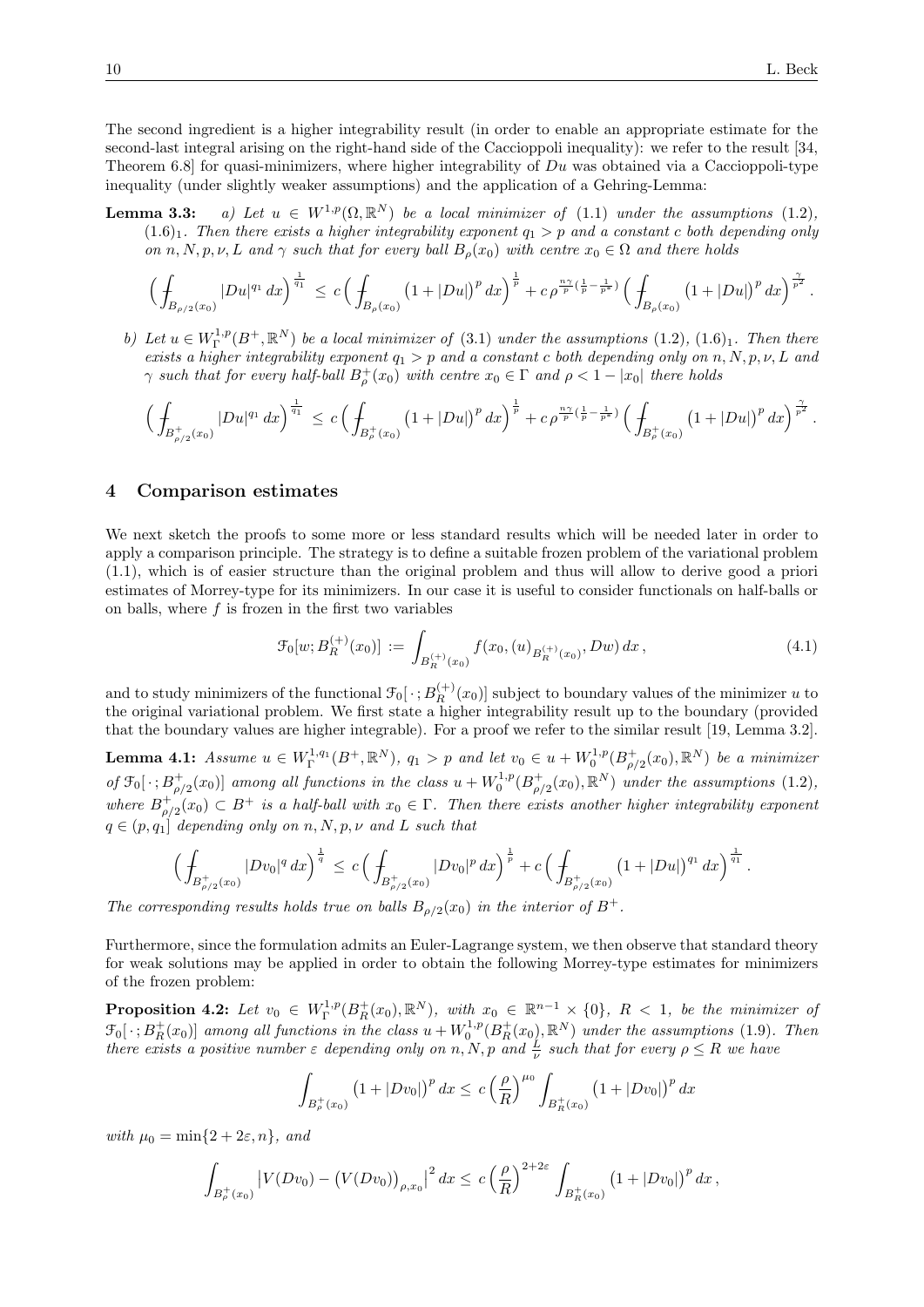where the constants c depends only on n, N, p and  $\frac{L}{\nu}$ . Under the same assumption, the corresponding results holds true on full balls for local minimizers  $v_0 \in W^{1,p}(B_R(x_0), \mathbb{R}^N)$ ,  $x_0 \in \mathbb{R}^n$ ,  $R < 1$ , of the functional  $\mathcal{F}_0[\,\cdot\,;B_R(x_0)]$  among all functions in the class  $u+W_0^{1,p}(B_R(x_0),\mathbb{R}^N)$ .

PROOF: The proofs for the interior and the boundary situation are very similar. Therefore, we will give the arguments only for half-balls, but state the steps needed in between also for the interior situation. We first note that the minimizer  $v_0 \in W^{1,p}_\Gamma(B^+_R(x_0), \mathbb{R}^N)$  is a weak solution to the Euler-Lagrange system

$$
\operatorname{div} D_z f(x_0, (u)_{B_R^+(x_0)}, Dv_0) = 0 \quad \text{in } B_R^+(x_0).
$$

Hence, in view of the ellipticity and growth condition on the coefficients  $A(z) := D_z f(x_0, (u)_{B_R^+(x_0)}, z)$ , the first inequality follows immediately from [13, Theorem 6.2 and Theorem 3.I] in the superquadratic case and [9, Corollary 3.4 and the Remark thereafter] in the subquadratic case. The second inequality is an immediate consequence of [13, Theorem 6.1 and estimate  $(3.12)$ ] for  $p \ge 2$  [9, estimate (3.17) and the Remark thereafter combined with the Caccioppoli's and Poincare's inequalities in [13, 9].

Remark 4.3: This result would be desirable without requiring a bound on the second order derivatives of f, so we comment briefly on the cited results for weak solutions of autonomous systems: in order to prove these results the existence of second order derivatives is shown in a first step, more precisely that  $DV(Dv_0)$ exists in  $L^2$ . The interior estimates and also the tangential derivatives  $(D_1V(Dv_0), \ldots, D_{n-1}V(Dv_0))$ follow from finite difference techniques and do not use the boundedness of  $D_{zz}f(\cdot)$  (or of the derivatives of first order of the coefficients for the corresponding Euler system). In contrast, the bound seems to be needed when deriving the missing normal derivative of  $V(Dv_0)$  by exploiting the system equation. The Morrey-type result then essentially follows from a higher integrability result and the Sobolev-Poincaréinequality (note that for these steps it is no longer necessary to return to the system equation).

The last result is a comparison estimate which allows to bound the  $L^p$ -difference of the gradient of the minimizer u to the original problem to the gradient of the (unique) solution to the frozen problem (which is of less complicated structure) with boundary values  $u$ . We note that similar estimates in the interior were achieved in [43, Lemma 4.9] in the case of a convex integrand f not depending explicitly on u.

**Lemma 4.4:** Let  $u \in W^{1,q_1}_\Gamma(B^+, \mathbb{R}^N)$ ,  $q_1 > p$ , be a minimizer to the functional  $\mathfrak{F}[\cdot; B^+]$  in (1.1) under the assumptions (1.9), (1.3), (1.6)<sub>1</sub> with  $\gamma \in [0, p^*)$ , and let  $v_0 \in u + W_0^{1,p}(B_R^+(x_0), \mathbb{R}^N)$ ,  $x_0 \in \Gamma$ ,  $2R <$  $1-|x_0|$ , be the unique minimizer to the functional  $\mathfrak{F}_0[\,\cdot\,;B^+_R(x_0)]$  in (4.1) among all functions in the class  $u+W_0^{1,p}(B_R^+(x_0),\mathbb{R}^N)$ . Then we have

$$
\int_{B_R^+(x_0)} (1+|Du|+|Dv_0|)^{p-2} |Du - Dv_0|^2 dx
$$
\n
$$
\leq c\omega_{12} \left( \left( R^{p-n} \int_{B_R^+(x_0)} (1+|Du|)^p dx \right)^{\frac{1}{p}} \right)^{\frac{q-p}{q}} \int_{B_{2R}^+(x_0)} (1+|Du|)^p dx
$$
\n
$$
+ c R^{n(1-\frac{\gamma}{p^*})} \left( \int_{B_R^+(x_0)} (1+|Du|)^p dx \right)^{\frac{\gamma}{p}} + c R^n.
$$

If we assume the continuity condition  $(1.6)_2$ , we have the stronger inequality

$$
\int_{B_R^+(x_0)} (1+|Du|+|Dv_0|)^{p-2} |Du - Dv_0|^2 dx
$$
\n
$$
\leq c\omega_{12} \left( \left( R^{p-n} \int_{B_R^+(x_0)} (1+|Du|)^p dx \right)^{\frac{1}{p}} \right)^{\frac{q-p}{q}} \int_{B_{2R}^+(x_0)} (1+|Du|)^p dx
$$
\n
$$
+ c R^n \omega_2 \left( \left( R^{p-n} \int_{B_R^+(x_0)} (1+|Du|)^p dx \right)^{\frac{1}{p}} \right)^{1-\frac{\gamma}{p^*}} \left( 1 + R^{p-n} \int_{B_R^+(x_0)} (1+|Du|)^p dx \right)^{\frac{\gamma}{p}}
$$
\n
$$
+ c R^{n(1-\frac{\gamma}{p^*})} \left( \int_{B_R^+(x_0)} (1+|Du|)^p dx \right)^{\frac{\gamma}{p}}.
$$

The constants c depend only on n, N, p,  $\nu$  and L, the number q denotes the higher integrability exponent from Lemma 4.1. The corresponding results hold true for local minimizers  $u \in W^{1,p}(\Omega,\mathbb{R}^N)$  to the functional  $\mathfrak{F}[\,\cdot\,;U],\,U\subset\mathbb{R}^n$  a bounded domain, on full balls  $B_R(x_0)$  in the interior of U, provided that  $|(u)_{B_R(x_0)}|\leq M$ for some  $M > 0$ . The constants c then depends additionally on M.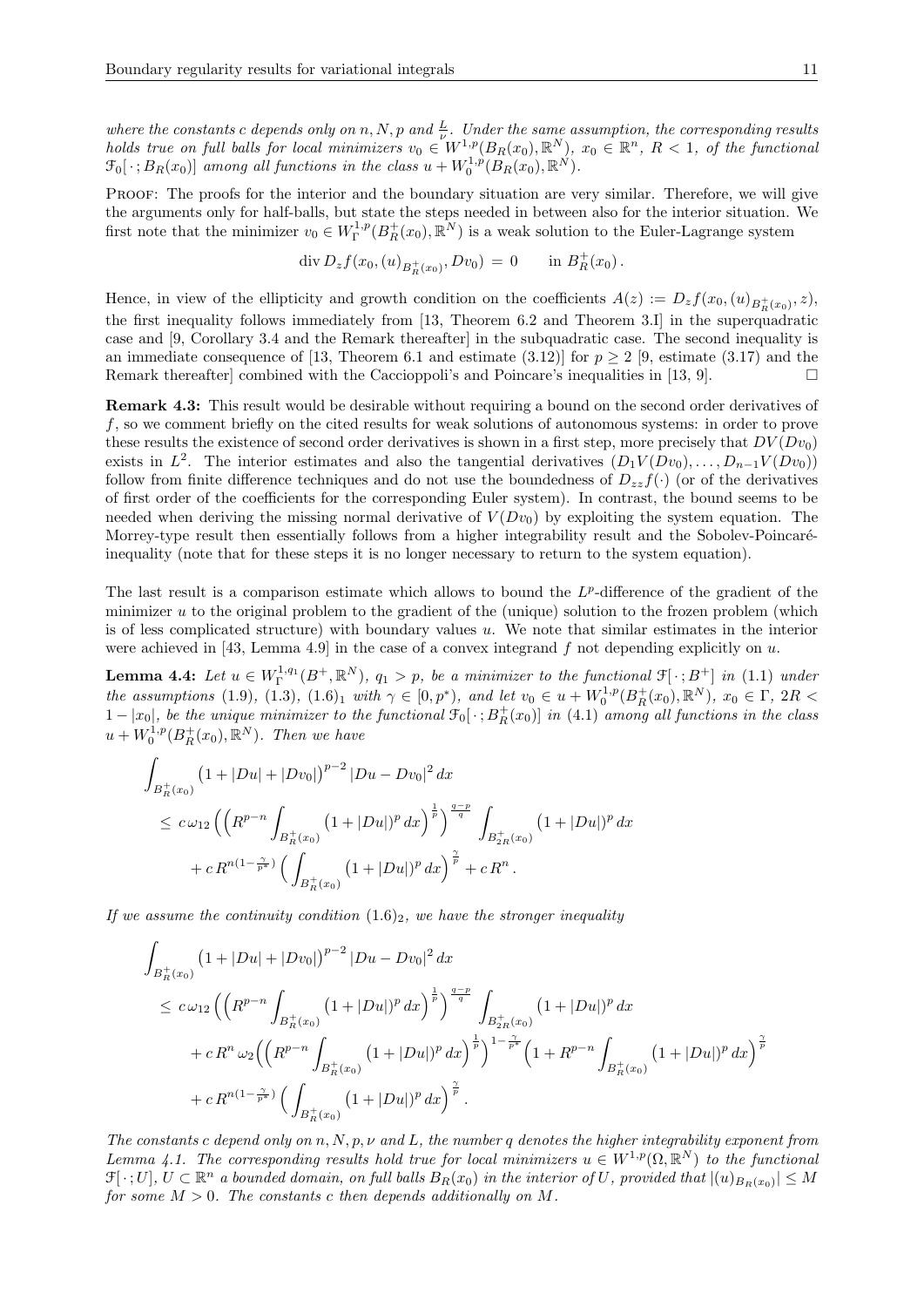PROOF: From the convexity condition  $(1.9)_2$ , [4, Lemma 2.1] and the minimality of  $v_0$  we first find:

$$
c(p,\nu)\int_{B_R^+(x_0)} (1+|Du|+|Dv_0|)^{p-2} |Du - Dv_0|^2 dx
$$
  
\n
$$
\leq \int_{B_R^+(x_0)} [f(x_0,(u)_{B_R^+(x_0)},Du) - f(x_0,(u)_{B_R^+(x_0)},Dv_0)
$$
  
\n
$$
- D_z f(x_0,(u)_{B_R^+(x_0)},Dv_0) \cdot (Du - Dv_0)] dx
$$
  
\n
$$
= \int_{B_R^+(x_0)} \int_0^1 [D_z f(x_0,(u)_{B_R^+(x_0)},Dv_0 + t(Du - Dv_0))
$$
  
\n
$$
- D_z f(x,(u)_{B_R^+(x_0)},Dv_0 + t(Du - Dv_0))] dt (Du - Dv_0) dx
$$
  
\n
$$
+ \int_{B_R^+(x_0)} \int_0^1 [D_z f(x,(u)_{B_R^+(x_0)},Dv_0 + t(Du - Dv_0))]
$$
  
\n
$$
- D_z f(x,u,Dv_0 + t(Du - Dv_0))] dt (Du - Dv_0) dx
$$
  
\n
$$
+ \int_{B_R^+(x_0)} [f(x,v_0,Dv_0) - f(x,u,Dv_0)] dx
$$
  
\n
$$
+ \int_{B_R^+(x_0)} [h(x,v_0) - h(x,u)] dx
$$
  
\n
$$
+ \mathcal{F}[u; B_R^+(x_0)] - \mathcal{F}[v_0; B_R^+(x_0)] =: I + II + III + IV + V.
$$
 (4.2)

We next recall an energy estimate for  $v_0$  which will be used frequently in what follows: exploiting the minimality of  $v_0$  and the growth condition  $(1.2)_2$  yields

$$
\int_{B_R^+(x_0)} |Dv_0|^p \, dx \le \frac{L}{\nu} \int_{B_R^+(x_0)} \left(1 + |Du|\right)^p \, dx \,. \tag{4.3}
$$

Since u and  $v_0$  coincide on  $\partial B_R^+(x_0)$  we now observe  $V \leq 0$ . Then the continuity assumption  $(1.3)_1$  on  $D_z f$  with respect to the first (and second) variable leads to

$$
I \le c(\nu, L) \,\omega_1(R) \int_{B_R^+(x_0)} (1 + |Du|)^p \, dx \, .
$$

Taking into account the higher integrability results for  $Du$  and  $Dv_0$  achieved in Lemma 3.3 and Lemma 4.1, respectively, we find after the application of Hölder's inequality, the concavity and boundedness of  $\omega_3(\cdot)$ , and Poincaré's inequality

$$
II + III \le c(n, N, p, \nu, L) \left[ \omega_{12} \left( \left( R^{p-n} \int_{B_{R}^{+}(x_{0})} \left( 1 + |Du| \right)^{p} dx \right)^{\frac{1}{p}} \right)^{\frac{q-p}{q}} \int_{B_{2R}^{+}(x_{0})} \left( 1 + |Du| \right)^{p} dx + R^{n(1-\frac{\gamma}{p^{*}})} \left( \int_{B_{2R}^{+}(x_{0})} \left( 1 + |Du| \right)^{p} dx \right)^{\frac{\gamma}{p}} \right].
$$

Here, besides the continuity assumption  $(1.3)_1$  on  $D_z f$  we have also used the continuity assumption  $(1.3)_2$ on f (with respect to the second variable). Finally, the remaining term IV is estimated via  $(1.6)_1$ , Jensen's inequality and Sobolev-Poincaré (in the boundary version) by

$$
IV \leq c(n, N, p, \nu, L) \left[ R^n + R^{n(1-\frac{\gamma}{p^*})} \left( \int_{B_R^+(x_0)} \left( 1 + |Du| \right)^p dx \right)^{\frac{\gamma}{p}} \right].
$$

If we assume also the continuity assumption  $(1.6)_2$  on h with respect to the second variable, only the estimate for term IV changes: using Hölder's inequality, the concavity of  $\omega_2$  and the Sobolev-Poincaré inequality, we then find

$$
IV \le c(n, N, p, \nu, L) R^{n} \left( \omega_{2} \left( \left( R^{p-n} \int_{B_{R}^{+}(x_{0})} \left( 1 + |Du| \right)^{p} dx \right)^{\frac{1}{p}} \right) + \omega_{2} \left( \left( R^{p-n} \int_{B_{R}^{+}(x_{0})} \left( 1 + |Du| \right)^{p} dx \right)^{\frac{1}{p}} \right)^{1-\frac{\gamma}{p^{*}}} \left( R^{p-n} \int_{B_{R}^{+}(x_{0})} \left( 1 + |Du| \right)^{p} dx \right)^{\frac{\gamma}{p}} \right).
$$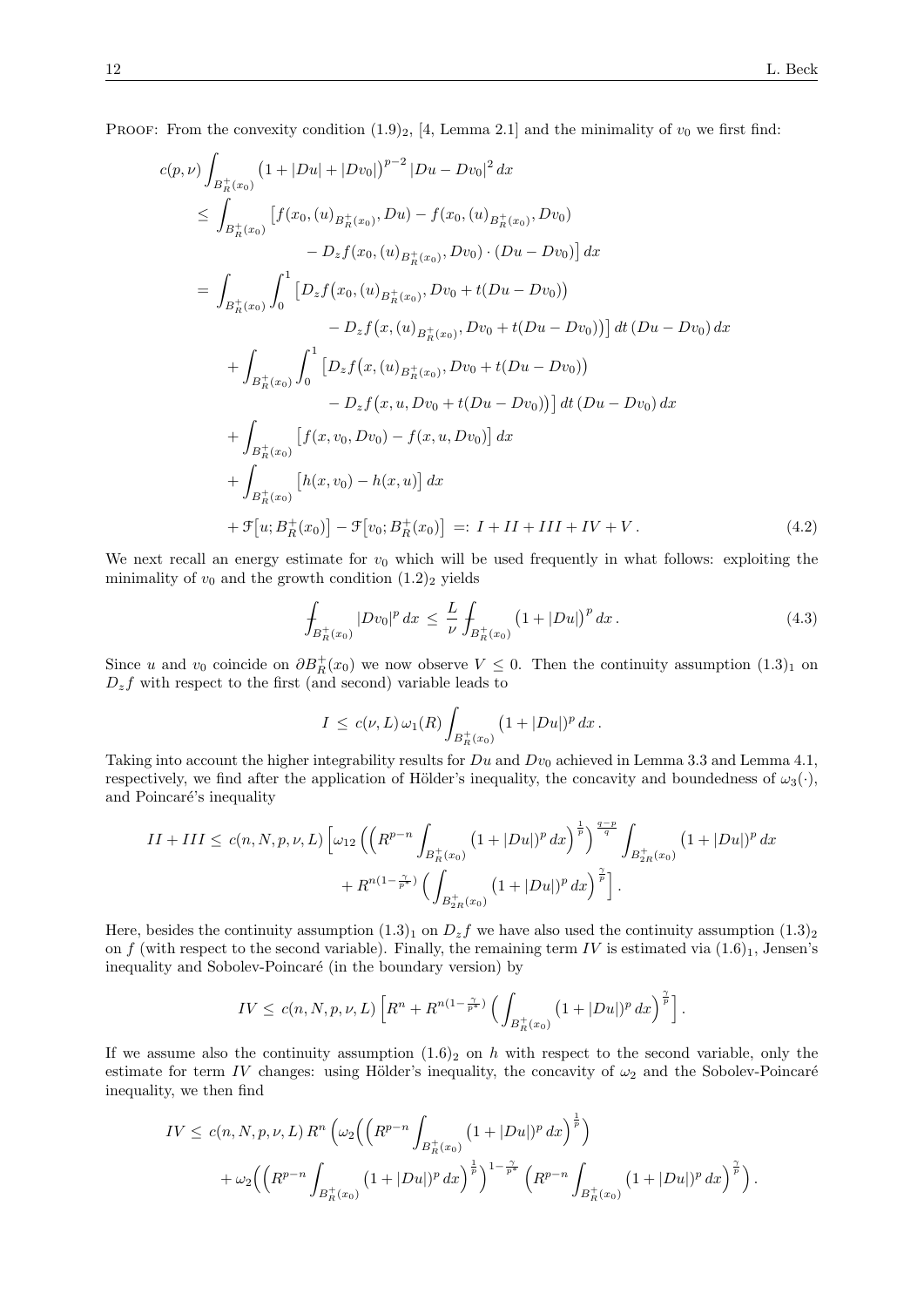Merging the estimates for  $I-VII$  together with  $(4.2)$  we find the asserted comparison estimates on half-balls stated in the lemma, namely the first inequality under the condition  $(1.6)_1$  resp. the second one under both conditions in (1.6).

The proof for full balls in the interior is almost the same, but for the estimate of III in the last step we need the bound on the meanvalues of  $u$  in order to apply the interior version of the Sobolev-Poincaré inequality. For this reason the bound  $|(u)_{B_R(x_0)}| \leq M$  is required and the additional dependency on M in the constant c appears.  $\square$ 

**Remark 4.5:** For variational functionals which do not depend explicitly on  $u$ , it is easy to see that the terms II, III and IV do not appear. Hence, the comparison estimate is then given by

$$
\int_{B_R^{(+)}(x_0)} \left(1+|Du|+|Dv_0|\right)^{p-2} |Du-Dv_0|^2 \, dx \leq c(\nu, L) \, \omega_1(R) \int_{B_R^{(+)}(x_0)} \left(1+|Du| \right)^p \, dx \, .
$$

#### 5 Partial regularity for Du

The aim of this section is the proof of the partial regularity result for  $Du$  and the characterization of regular (boundary) points stated in Theorem 1.1. As explained above it is a standard technique to compare the minimizer of the original problem to a solution of an easier problem (in the sense that the solution enjoys good a priori estimates). We here compare the minimizer of the original variational functional  $\mathcal{F}[\cdot; B^+]$ locally to the solution of a linearized system following the approach of Schmidt [59] for convex functionals.

In order to derive the characterization of a regular point, we define the excess functional: For any half-ball  $B_{\rho}^+(x_0) \subset B^+$  with  $x_0 \in \Gamma$ , a fixed function  $u \in W^{\overline{1},p}_{\Gamma}(B^+, \mathbb{R}^N)$  and  $\xi \in \mathbb{R}^N$  we denote the Campanato-type excess by

$$
C(x_0, \rho) = \int_{B_{\rho}^+(x_0)} \left| V(Du - (D_n u)_{x_0, \rho} \otimes e_n) \right|^2 dx.
$$

We note that the corresponding excess for the interior estimates is given by

$$
C(x_0, \rho) = \int_{B_{\rho}(x_0)} |V(Du - (Du)_{x_0, \rho})|^2 dx
$$

for all balls  $B_{\rho}(x_0) \subset \Omega$ . Furthermore, we define

$$
\beta_0 = \min\left\{\frac{\alpha_2}{2-\alpha_2}, \frac{\alpha_1}{2}\frac{q_1-p}{q_1}\right\}
$$

where  $q_1$  is the number stemming from the higher integrability result from Lemma 3.3.

Next we establish a preliminary decay estimate provided that the mean values of  $u$  and  $Du$  are bounded by a given number and that the excess is sufficiently small:

**Proposition 5.1:** For every  $M \geq 2$  and  $\tilde{\beta} \in (\beta_0, 1)$  there exist two positive numbers  $\theta, \varepsilon_0 \in (0, 1)$  with

$$
\theta = \theta(n, N, p, \nu, L, \gamma, M, K_M, \tilde{\beta})
$$
  
\n
$$
\varepsilon_0 = \varepsilon_0(n, N, p, \nu, L, \gamma, M, K_M, \beta_0, \tilde{\beta}, \mu_M(\cdot))
$$
\n(5.1)

such that the following is true: If  $u \in W^{1,p}(B^+, \mathbb{R}^N)$  is a local minimizer to (3.1) under the assumptions (1.2), (1.3) or (1.4), (1.6), and if  $B^+_{\rho}(x_0)$ ,  $x_0 \in \Gamma$ ,  $\rho < 1 - |x_0|$ , is a half ball on which the smallness conditions

$$
\rho + C(x_0, \rho) < \varepsilon_0 \qquad \text{and} \qquad |(D_n u)_{x_0, \rho}| \le M \tag{5.2}
$$

are satisfied, then we have

$$
C(x_0, \theta \rho) \leq \theta^{2\beta} C(x_0, \rho) + c_* \rho^{2\beta_0}
$$

for a constant  $c_*$  depending only on n, N, p, v, L,  $\gamma$ , M, K<sub>M</sub> and  $\tilde{\beta}$ . The same excess decay estimate holds true for balls  $B_{\rho}(x_0)$  in the interior of  $B^+$  if we further assume  $|(u)_{x_0,\rho}|, |(Du)_{x_0,\rho}| \leq M$ .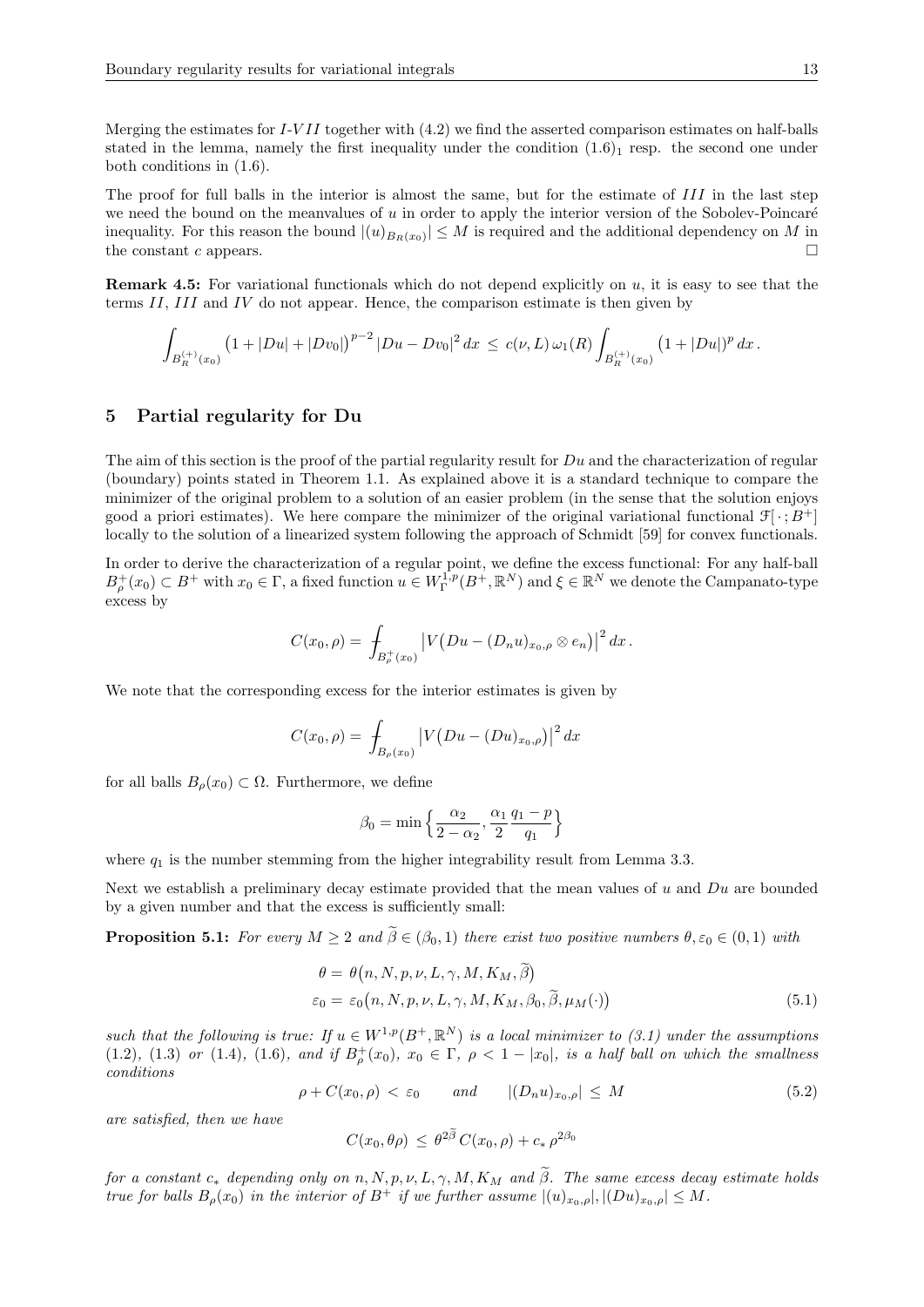PROOF: Step 1a: Approximate A-harmonicity under assumption (1.4). Let  $\varphi \in C_0^1(B_{\rho/2}^+(x_0), \mathbb{R}^N)$  with  $||D\varphi||_{L^{\infty}(B^+_{\rho/2}(x_0),\mathbb{R}^N)} \leq 1$ , which implies in particular  $\sup_{x\in B^+_{\rho/2}(x_0)} |\varphi| \leq \rho$ . The minimization property of  $u$  then gives

$$
\leq \sigma^{-1} \int_{B_{\rho/2}^+(x_0)} \left[ f(\cdot, u - \sigma \varphi, Du - \sigma D\varphi) + h(\cdot, u - \sigma \varphi) - f(\cdot, u, Du) - h(\cdot, u) \right] dx
$$
  
\n
$$
= \sigma^{-1} \int_{B_{\rho/2}^+(x_0)} \left[ f(\cdot, u - \sigma \varphi, Du - \sigma D\varphi) - f(x_0, u - \sigma \varphi, Du - \sigma D\varphi) \right] dx
$$
  
\n
$$
+ \sigma^{-1} \int_{B_{\rho/2}^+(x_0)} \left[ f(x_0, u - \sigma \varphi, Du - \sigma D\varphi) - f(x_0, 0, Du - \sigma D\varphi) \right] dx
$$
  
\n
$$
+ \sigma^{-1} \int_{B_{\rho/2}^+(x_0)} \left[ f(x_0, 0, Du - \sigma D\varphi) - f(x_0, 0, Du) \right] dx
$$
  
\n
$$
+ \sigma^{-1} \int_{B_{\rho/2}^+(x_0)} \left[ f(x_0, 0, Du) - f(x_0, u, Du) \right] dx
$$
  
\n
$$
+ \sigma^{-1} \int_{B_{\rho/2}^+(x_0)} \left[ f(x_0, u, Du) - f(\cdot, u, Du) \right] dx
$$
  
\n
$$
+ \sigma^{-1} \int_{B_{\rho/2}^+(x_0)} \left[ f(x_0, u, Du) - f(\cdot, u, Du) \right] dx =: I + II + III + IV + V + VI \tag{5.3}
$$

for every  $\sigma \in (0, 1]$  with the obvious abbreviations. We start by estimating term I and V via the continuity assumption (1.4) and the boundedness of  $D\varphi$ :

$$
|I|+|V| \le c(L)\,\sigma^{-1}\,\omega_1(\rho)\int_{B_{\rho/2}^+(x_0)}\,\left(1+|Du|\right)^p\,dx\,.
$$

Next, we observe from (1.4), Hölder's inequality,  $\omega \leq 1$ , Jensen's inequality and Lemma 3.3 that the terms  $II$  and  $IV$  are bounded by

$$
|II| + |IV| \leq \sigma^{-1} \int_{B_{\rho/2}^+(x_0)} \omega_1(|u| + \sigma |\varphi|) \left(1 + |Du| + \sigma |D\varphi|\right)^p dx
$$
  
\n
$$
\leq c(p) \sigma^{-1} \Big( \int_{B_{\rho/2}^+(x_0)} \omega_1(|u| + \rho) dx \Big)^{\frac{q_1 - p}{q_1}} \Big( \int_{B_{\rho/2}^+(x_0)} \left(1 + |Du|\right)^{q_1} dx \Big)^{\frac{p}{q_1}}
$$
  
\n
$$
\leq c \sigma^{-1} \omega_1 \Big( \rho \int_{B_{\rho/2}^+(x_0)} \left(1 + |D_n u|\right) dx \Big)^{\frac{q_1 - p}{q_1}}
$$
  
\n
$$
\times \Big[ \int_{B_{\rho}^+(x_0)} \left(1 + |Du|\right)^p dx + \rho^{n\gamma(\frac{1}{p} - \frac{1}{p^*})} \Big( \int_{B_{\rho}^+(x_0)} \left(1 + |Du|\right)^p dx \Big)^{\frac{\gamma}{p}} \Big]
$$

where we have also used Poincaré's inequality in the last inequality, and the constant  $c$  depends only on  $n, N, p, \nu, L$  and  $\gamma$ . In view of Poincaré's inequality (note  $u = \varphi = 0$  on  $\partial \Gamma_{\rho/2}(x_0)$ ) and the continuity assumption  $(1.6)_2$ , we next observe

$$
|VI| \leq \sigma^{-1} L \int_{B_{\rho/2}^+(x_0)} \omega_2(|\sigma \varphi|) \left(1 + |u| + |u - \varphi|\right)^{\gamma} dx
$$
  

$$
\leq c \sigma^{-1} \omega_2(\sigma \rho) \left[1 + \rho^{n\gamma(\frac{1}{p} - \frac{1}{p^*})} \left(\int_{B_{\rho}^+(x_0)} \left(1 + |Du|\right)^p dx\right)^{\frac{\gamma}{p}}\right]
$$

with c depending only on  $n, N, p, \nu, L$  and  $\gamma$ . In the next step we add

$$
\int_{B_{\rho/2}^+(x_0)} D_{zz} f(x_0, 0, (D_n u)_{x_0, \rho} \otimes e_n) (Du - (D_n u)_{x_0, \rho} \otimes e_n, D\varphi) dx \tag{5.4}
$$

to both sides of inequality (5.3), and so it only remains to estimate III and this new term. The sum of

 $\overline{0}$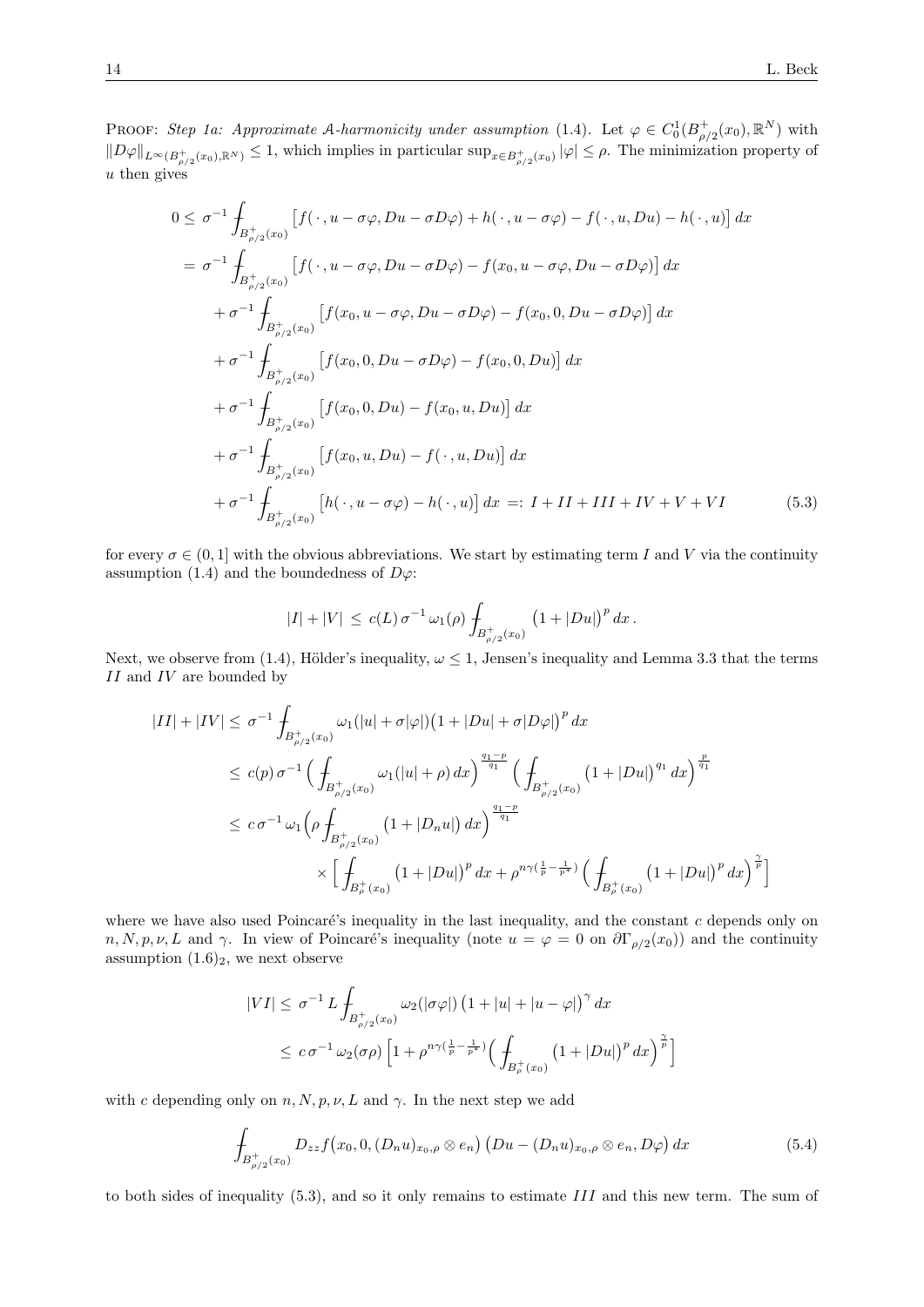$(5.4)$  and  $III$  will be called  $III'$ . Taking into account

$$
\int_{B_{\rho/2}^+(x_0)} D_z f(x_0, 0, Du) D\varphi dx = \int_{B_{\rho/2}^+(x_0)} \left[ D_z f(x_0, 0, Du) - D_z f(x_0, 0, (D_n u)_{x_0, \rho} \otimes e_n) \right] D\varphi dx
$$
\n
$$
= \int_{B_{\rho/2}^+(x_0)} \int_0^1 D_{zz} f(x_0, 0, (D_n u)_{x_0, \rho} \otimes e_n + t(Du - (D_n u)_{x_0, \rho} \otimes e_n)) \, dt
$$
\n
$$
\times \left( Du - (D_n u)_{x_0, \rho} \otimes e_n, D\varphi \right) dx, \tag{5.5}
$$

term  $III'$  is now decomposed as follows:

$$
III' = \int_{B_{\rho/2}^+(x_0)} \int_0^1 \left[ D_{zz} f(x_0, 0, (D_n u)_{x_0, \rho} \otimes e_n) - D_{zz} f(x_0, 0, (1-t) (D_n u)_{x_0, \rho} \otimes e_n + t D u) \right] dt
$$
  
\$\times (Du - (D\_n u)\_{x\_0, \rho} \otimes e\_n, D\varphi) dx\$  
\$+ \int\_{B\_{\rho/2}^+(x\_0)} \int\_0^{\sigma} \left[ D\_z f(x\_0, 0, Du) - D\_z f(x\_0, 0, Du - t D\varphi) \right] D\varphi dx =: III\_1 + III\_2\$.

The resulting terms will now be estimated: To bound  $III<sub>1</sub>$  we decompose the domain of integration: on  ${x \in B_{\rho/2}^+(x_0): |Du - (D_nu)_{x_0,\rho} \otimes e_n| \leq 1}$  we use the fact that second derivatives  $D_{zz}f$  are bounded and uniformly continuous, see (1.5), and the upper bound  $|(D_n u)_{x_0,\rho}| \leq M$  to deduce that the integrand of  $\RN{111}$  is controlled by

$$
c(p,M)\mu_M(|V(Du-(D_n u)_{x_0,\rho}\otimes e_n)|)|V(Du-(D_n u)_{x_0,\rho}\otimes e_n)|.
$$

On the complementary set  $\{x \in B_{\rho/2}^+(x_0): |Du-(D_nu)_{x_0,\rho}\otimes e_n| \geq 1\}$  we use the boundedness of  $D_{zz}f$  for the first integrand in  $III_1$  and the growth of  $D_z f$  for the second integrand (rewritten as in (5.5) above), and we find that the integrand of  $III_1$  is now bounded by

$$
K_M + L(1+|Du|)^{p-1} \le c(p, L, M, K_M) |V(Du - (D_n u)_{x_0, \rho} \otimes e_n)|^2.
$$

Combining the latter estimates and applying Hölder's and Jensen's inequality (note that  $\mu_M(\cdot)$  is concave) we infer

$$
III_1 \le c \left(\mu_M \left(\frac{1}{\int_{B_{\rho/2}^+(x_0)} \left|V(Du - (D_n u)_{x_0, \rho} \otimes e_n)\right|^2 dx\right)^{\frac{1}{2}}\right)^{\frac{1}{2}} \left(\frac{1}{\int_{B_{\rho/2}^+(x_0)} \left|V(Du - (D_n u)_{x_0, \rho} \otimes e_n)\right|^2 dx\right)^{\frac{1}{2}}
$$
  
+  $c \int_{B_{\rho/2}^+(x_0)} \left|V(Du - (D_n u)_{x_0, \rho} \otimes e_n)\right|^2 dx$ 

with  $c = c(p, L, M, K_M)$ . For the remaining integral  $III_2$  we only use the bounds of  $D_{zz}f$  and  $D_zf$ , where we now distinguish the points where we have  $|Du| \leq M-1$  (note  $M \geq 2$ ) or where the opposite inequality holds. This yields

$$
III_2 \leq \sigma K_M + c(p, L, M) \int_{B_{\rho/2}^+(x_0)} \left| V(Du - (D_n u)_{x_0, \rho} \otimes e_n) \right|^2 dx.
$$

Taking into account the assumption (5.2) which implies in particular  $\int_{B_{\rho/2}^+(x_0)} (1+|Du|)^p dx \leq c(p,M)$ , we may combine the estimates for all terms with (5.3), and we finally arrive at

$$
\int_{B_{\rho/2}^+(x_0)} D_{zz}f(x_0, 0, (D_n u)_{x_0, \rho} \otimes e_n) (Du - (D_n u)_{x_0, \rho} \otimes e_n, D\varphi) dx
$$
\n
$$
\leq c \sigma^{-1} \left( \omega_1(\rho)^{\frac{q_1 - p}{q_1}} + \omega_2(\sigma \rho) \right) + c \mu_M \left( C(x_0, \rho)^{\frac{1}{2}} \right)^{\frac{1}{2}} C(x_0, \rho)^{\frac{1}{2}} + c C(x_0, \rho) + c \sigma
$$
\n
$$
\leq c \left( \rho^{\beta_0} + \mu_M \left( C(x_0, \rho)^{\frac{1}{2}} \right)^{\frac{1}{2}} C(x_0, \rho)^{\frac{1}{2}} + C(x_0, \rho) \right), \tag{5.6}
$$

where we have already employed  $C(x_0, \rho) < 1$  assumed in (5.2). Moreover, in the last line we have used (1.7), the definition  $\beta_0$  and we have chosen  $\sigma = \rho^{\beta_0}$ . The constant c here depends only on  $n, N, p, \nu, L, \gamma, M$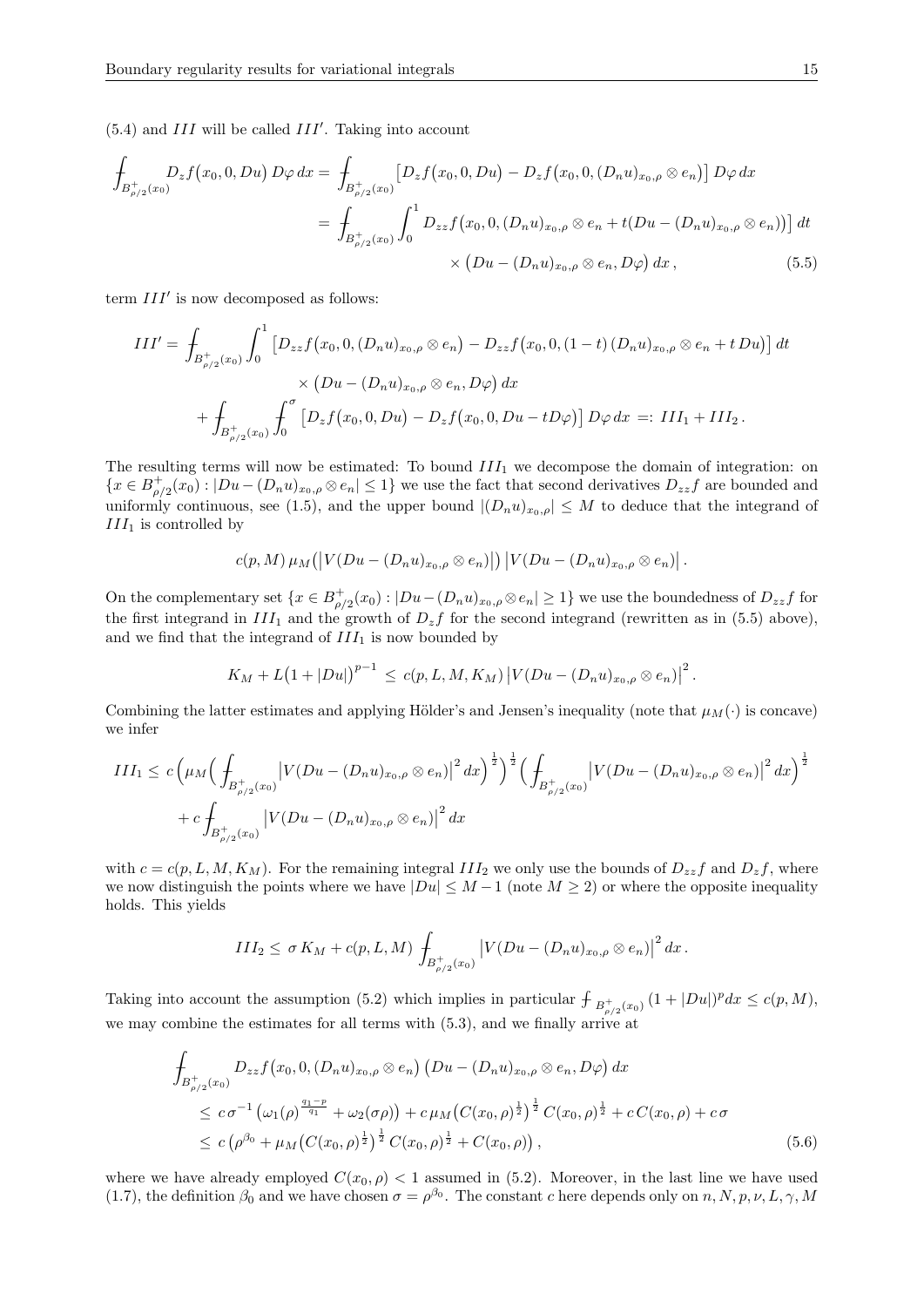and  $K_M$ . The lower bound is established analogously, and using a rescaling argument, we then end up with

$$
\left| \int_{B_{\rho/2}^+(x_0)} \mathcal{A}\left(Dw, D\varphi\right) dx \right| \leq c_1 \left( \rho^{\beta_0} + \mu_M \left( C(x_0, \rho)^{\frac{1}{2}} \right)^{\frac{1}{2}} C(x_0, \rho)^{\frac{1}{2}} + C(x_0, \rho) \right) \|D\varphi\|_{L^{\infty}(B_{\rho/2}^+(x_0))} \tag{5.7}
$$

with  $c_1 = c_1(n, N, p, \nu, L, \gamma, M, K_M) \geq 2^n$ , where the bilinear form A and the function w are defined by

$$
A := D_{zz} f(x_0, 0, (D_n u)_{x_0, \rho} \otimes e_n) \quad \text{and} \quad w := u - (D_n u)_{x_0, \rho} x_n ;
$$

we further note that  $A$  is bounded from below in the sense of Legendre-Hadamard by a constant depending only on  $\nu$ , p and M and from above by  $K_M$ .

Step 1b: Approximate A-harmonicity under assumption (1.3). We only sketch briefly the modifications needed in contrast to the assumption of (1.4) in Step 1a (this is also the case discussed in detail in [59]). The inequality corresponding to (5.3) is then given by

$$
0 \leq \sigma^{-1} \int_{B_{\rho/2}^+(x_0)} \left[ f(\cdot, u - \sigma\varphi, Du - \sigma D\varphi) - f(\cdot, u, Du - \sigma D\varphi) \right] dx
$$
  
+ 
$$
\int_{B_{\rho/2}^+(x_0)} \int_0^{\sigma} \left[ D_z f(x_0, 0, Du - \tau D\varphi) - D_z f(\cdot, u, Du - \tau D\varphi) \right] d\tau D\varphi dx
$$
  
- 
$$
\int_{B_{\rho/2}^+(x_0)} \int_0^{\sigma} D_z f(x_0, 0, Du - \tau D\varphi) d\tau D\varphi dx
$$
  
+ 
$$
\sigma^{-1} \int_{B_{\rho/2}^+(x_0)} \left[ h(\cdot, u - \sigma\varphi) - h(\cdot, u) \right] dx =: I' + II' + III + VI,
$$

for every  $\sigma \in (0,1]$ . Therefore, it only remains to estimate I' and II' via the continuity conditions (1.3), which is accomplished similarly to above or in [59, Proof of Lemma 5.1]. Taking into account the assumption  $C(x_0, \rho)$  and proceeding as in Step 1a we then get the following estimate corresponding to (5.6):

$$
\int_{B_{\rho/2}^+(x_0)} D_{zz} f(x_0, 0, (D_n u)_{x_0,\rho} \otimes e_n) (Du - (D_n u)_{x_0,\rho} \otimes e_n, D\varphi) dx
$$
\n
$$
\leq c \omega_1(\rho) + c \sigma^{-1} \omega_2(\sigma \rho) + c \mu_M (C(x_0, \rho)^{\frac{1}{2}})^{\frac{1}{2}} C(x_0, \rho)^{\frac{1}{2}} + c C(x_0, \rho) + c \sigma
$$
\n
$$
\leq c \left(\rho^{\beta_0} + \mu_M (C(x_0, \rho)^{\frac{1}{2}})^{\frac{1}{2}} C(x_0, \rho)^{\frac{1}{2}} + C(x_0, \rho)\right),
$$

where we again have chosen  $\sigma = \rho^{\beta_0}$  and with c depending on  $n, N, p, \nu, L, \gamma, M$  and  $K_M$ . Hence, we end up with the approximate A-harmonicity result (5.7).

Step 2: Preliminary decay estimate via A-harmonic approximation. For  $\varepsilon > 0$  to be determined later, we now take  $\delta = \delta(n, N, \nu, L, M, K_M, \varepsilon)$  to be the corresponding constant from the boundary version of the A-harmonic approximation Lemma 2.3. We then define  $s = c_1 C(x_0, \rho)^{1/2} + \frac{2c_1}{\delta} \rho^{\beta_0}$ . The inequality (5.7) now reads as

$$
\Big|\int_{B_{\rho/2}^+(x_0)} A(Dw, D\varphi) dx\Big| \le s \left(2^{-1}\delta + \mu_M\big(C(x_0,\rho)^{\frac{1}{2}}\big)^{\frac{1}{2}} + C(x_0,\rho)^{\frac{1}{2}}\big) \sup_{B_{\rho/2}^+(x_0)}|D\varphi|
$$

for all  $\varphi \in C_0^1(B_{\rho/2}^+(x_0), \mathbb{R}^N)$ . Furthermore, by definition of the Campanato-type excess  $C(x_0, \rho)$  and the function w, we observe  $\int_{B_{\rho/2}^+(x_0)} |V(Dw)|^2 dx \leq 2^n C(x_0, \rho) \leq s^2$ . Hence, assuming the smallness condition

$$
s = c_1 C(x_0, \rho)^{1/2} + \frac{2c_1}{\delta} \rho^{\beta_0} \le 1,
$$
\n(SC.1)

all assumptions of the A-harmonic approximation Lemma are fulfilled, and thus we find an A-harmonic map  $h \in W^{1,2}_\Gamma(B_{\rho/2}^+(x_0), \mathbb{R}^N)$  satisfying

$$
\sup_{B_{\rho/4}^+(x_0)} |Dh| + \rho \sup_{B_{\rho/4}^+(x_0)} |D^2h| \le c_h \quad \text{and} \quad \int_{B_{\rho/4}^+(x_0)} \left| V\left(\frac{w - sh}{\rho/2}\right) \right|^2 dx \le s^2 \varepsilon
$$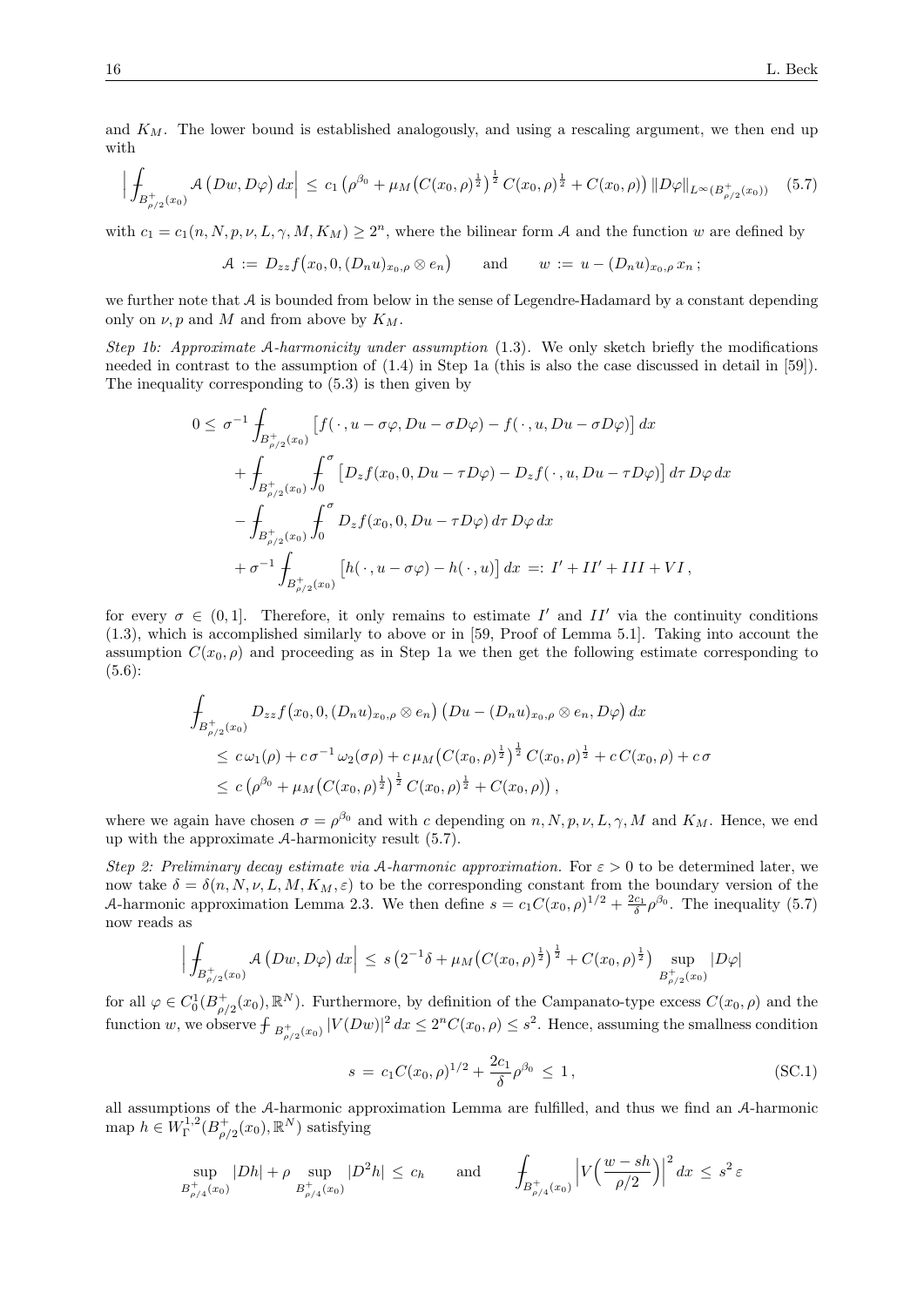with a constant depending only on n, N, p, v, L. We now consider a fixed number  $\theta \in (0, 1/8)$  to be specified later, choose  $\varepsilon = \theta^{n+\max\{2,p\}+2}$ , and we define

$$
\xi := (D_n u)_{x_0,\rho} + s D_n h(x_0) \in \mathbb{R}^N.
$$

Next, the following estimate is deduced from Taylor's formula (keeping in mind that  $h(x_0) = 0$ ):

$$
\int_{B_{2\theta\rho}^{+}(x_{0})} \left| V\left(\frac{u-\xi x_{n}}{2\theta\rho}\right) \right|^{2} dx
$$
\n
$$
\leq c(p) \int_{B_{2\theta\rho}^{+}(x_{0})} \left| V\left(\frac{w-sh}{2\theta\rho}\right) \right|^{2} dx + c(p) \int_{B_{2\theta\rho}^{+}(x_{0})} \left| V\left(\frac{sh-sD_{n}h(x_{0})x_{n}}{2\theta\rho}\right) \right|^{2} dx
$$
\n
$$
\leq c(p) \theta^{-n-\max\{2,p\}} \int_{B_{\rho/4}^{+}(x_{0})} \left| V\left(\frac{w-sh}{\rho/2}\right) \right|^{2} dx + c(n, N, p, \nu, L) \left(\theta^{2} s^{2} + \theta^{\max\{2,p\}} s^{\max\{2,p\}}\right)
$$
\n
$$
\leq c(n, N, p, \nu, L) \theta^{2} s^{2}
$$
\n(5.8)

where in the last line we have used the definition of  $\varepsilon$  and s, as well as the fact that  $s, \theta \leq 1$ .

Step 3: Full decay estimate for the Campanato-type excess. Sharpening the smallness condition (SC.1) by assuming

$$
s \le c_h^{-1},\tag{SC.2}
$$

we observe  $|\xi| \leq M + 1$ . Therefore, the application of the quasi-minimizing property of the mean value of  $D_n u$  for the map  $\xi \mapsto \int_{B_{\theta_\rho}^+(x_0)} |V(Du - \xi \otimes e_n)|^2 dx$  from Lemma 2.2 and of the Caccioppoli inequality in Lemma 3.1 yields

$$
C(x_0, \theta \rho) = \int_{B_{\theta \rho}^+(x_0)} \left| V(Du - (D_n u)_{x_0, \theta \rho} \otimes e_n) \right|^2 dx
$$
  
\n
$$
\leq c(p) \int_{B_{\theta \rho}^+(x_0)} \left| V(Du - \xi \otimes e_n) \right|^2 dx
$$
  
\n
$$
\leq c \int_{B_{2\theta \rho}^+(x_0)} \left| V\left(\frac{u - \xi x_n}{2\theta \rho}\right) \right|^2 dx + c \int_{B_{2\theta \rho}^+(x_0)} \omega_1 (2\theta \rho + |u - \xi x_n|) (1 + |Du|)^p dx
$$
  
\n
$$
+ c \int_{B_{2\theta \rho}^+(x_0)} \omega_2 (|u - \xi x_n|) (1 + |u - \xi x_n|)^{\gamma} dx.
$$

The latter integral is estimated further via the use of Hölder's, Poincaré's and Sobolev's inequality, and we find

$$
C(x_0, \theta \rho) \le c \int_{B_{2\theta \rho}^+(x_0)} \left| V\left(\frac{u - \xi x_n}{2\theta \rho} \right) \right|^2 dx + c \int_{B_{2\theta \rho}^+(x_0)} \omega_1(2\theta \rho + |u - \xi x_n|) (1 + |Du|)^p dx + c \omega_2 \left( 2\theta \rho \int_{B_{2\theta \rho}^+(x_0)} |Du - \xi \otimes e_n| dx \right)^{1 - \frac{\gamma}{p^*}} \left( \int_{B_{2\theta \rho}^+(x_0)} \left( 1 + |Du - \xi \otimes e_n| \right)^p dx \right)^{\frac{\gamma}{p}} =: c \left( \int_{B_{2\theta \rho}^+(x_0)} \left| V\left(\frac{u - \xi x_n}{2\theta \rho} \right) \right|^2 dx + VIII + VIII \right)
$$
(5.9)

with the obvious labelling and a constant c depending only on  $n, N, p, \nu, L, M$  and  $K_M$ . To bound VII from above we use Hölder's inequality, the higher integrability result for  $Du$  (Lemma 3.3), the concavity of  $\omega_1(\cdot)$ , the Poincaré-inequality and the smallness condition (SC.2), and we find

$$
VII \leq \left(\int_{B_{2\theta\rho}^{+}(x_{0})} \omega_{1}(2\theta\rho + |u-\xi x_{n}|) dx\right)^{\frac{q_{1}-p}{q_{1}}} \left(\int_{B_{2\theta\rho}^{+}(x_{0})} (1+|Du|)^{q_{1}} dx\right)^{\frac{p}{q_{1}}} \leq c \omega_{1} \left(\int_{B_{2\theta\rho}^{+}(x_{0})} 2\theta\rho \left(1+|Du-\xi\otimes e_{n}|\right) dx\right)^{\frac{q_{1}-p}{q_{1}}} \left(\int_{B_{4\theta\rho}^{+}(x_{0})} (1+|Du|)^{p} dx\right)^{\max\{\frac{\gamma}{p},1\}} \leq c \omega_{1} \left(\theta\rho + \theta^{\frac{p-n}{p}} \rho C(x_{0},\rho)^{\frac{1}{p}}\right)^{\frac{q_{1}-p}{q_{1}}} \left(1+[\theta^{-n} C(x_{0},\rho)]^{\max\{\frac{\gamma}{p},1\}}\right) \leq c \rho^{2\beta_{0}}.
$$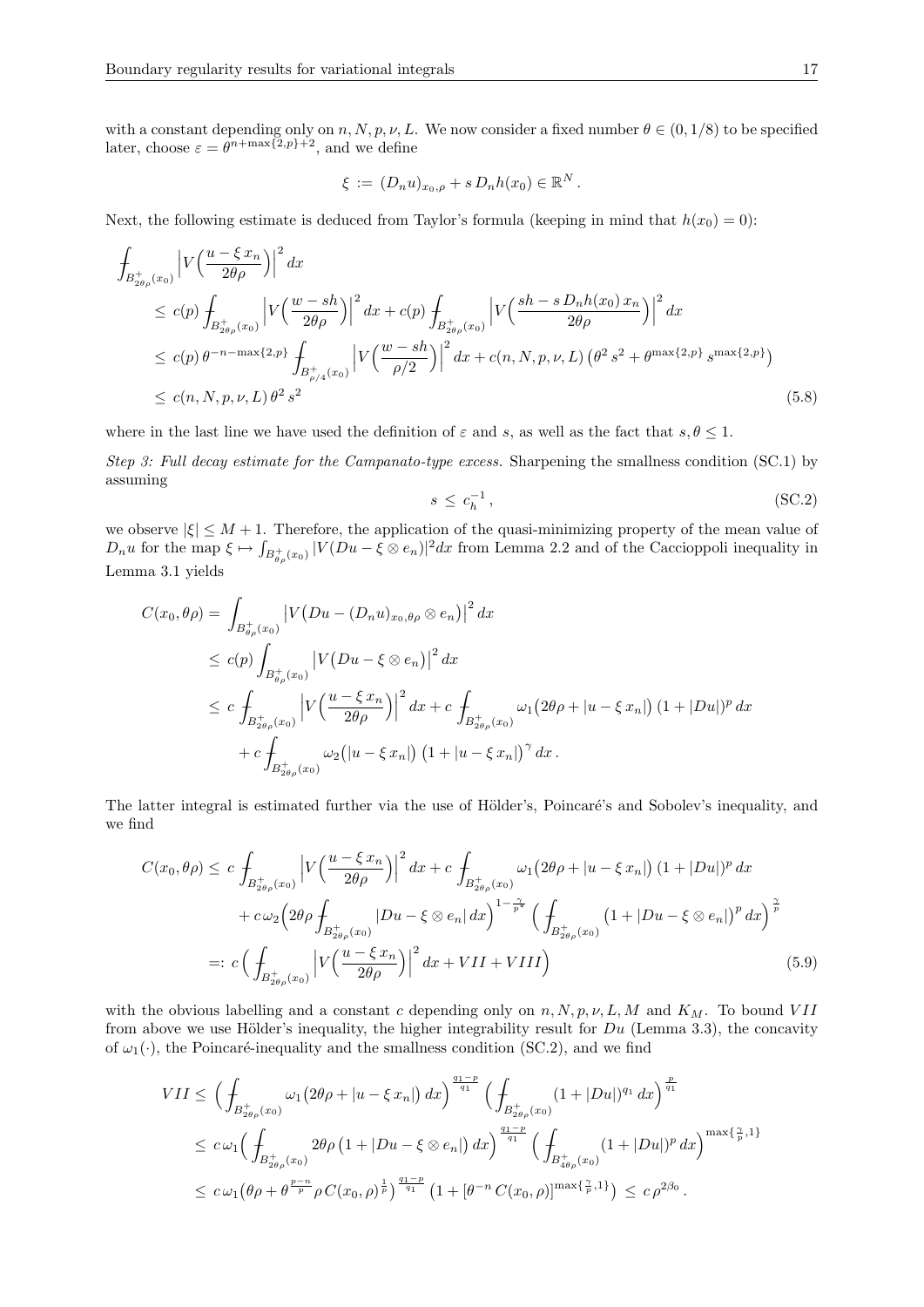In the last step, we have also used the smallness condition

$$
C(x_0, \rho) \le \theta^n. \tag{SC.3}
$$

Moreover, the constant in the latter estimate depends only on  $n, N, p, \nu, L, \gamma$  and M. Comparing VIII with the second line in the inequalities for  $VII$ , it is easy to see that the same estimate holds true for  $VIII$ , i.e. we have

$$
VIII \leq c \rho^{2\beta_0}
$$

with c depending on the same parameters. Combining  $(5.8)$ , the previous estimates for VII and VIII with (5.9), we thus end up with

$$
C(x_0, \theta \rho) \le c_2(n, N, p, \nu, L, \gamma, M, K_M) \left[ \theta^2 C(x_0, \rho) + (1 + \delta^{-2}) \rho^{2\beta_0} \right]
$$

where we have also used the definition of s given in  $(SC.1)$ . In order to finish the proof of the proposition we now fix the parameters  $\theta$  and  $\varepsilon_0$ : we first choose  $\theta \in (0, \frac{1}{8})$  sufficiently small such that  $c_2\theta^2 \leq \theta^{2\beta}$ . This determines  $\theta$  with the dependencies claimed in the proposition and also fixes the parameters  $\varepsilon$  and δ from the A-harmonic approximation defined above. Then  $ε_0$  is fixed such that the smallness conditions (SC.2) and (SC.3) hold true, and the dependencies of  $\varepsilon_0$  are thus obtained by taking into consideration the dependencies in the smallness conditions (SC.2) and (SC.3), which were needed within the proof. Thus the excess decay estimate is proved with constant  $c_* := c_2(1 + \delta^{-2})$ . The result in the interior follows analogously. We note that here the boundedness condition on the mean values of  $u$  is needed in order to find a corresponding approximate A-harmonicity results (with the functional now frozen in the mean values of u and  $Du$ , i.e.  $\mathcal{A} := D_{zz} f(x_0, (u)_{x_0, \rho}, (Du)_{x_0, \rho})$ , and with  $w := u - (u)_{x_0, \rho} - (Du)_{x_0, \rho}(x - x_0)$ the related approximately A-harmonic map) and to apply Poincaré's and Caccioppoli's inequality in the interior.

This decay estimate can now be iterated in a well-known manner in order to arrive at the desired partial regularity result and the characterization of regular points of  $Du$ . The proof is divided into two parts: we will first sketch briefly how the characterization of the regular set is obtained and that the solution is in fact more regular on this set, namely Hölder continuous for some (small) exponent. With this information we then enter the proof again, improve the previous excess-decay, and we then end up with the optimal Hölder regularity result.

PROOF (OF THEOREM 1.1): We consider a bounded domain  $\Omega \subset \mathbb{R}^n$ ,  $n \geq 2$ , of class  $C^{1,2\beta}$  and boundary values  $g \in C^{1,2\beta}(\bar{\Omega},\mathbb{R}^N)$ . This means that we can locally straighten the boundary  $\partial\Omega$  by a  $C^{1,2\beta}$ transformation, and hence, via a covering and a transformation argument, the proof of Theorem 1.1 is reduced in a standard way to the proof of the corresponding partial regularity result for functions minimizing the variational functional in the model situations of the unit half-ball  $B^+$  and vanishing on Γ (for the boundary regularity) and the proof of the partial regularity result in the interior of  $\Omega$ . It is easy to calculate that under the flattening procedure and the reduction to zero boundary values on Γ the structure assumptions on the new integrand are preserved, apart from a possibly decreased Hölder modulus of continuity  $\omega_1$  if  $2\beta < \alpha_1$ , which nevertheless does not change the result in Proposition 5.1. Therefore we will use the same notation f and h even if we are now working with the transformed integrands. For detailed calculations we refer to [8, Section 4.2] for a similar problem or to [37, Section 3.7] in the case of the transformation of a system. At this stage we should also emphasize that it is easy to calculate that also regular points are mapped to regular points by the transformed functional.

An iteration of Proposition 5.1 reveals that for every  $M \geq 2$  and every  $\tilde{\beta} \in (\beta_0, 1)$  there exists  $\varepsilon_1 \in (0, 1)$ depending on the same parameter as  $\varepsilon_0$  in (5.1) such that the smallness assumptions

$$
R + C(x_0, R) < \varepsilon_1
$$
 and  $|(u)_{x_0, R}|, |(Du)_{x_0, R}| < \frac{M}{2}$  (5.10)

(or  $|(D_n u)_{x_0,R}| < \frac{M}{2}$  for  $x_0 \in \Gamma$ ) imply

$$
C(x_0, \rho) \le c \left( \left( \frac{\rho}{R} \right)^{2\beta} C(x_0, R) + \rho^{2\beta_0} \right)
$$
\n(5.11)

for all  $\rho \leq R$  and a constant c depending only on  $n, N, p, \nu, L, \gamma, M, K_M, \beta_0$  and  $\tilde{\beta}$ . Here,  $B_R(x_0)$  is either an arbitrary full ball in the interior of  $\Omega$  (or in the interior of  $B^+$ ), or it is a half-ball  $B_R^+(x_0)$  with  $x_0 \in \Gamma$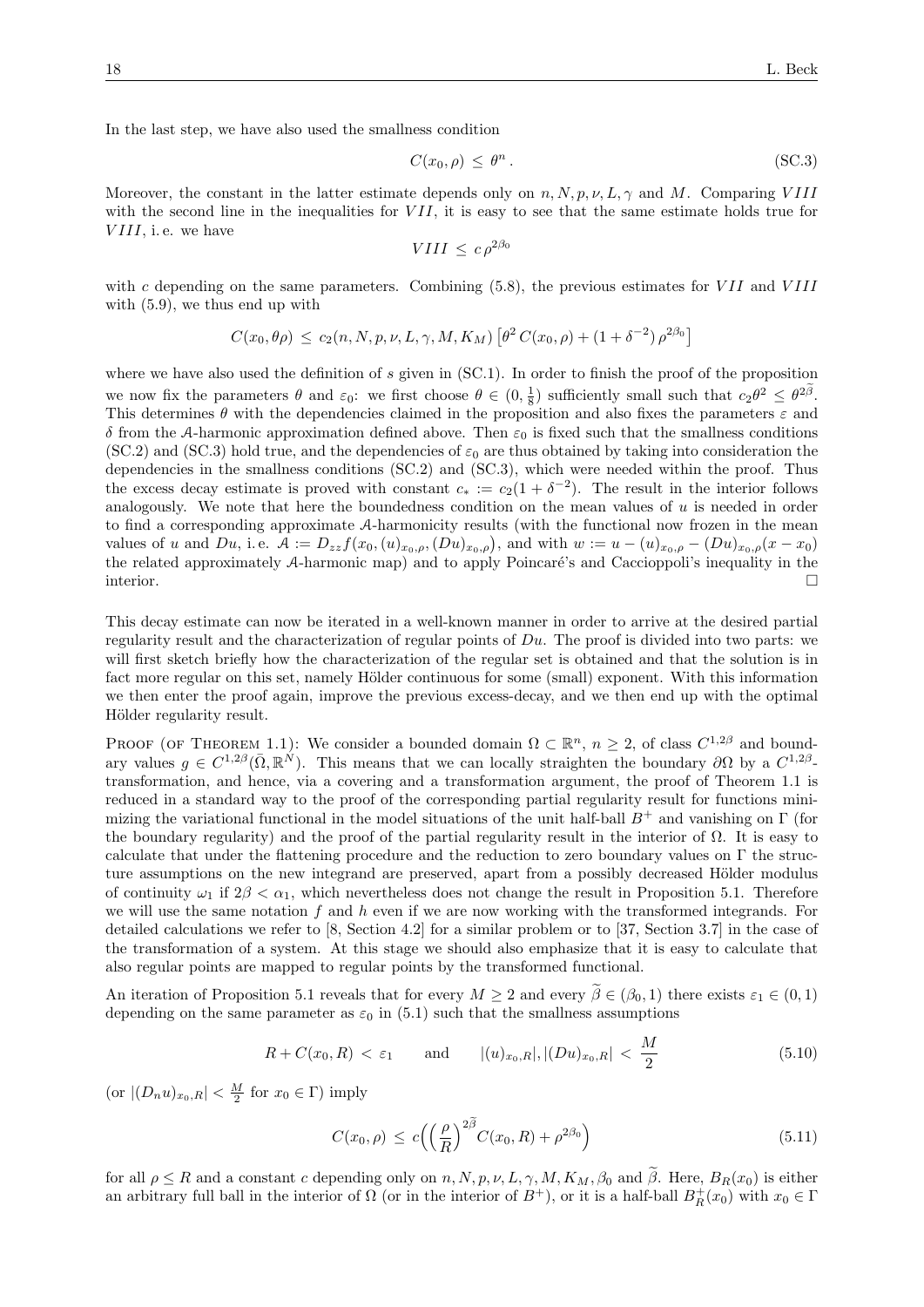and  $R < 1-|x_0|$ . In the latter case the boundedness of the mean values of u is not required. For a proof of continuous excess-decay estimate (5.11) we omit detailed calculations and refer to several papers to cover the different cases of super-/sub-/quadratic growth for the interior and the boundary situation (we note that the citations include partial regularity results for weak solution of elliptic system, because once the excess-decay estimate is obtained there is no need to return to the system or the functional in order to end up with the regularity result): the quadratic case follows from a similar formula as [18, (3.37)] and [38,  $(3-58)$ ], the subquadratic case is proved as [7,  $(6.26)$  and  $(6.20)$ ], the superquadratic case as in [59, Lemma 6.3] (and the boundary result is obtained analogously).

Now we take a point  $x_0 \in \text{Reg}_0(Du)$  and observe that (5.10) is satisfied for some radius  $R > 0$ . Then due to the continuity of the maps  $z \mapsto C(z, R)$ ,  $z \mapsto (u)_{z, R}$  and  $z \mapsto (Du)_{z, R}$ , we observe that (5.11) holds for all points z in a small neighbourhood of  $x_0$ . Nevertheless, for a point  $x_0 \in \text{Reg}_{\Gamma}(Du)$  (i.e. a transformation of a point in  $\text{Reg}_{\partial\Omega}(Du)$ , this conclusion of the local growth estimate does not immediately follow because there are only estimates on full balls and on half-balls available so far, but not on arbitrary intersections. Therefore, the estimates in the interior and at the boundary have to be combined similarly as in [38, Section 3.6] or [9, Section 5] to see that (5.11) holds in a relative neighbourhood of  $x_0$ . Hence, Lemma 2.1 (v) and Campanato's characterization of Hölder continuous functions [10, Teorema I.2], [38, Theorem 2.3 then yield that  $V(Du)$  and thus  $Du$  is of class  $C^{0,\beta_0}$  locally around  $x_0$  (for  $p \geq 2$  the latter implication is clear from the definition of the V-function, for  $p \in (1, 2)$  it is obtained by the properties of the V-function as in [22, Lemma 3]). Transforming back to the original problem this gives a first regularity result  $u \in C^{1,\beta_0}_{loc}(\text{Reg}_{\Omega}(Du) \cup \text{Reg}_{\partial\Omega}(Du), \mathbb{R}^N)$ .

In the last step the optimal Hölder continuity is established by revising the decay-estimate from Proposition 5.1 taking into account the additional information that we already have demonstrated  $C^1$ -regularity of u on the regular set of  $Du$ , which is by definition relatively open. For a similar line of arguments we refer to [32, Proof of Theorem 3.1] or [40, Remark 2]. Terms II and IV in Proposition 5.1, Step 1, are then estimated without using higher integrability of  $Du$ :

$$
|II| + |IV| \le c \sigma^{-1} \int_{B_{\rho/2}^+(x_0)} \omega_1(\rho) (1 + |Du|)^p dx
$$

(with  $\rho$  sufficiently small such that we remain in the regular set of  $Du$ ), for a constant c depending only on the local Lipschitz-norm of  $u$ , hence, on all structure parameters. Therefore, inequality  $(5.7)$  now holds with  $\beta_0$  replaced by  $\beta = \min\{\frac{\alpha_2}{2-\alpha_2}, \frac{\alpha_1}{2}\}\.$  Moreover, revising the Caccioppoli inequality from Lemma 3.1, it easily follows that VII and VIII arising in Step 3 can be bounded by  $c\rho^{2\beta}$ . This shows that Proposition 5.1 now holds on (half-)balls contained in the regular set of  $Du$  with  $\beta_0$  replaced by  $\beta$ . Then, repeating the iteration as above, we arrive at the desired conclusion  $u \in C^{1,\beta}_{loc}(\text{Reg}_{\Omega}(Du) \cup \text{Reg}_{\partial\Omega}(Du), \mathbb{R}^N)$ .

**Remark 5.2:** If we assume additionally to the assumptions of the theorem that  $\gamma \in (0, p)$  and that f does not depend explicitly on u or that it is strictly convex, then the characterization of  $x_0$  being a regular point can be rewritten in an easier form. For this purpose we first recall in the model situation of the half-ball the inequality

$$
\int_{B_{\rho}^+(x_0)} \left| V\Big(\frac{u - (D_n u)_{x_0, \rho} x_n}{\rho}\Big) \right|^2 dx \le c(p) \int_{B_{\rho}^+(x_0)} \left| V\big(D_n u - (D_n u)_{x_0, \rho}\big) \right|^2 dx =: c(p) \widetilde{C}(x_0, \rho)
$$

for all  $x_0 \in \Gamma$ ,  $\rho < 1 - |x_0|$ , which is concluded by the boundary version of Poincaré's inequality (we here refer to [7, Lemma 3.4] and Lemma 2.1 (i) in the superquadratic case, and to [7, Lemma 3.6] in the subquadratic case). Via Lemma 2.2, Caccioppoli's inequality from Remark 3.2, and Hölder's inequality we then get the following line of inequalities:

$$
C(x_0, \rho/2) \le c(p) \int_{B_{\rho/2}^+(x_0)} \left| V\left(Du - (D_n u)_{x_0, \rho} \otimes e_n \right) \right|^2 dx
$$
  
\n
$$
\le c \int_{B_{\rho}^+(x_0)} \left| V\left(\frac{u - (D_n u)_{x_0, \rho} x_n}{\rho} \right) \right|^2 dx
$$
  
\n
$$
+ c \int_{B_{\rho}^+(x_0)} \omega_{12}(|u - (D_n u)_{x_0, \rho} x_n|) \left(1 + |u - (D_n u)_{x_0, \rho} x_n| \right)^\gamma dx
$$
  
\n
$$
\le c \widetilde{C}(x_0, \rho) + c \omega_{12} (\widetilde{C}(x_0, \rho)^{\frac{1}{p}})^{\frac{p - \gamma}{p}} \left(1 + \widetilde{C}(x_0, \rho) \right)^{\frac{\gamma}{p}}
$$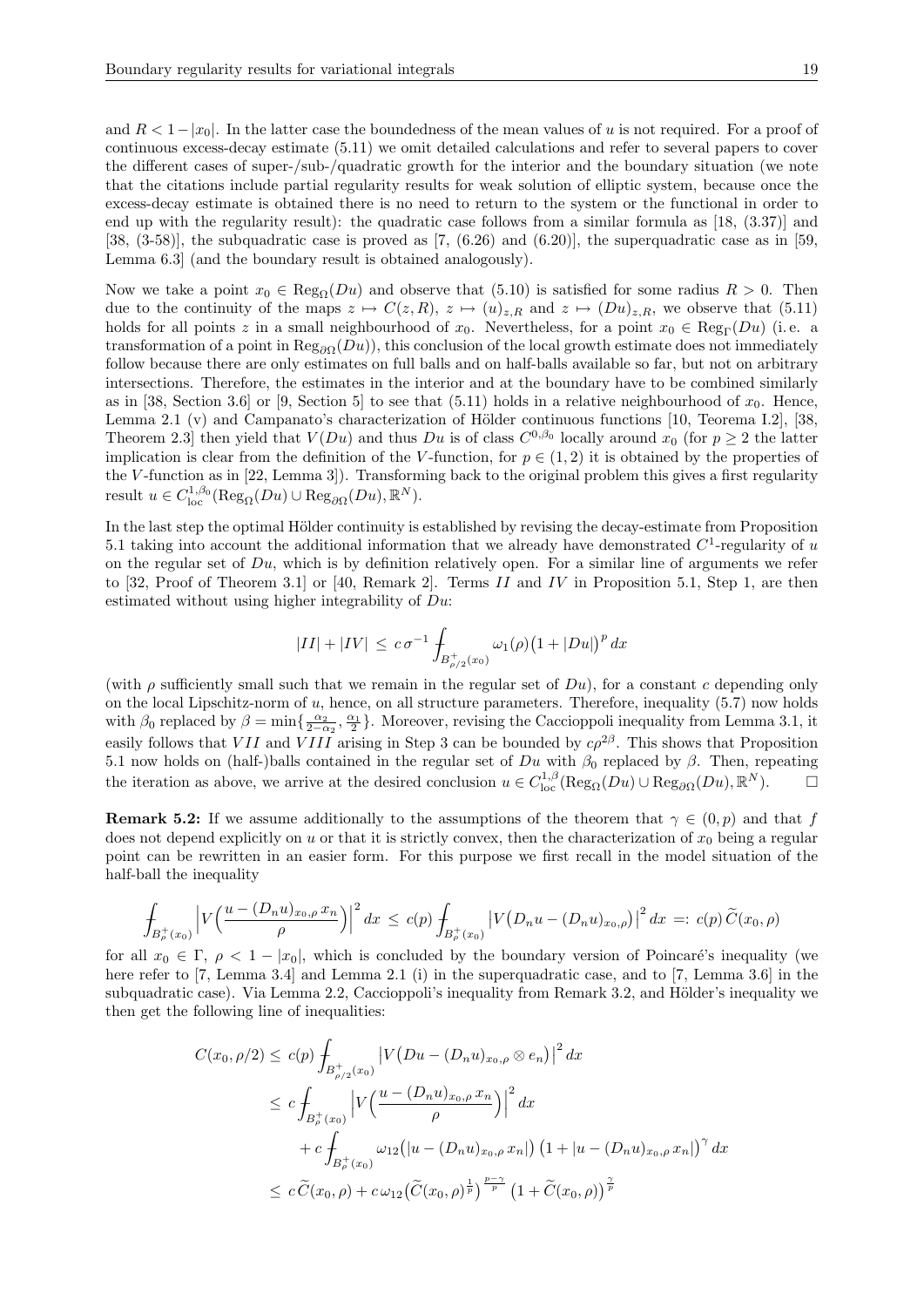for a constant depending only on  $n, N, p, \nu, L, \gamma$  and M, provided that  $|(D_n u)_{x_0,\rho}| \leq M$  and that  $\rho$  is sufficiently small in dependency of  $p, \nu, L$  and  $\omega_1(\cdot)$ . This shows (after transforming back to the original domain Ω) that the full derivative of u in the characterization  $\text{Reg}_{\partial\Omega}(Du)$  of the set of regular boundary points for Du can be replaced by only the normal derivative as stated in Remark 1.2.

### 6 Morrey estimates in dimensions  $n \leq p+2$

In this section we are concerned with lower order regularity of minimizers of convex integrals in low dimensions. Combining the comparison estimates of Section 4 and using a standard transformation argument we can proceed to the proof of the lower order regularity result:

PROOF (OF THEOREM 1.3): Step 1: Reduction to the proof of interior regularity and of boundary regularity in the model case. We consider a bounded domain  $\Omega \subset \mathbb{R}^n$ ,  $n \geq 2$ , of class  $C^1$ . The transformation follows the scheme described at the beginning of the proof of Theorem 1.1. Therefore we will give here the arguments for minimizers of variational functionals in the model situations of the unit half-ball  $B^+$  and vanishing on Γ (for the boundary regularity), and we will derive the result in the interior of Ω.

Step 2: A Morrey estimate. In order to find a Morrey-type decay estimate for Du we note

$$
(1+|\xi|)^p \le c(p) (1+|\eta|)^p + c(p) (1+|\xi|+|\eta|)^p |\xi - \eta|^2
$$

for all  $\xi, \eta \in \mathbb{R}^k$ ,  $k \in \mathbb{N}$ , and  $p \in (1,\infty)$ . For an arbitrary  $x_0 \in \Gamma$  and  $R < (1 - |x_0|)/2$  we now apply the previous inequality for  $\xi, \eta$  replaced by  $Du$  and  $Dv_0$  where  $v_0$  is the unique minimizer to the frozen functional  $\mathcal{F}_0[\cdot; B_R^+(x_0)]$  (introduced in Section 4) among all functions in  $u+W_0^{1,p}(B_R^+(x_0), \mathbb{R}^N)$ . Thus, Proposition 4.2, Lemma 4.4 and the energy estimate (4.3) yield for every  $\rho \leq R$ :

$$
\int_{B_{\rho}^{+}(x_{0})} (1+|Du|)^{p} dx \leq c \left(\frac{\rho}{2R}\right)^{\mu_{0}} \int_{B_{2R}^{+}(x_{0})} (1+|Du|)^{p} dx + c R^{n(1-\frac{\gamma}{p^{*}})} \left(\int_{B_{R}^{+}(x_{0})} (1+|Du|)^{p} dx\right)^{\frac{\gamma}{p}}
$$
\n
$$
+ c \omega_{12} \left(\left(R^{p-n} \int_{B_{R}^{+}(x_{0})} (1+|Du|)^{p} dx\right)^{\frac{1}{p}}\right)^{\frac{q-p}{q}} \int_{B_{2R}^{+}(x_{0})} (1+|Du|)^{p} dx + c R^{n}
$$
\n
$$
\leq c_{b} \left(\left(\frac{\rho}{2R}\right)^{\mu_{0}} + R^{n\gamma(\frac{1}{p}-\frac{1}{p^{*}})} \left[R^{-p} M(x_{0}, 2R)\right]^{\max\{\frac{\gamma-p}{p}, 0\}} + \omega_{12} \left(M(x_{0}, 2R)^{\frac{1}{p}}\right)^{\frac{q-p}{q}}\right)
$$
\n
$$
\times \int_{B_{2R}^{+}(x_{0})} (1+|Du|)^{p} dx + c_{b} R^{n}
$$
\n(6.1)

for a constant depending only on  $n, N, p, \nu$  and L (note that this estimate trivially holds true for radii)  $R \leq \rho \leq 2R$ , where in the last equation we have defined the Morrey-type excess via

$$
M(y,r) := r^{p-n} \int_{B_r(y) \cap B^+} (1 + |Du|)^p dx
$$

for any  $y \in B^+ \cup \Gamma$  and  $r > 0$ , and we have distinguished the cases  $\gamma \leq p$  and  $\gamma > p$ . Under suitable smallness assumptions we are now in a position to apply the iteration scheme [30, Chapter III, Lemma 2.1] with the following quantities: choosing the left-hand side of  $(6.1)$  as the nonnegative and nondecreasing function  $\phi(\rho)$ , exponents  $\mu_0$ ,  $\mu_0 - \varepsilon$  instead of  $\alpha_1, \alpha_2$  and  $c_b$  instead of A, we determine the number  $\varepsilon_b > 0$ according to this lemma in dependency of n, N, p,  $\nu$  and L. We emphasize that  $\varepsilon$  is the number stemming from the a priori estimate in Proposition 4.2 for dimensions  $n \geq 3$  and sufficiently small in the dimensions  $n = 2$ .

Step 2a: The case  $n > p$ . We first note  $n\gamma(\frac{1}{p} - \frac{1}{p^*}) = \gamma$ . We next determine a number  $\sigma_b > 0$  in dependency of  $n, N, p, \nu, L, \gamma, \omega_1(\cdot)$  and  $\omega_3(\cdot)$  such that

$$
\begin{array}{ll}\n2\,\sigma_b^{\frac{\gamma-p}{p}}+2\,\omega_{12}\left(\sigma_b^{\frac{1}{p}}\right)^{\frac{q-p}{q}} & \leq \varepsilon_b & \qquad \text{if } \gamma>p\,,\\
4\,\omega_{12}\left(\sigma_b^{\frac{1}{p}}\right)^{\frac{q-p}{q}} & \leq \varepsilon_b & \qquad \text{otherwise}.\n\end{array}
$$

Furthermore, let  $M > 1$ . Under the assumption  $|(u)_{B_R(x_0)}| < M$  we know that an estimate corresponding to (6.1) holds true for full balls in the interior of the original domain  $\Omega$  or of the transformed relative neighbourhood  $B^+$  of a given boundary point on  $\partial\Omega$ . The associated constant is denoted by  $c_i$  and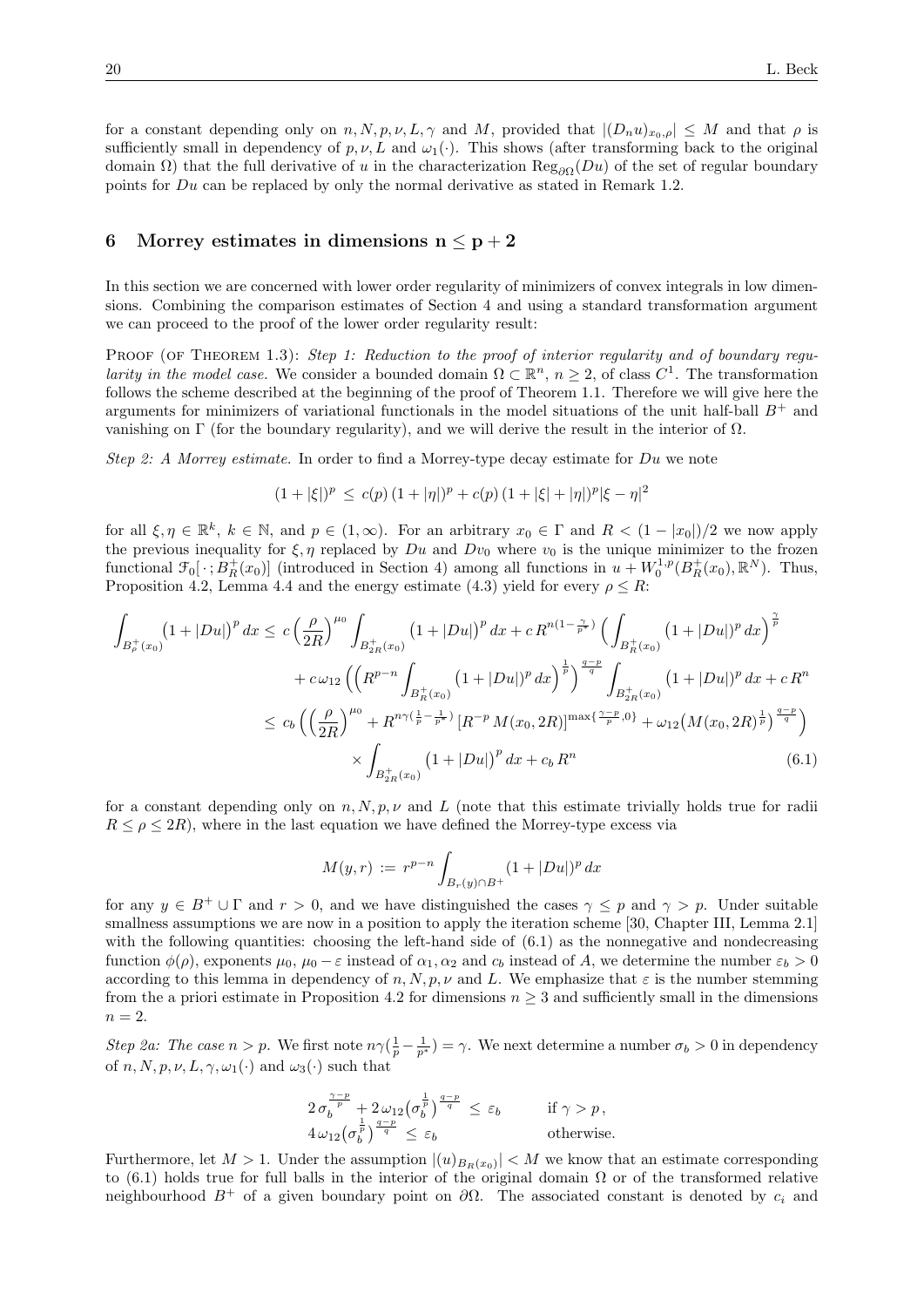now depends also on M, and the related constants determined by [30, Chapter III, Lemma 2.1] by  $\varepsilon_i =$  $\varepsilon_i(n, N, p, \nu, L, M)$  and  $\sigma_i = \sigma_i(n, N, p, \nu, L, M, \omega_1(\cdot), \omega_3(\cdot)) \in (0, 1)$ .

The objective is now to show that  $Du$  belongs to a suitable Morrey-space, provided that certain smallness conditions on the Morrey-excess and the mean values of  $u$  are satisfied. The procedure is standard in partial regularity proofs, so we will only sketch the remaining part of the proof: we start with the interior and assume that the smallness conditions

$$
M(z_0, 2R_0) < \sigma_i = \sigma_i(n, N, p, \nu, L, M, \omega_1(\cdot)) \quad \text{and} \quad |(u)_{B_{R_0}(z_0)}| < M \tag{6.2}
$$

are fullfilled for some  $R_0 \in (0,1)$  if  $\gamma > p$  or for some  $R_0 \in (0, \lbrack \varepsilon_i/2 \rbrack^{1/\gamma})$  if  $\gamma \leq p$ ,  $B_{2R_0}(z_0)$  compactly contained in  $B^+$  or in  $\Omega$ . Then, due to the continuity of the maps  $z \mapsto M(z, 2R_0)$  and  $z \mapsto (u)_{B_{R_0}(z)}$ , we observe that (6.2) holds for all points z in  $B_r(z_0)$  for some  $r > 0$  (chosen sufficiently small such that all  $B_{2R_0}(z)$  are still contained in  $B^+$  or in  $\Omega$ ). This allows us to deduce

$$
\int_{B_{\rho}(z)} (1+|Du|)^p dx \le c_i \left( \left( \frac{\rho}{2R_0} \right)^{\mu_0} + \frac{\varepsilon_i}{2} \right) \int_{B_{2R_0}^+(z)} (1+|Du|)^p dx + c_i R^n
$$

and then to apply [30, Chapter III, Lemma 2.1] to find

$$
\int_{B_{\rho}(z)} \left(1+|Du|\right)^p dx \leq \widetilde{c}_i \left[ \left(\frac{\rho}{2R_0}\right)^{\mu_0-\varepsilon} \int_{B_{2R_0}^+(z)} \left(1+|Du|\right)^p dx + \rho^{\mu_0-\varepsilon} \right] \tag{6.3}
$$

for all  $\rho < 2R_0$  and a constant  $\tilde{c}_i$  depending only on  $n, N, p, \nu, L$  and M. This means  $Du \in L^{p,\mu_0-\varepsilon}$  in  $B_r(x_0)$  by definition of the Morroy spaces, see Section 2.  $B_r(z_0)$  by definition of the Morrey spaces, see Section 2.

To end up with the same embedding also in the boundary situation we assume analogously that for some  $x_0 \in \Gamma$  and  $R_0 \in (0,1)$  the Morrey-types excess  $M(x_0, 2R)$  satisfies

$$
M(x_0, 2R_0) < \sigma_b = \sigma_b(n, N, p, \nu, L, \omega_1(\cdot)) \tag{6.4}
$$

and denote by  $\tilde{c}_b$  the constant appearing in the resulting estimate analogous to inequality (6.3). The continuity again yields that this smallness assumption holds in a relative neighbourhood  $B_r(x_0) \cap (B^+ \cup \Gamma)$ , but the Morrey embedding does not follow immediately from the smallness condition, because we only have estimates on balls or on half-ball, but not on intersections of arbitrary balls with  $B^+$ . To derive these estimates, the estimates on the boundary and in the interior now have to be combined similarly as in [38, Section 3.6] or [9, Section 5], and thus we have to assume a stronger smallness condition than in (6.4):

$$
M(x_0, 2R_0) < c(n, p)^{-1} \min \left\{ \sigma_b, \tilde{c}_b^{-1} \sigma_i \right\} =: \tilde{\sigma}_b(n, N, p, \nu, L, \omega_1(\cdot)) \tag{6.5}
$$

for a universal constant  $c(n, p)$  and where  $\sigma_i$  is determined for the choice  $M = 1$  (this choice is made because the mean value of balls  $B_{z_n}(z)$  – which are needed in the combination of the estimates – are bounded by  $|(u)_{B_{z_n}(z)}| \le c(n,p)M((z',0),2z_n)^{1/p}$  in view of Poincaré's inequality, and  $M((z',0),2z_n)$  in turn is bounded by  $\tilde{c}_b$  times the Morrey excess on larger half-balls). Then, under the assumption (6.5), we conclude  $Du \in L^{p,\mu_0-\varepsilon}$  in  $B_r(x_0) \cap (B^+ \cup \Gamma)$ .

Taking into account the smallness conditions (6.2) in the interior and (6.5) at the boundary, we hence conclude (after transforming back to the original domain  $\Omega$ ):

$$
Du \in L^{p,\mu_0-\varepsilon}(\operatorname{Reg}_{\Omega}(u) \cup \operatorname{Reg}_{\partial\Omega}(u),\mathbb{R}^N).
$$

Step 2b: The case  $n \leq p$ . Due to the higher integrability  $Du \in L^q$  for some  $q > p$  (Lemma 3.3), we know that  $u$  is a priori Hölder continuous. The improvement of the Hölder exponent now follows the line of arguments given in Step 2a, but taking into account  $M(x_0, R) \leq R^{q-n} \|1 + |Du||_{L^q}$ , which means that  $M(x_0, R)$  can be made arbitrarily small for every  $x_0$  only by choosing R sufficiently small (in dependence of  $||1 + |Du||_{L^q}$  and the structure constants). We further emphasize that the term  $R^{n\gamma(1/p-1/p^*)} [R^{-p}M(x_0, 2R)]^{\gamma/p}$  possibly appearing in (6.1) is estimated by  $cR^{n(1-\gamma/p^*)}$ , which obviously tends to zero as  $R \setminus 0$ . Hence,  $\text{Reg}_{\Omega}(u) \cup \text{Reg}_{\partial\Omega}(u)$  coincides with  $\overline{\Omega}$ , and we obtain analogously to above the Morrey-embedding of Du into  $L^{p,\mu_0-\varepsilon}(\overline{\Omega},\mathbb{R}^N)$ .

Step 2c: The case of integrands not depending explicitly on u. In this case the decay estimate  $(6.1)$  is replaced by

$$
\int_{B_{\rho}^+(x_0)} (1+|Du|)^p dx \le c_b \left( \left( \frac{\rho}{2R} \right)^{\mu_0} + \omega_1(R) \right) \int_{B_{2R}^+(x_0)} (1+|Du|)^p dx
$$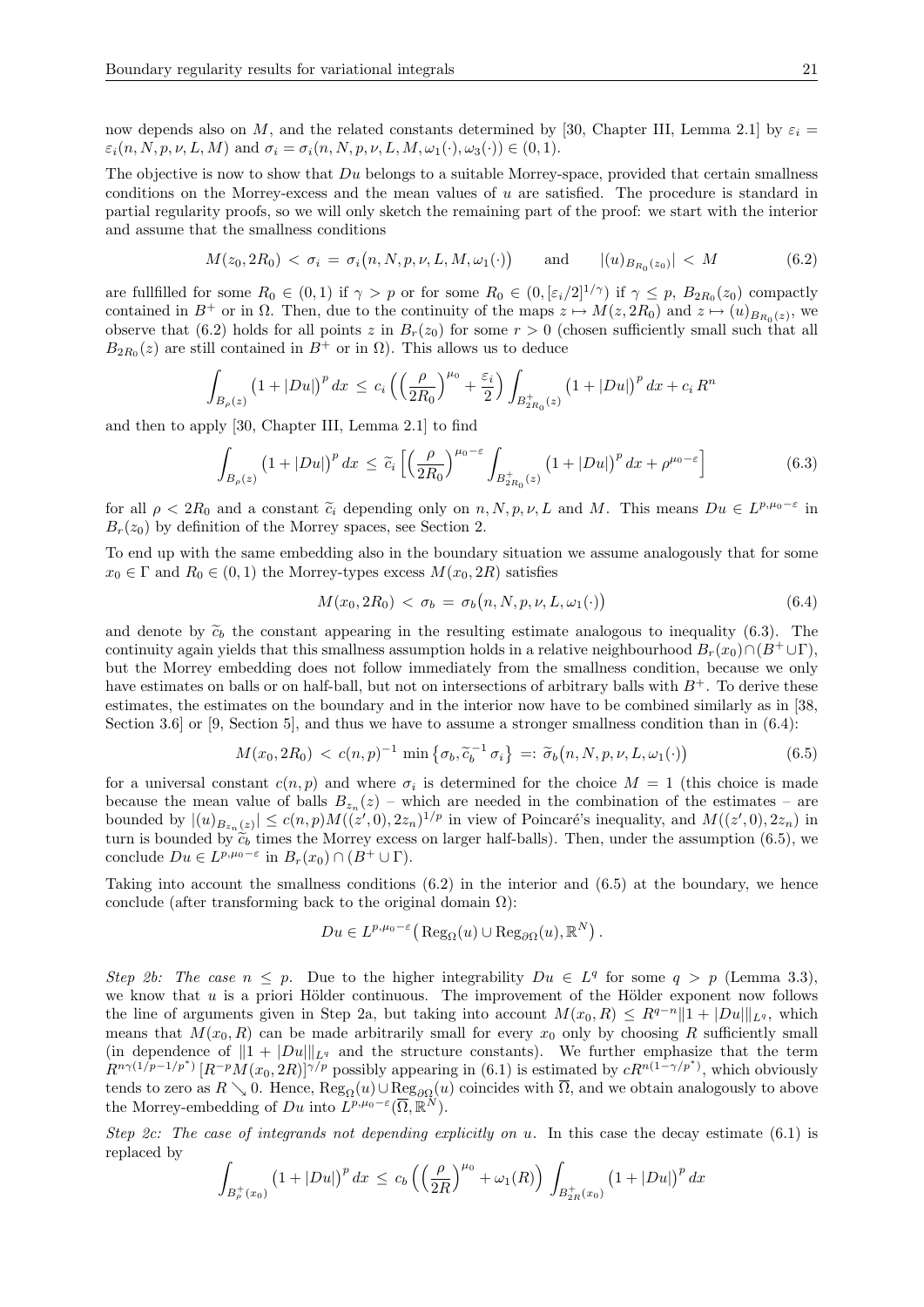applying Remark 4.5 instead of Lemma 4.4. Noting that  $\omega_1(R)$  vanishes as  $R \setminus 0$ , the iteration scheme [30, Chapter III, Lemma 2.1] can be applied exactly as in Step 2b independently of any smallness assumption on the Morrey excess  $M(x_0, R)$  and  $Du \in L^{p,\mu_0-\varepsilon}(\overline{\Omega}, \mathbb{R}^N)$  follows.

Step 3: Conclusion. We highlight that the definition of  $\mu_0$  and  $\varepsilon$  combined with the low-dimensional assumption  $n \leq p+2$  ensures  $\mu_0 - \varepsilon \in (n-p, n]$ . Thus, according to the Campanato-Meyers embedding, see e.g. [43, Theorem 2.2], we arrive at the conclusion that u is locally Hölder continuous on the regular set Reg<sub> $\Omega$ </sub> $(u)$   $\cup$  Reg<sub> $\partial\Omega$ </sub> $(u)$  with Hölder exponent  $\lambda = 1 - \frac{n-\mu_0+\varepsilon}{p}$ . Returning to the definition of  $\mu_0 =$  $\min\{n, 2+2\varepsilon\}$  and noting that  $\varepsilon$  can be chosen arbitrarily small for  $n=2$ , we thus end up with the Hölder continuity results for every exponent  $\lambda \in (0, \min\{1 - \frac{n-2-\varepsilon}{p}, 1\})$  as asserted in the Theorem.

Furthermore, the higher integrability result Lemma 3.3 enables us to improve the condition of  $x_0$  being a regular point. As a consequence we get that  $\text{Reg}_{\Omega}(u) \cup \text{Reg}_{\partial\Omega}(u)$  is contained in the set

$$
\left\{x_0 \in \overline{\Omega} : \liminf_{R \to 0} R^{q_1 - n} \int_{B_R(x_0) \cap \Omega} \left(1 + |Du|\right)^{q_1} dx = 0 \text{ and } \limsup_{\rho \to 0^+} |(u)_{\Omega \cap B_\rho(x_0)}| < \infty\right\}
$$

which, in view of Giusti's measure density result [34, Proposition 2.7], proves the assertion on the upper bound for the Hausdorff dimension of the singular set and finishes the proof of Theorem 1.3.

#### 7 Improved regularity in dimensions  $n = 2$

The result of the previous section now allows us to deduce a similar result as in Theorem 1.1 (assuming convexity instead of quasi-convexity), but which holds on a larger set. We here proceed close to the proof [43, Section 9] of a similar (interior) result for minimizers in the superquadratic case:

PROOF (OF THEOREM 1.4): Analogously to the previous proofs of Theorem 1.1 and 1.3 a transformation and local flattening procedure allows us to restrict ourselves to the interior regularity and to the boundary regularity on Γ for the model situation of the upper unit half-ball.

In the sequel, we shall revise some of the previous estimates and improve them in dimensions  $n = 2$ . Taking into account  $\mu_0 = n = 2$  we first want to comment on the Morrey embedding  $Du \in L^{2-\tau,p}$  on the regular set of u for arbitrarily small  $\tau > 0$  found in the previous section. We emphasize that in the superquadratic case  $p \geq 2$  the regular set of u coincides with  $\Omega$ , and the proof of Theorem 1.3 (in particular Step 2b) reveals: for every  $\tau \in (0, p)$  there exists of a radius  $R_0 = R_0(N, p, \nu, L, \alpha_1, \|u\|_{L^\infty}, \|Du\|_{L^q}, \tau) > 0$ (independently of the ball under consideration) such that we have

$$
\int_{B_R^+(x_0)} \left(1 + |Du|\right)^p dx < R^{2-\tau} \tag{7.1}
$$

for all  $x_0 \in \Gamma$  and  $2R \le \min\{R_0,(1-|x_0|)\}\)$  as well as the corresponding estimate on balls  $B_R(x_0)$  in the interior of  $\Omega$ . In view of  $\omega_1(t) \le \min\{1, t^{\alpha_1}\}\$  and  $\omega_2(t) \le \min\{1, t^{\alpha_2}\}\$  for all  $t \ge 0$ , the second statement in Lemma 4.4 thus yields the comparison estimate

$$
\int_{B_R^+(x_0)} \left| V(Du) - V(Dv_0) \right|^2 dx \le c R^{2 + \frac{p-\tau}{p} \frac{q-p}{q} \alpha_1 - \tau} + c R^{2 + \frac{p-\tau}{p} (1 - \frac{\gamma}{p^*}) \alpha_2} + c R^{2 + 2\gamma(\frac{1}{p} - \frac{1}{p^*}) - \tau \frac{\gamma}{p}} \le c R^{2 + \delta}
$$

for all  $R \le R_0/2$  with a constant  $c = c(N, p, p^*, \nu, L, \gamma)$ , and with  $v_0$  the unique minimizer to the frozen functional  $\mathcal{F}_0[\cdot; B_R^+(x_0)]$  in the class  $u + W_0^{1,p}(B_R^+(x_0), \mathbb{R}^N)$ . Moreover, we have defined

$$
\delta = \min \left\{ \frac{p-\tau}{p} \frac{q-p}{q} \alpha_1 - \tau, \frac{p-\tau}{p} \left( 1 - \frac{\gamma}{p^*} \right) \alpha_2, 2\gamma \left( \frac{1}{p} - \frac{1}{p^*} \right) - \tau \frac{\gamma}{p} \right\}
$$

which is strictly positive for  $\tau$  chosen sufficiently small (in dependency of N, p, v, L and  $\alpha_1$ ). Returning to a Campanato-type decay estimate, we then find via Proposition 4.2 for any  $0 < \rho < R < R_0/2$ :

$$
\int_{B_{\rho}^{+}(x_{0})} |V(Du) - (V(Du))_{\rho,x_{0}}|^{2} dx
$$
\n
$$
\leq 2 \int_{B_{\rho}^{+}(x_{0})} |V(Dv_{0}) - (V(Dv_{0}))_{\rho,x_{0}}|^{2} dx + 2 \int_{B_{R}^{+}(x_{0})} |V(Du) - V(Dv_{0})|^{2} dx
$$
\n
$$
\leq c \left(\frac{\rho}{R}\right)^{2+\epsilon} \int_{B_{R}^{+}(x_{0})} (1 + |Dv_{0}|)^{p} dx + c R^{2+\delta} \leq c \left(\frac{\rho}{R}\right)^{\epsilon} \rho^{2} R^{-\tau} + c R^{2+\delta}.
$$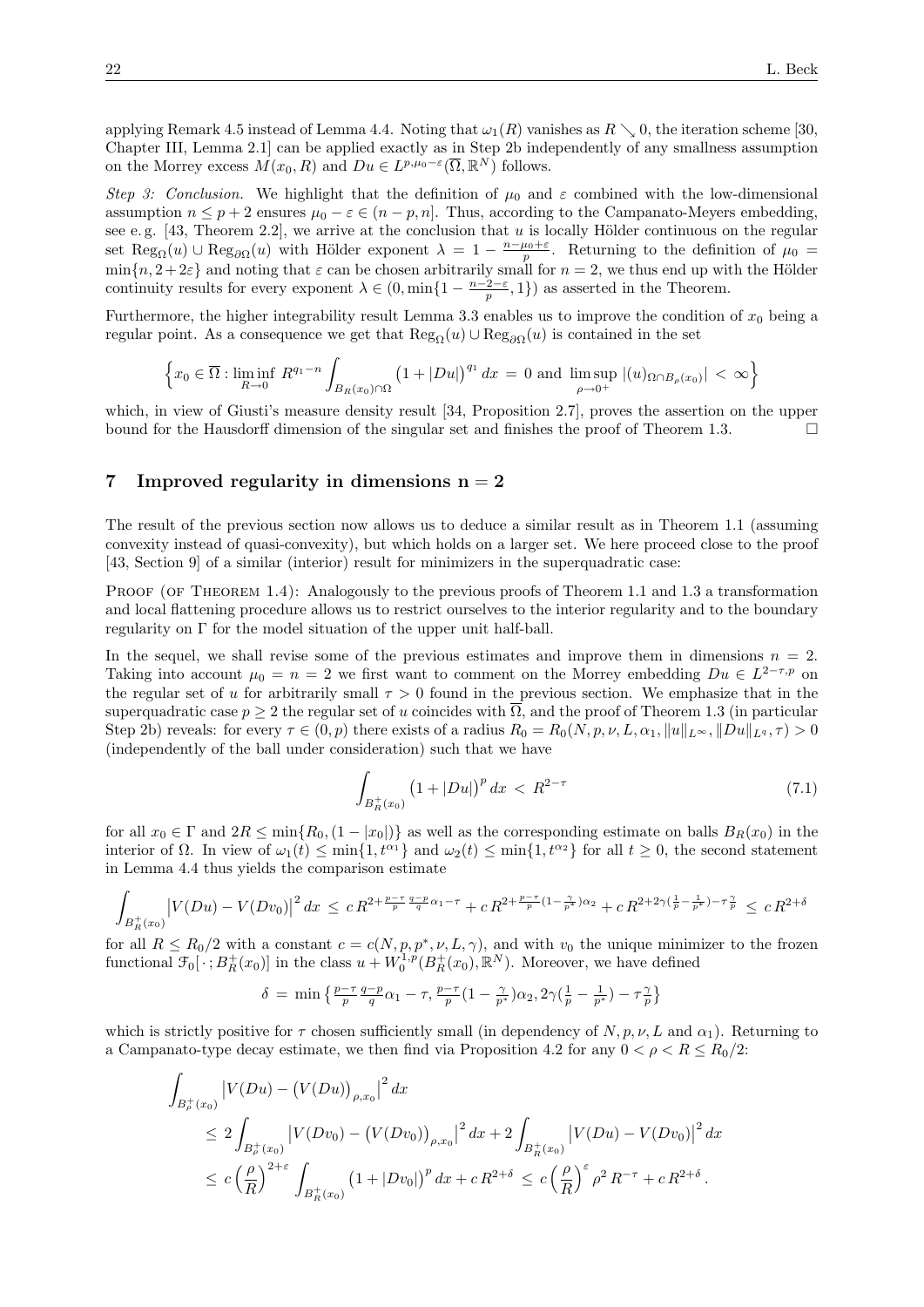Taking  $R := \rho^{\sigma}$  with

$$
\sigma := \frac{2+\varepsilon}{2+\delta+\varepsilon+\tau}\,,
$$

we obtain that the powers of  $\rho$  on the right-hand side of the previous inequality coincide and equal  $\sigma(2+\delta)$ . So in the next step we fix  $\tau$  sufficiently small (which in turn fixes the radius  $R_0$ ) such that this power of  $\rho$  is greater than the space dimension 2, i.e.

$$
\sigma (2 + \delta) = \frac{4 + 2\varepsilon + 2\delta + \varepsilon\delta}{2 + \delta + \varepsilon + \tau} > 2
$$
  
\n
$$
\Leftrightarrow \tau < \min \left\{ \frac{\varepsilon (q - p) p\alpha_1}{2pq + \varepsilon pq + \varepsilon (q - p)\alpha_1}, \frac{\varepsilon p(1 - \frac{\gamma}{p^*})\alpha_2}{2p + \varepsilon (1 - \frac{\gamma}{p^*})\alpha_2}, \frac{\varepsilon (1 + \frac{\gamma}{p} - \frac{\gamma}{p^*})}{1 + \frac{\varepsilon \gamma}{2p}} \right\} =: \tau_0
$$

with  $\tau_0 = \tau_0(N, p, p^*, \nu, L, \gamma, \alpha_1, \alpha_2)$ . Hence, there exists an exponent  $\lambda > 0$  depending on the same parameters such that

$$
\int_{B_{\rho}^{+}(x_{0})} |V(Du) - (V(Du))_{\rho,x_{0}}|^{2} dx \le c(N, p, \nu, L) \rho^{n+2\lambda}
$$
\n(7.2)

for  $\rho \le \rho_0$ , and  $\rho_0$  sufficiently small in dependency of  $N, p, \nu, L, \alpha_1, ||u||_{L^{\infty}}$  and  $||Du||_{L^q}$  (but  $\rho_0$  is independent of  $x_0$ ). For balls in the interior, the same estimate holds true, and combining the estimates for balls in the interior of  $B^+$  and for half-balls with center on Γ, we again obtain this decay estimate for all intersects of balls with  $B^+$ . Scaling back, taking into account Campanato's characterization of Hölder continuous functions and using standard properties of the V -function, we thus arrive at the conclusion  $Du \in C^{0,\lambda'}(\overline{\Omega},\mathbb{R}^N)$  in the superquadratic case  $p \geq 2$  for some  $\lambda' > 0$ . Therefore, the set of regular points of Du given in Theorem 1.1 coincides with  $\overline{\Omega}$ , the optimal Hölder continuity follows, and the theorem is proved for  $p \geq 2$ .

Dealing with the subquadratic case, we first observe that the Morrey-embedding  $Du \in L^{2-\tau,p}$  holds locally outside a set of Hausdorff dimension less than  $n - p$ , except in the case where f and h do not depend explicitly on u (in this case, the estimate (7.1) holds everywhere and the line of arguments above applies). Therefore, in the general situation the proof of Theorem 1.3 merely ensures that (7.1) holds locally on the regular set  $\text{Reg}_{B^+\cup\Gamma}(u)$  of u (and also on  $\text{Reg}_{\Omega}(u)$  in the interior). Then, as it was proved in Theorem 1.3, the radius  $R_0 > 0$  determined in the superquadratic case now depends also on the point  $x_0$ , but due to the continuity of the map  $x_0 \mapsto R^{p-n} \int_{B_R^+(x_0)} (1+|Du|)^p dx$  the estimate holds locally in a neighbourhood  $U(x_0)$ of  $x_0$ . Therefore, for every  $x_0$  in the regular set of u we have estimates of the type (7.1) at our disposal for a (relative) neighbourhood  $U(x_0)$  of  $x_0$ , and we thus repeat the calculations restricting ourselves to (half-)balls contained in  $U(x_0)$ . This yields the inequality (7.2) on (half-)balls  $B_{\rho}^{(+)}(x_0)$  for all  $\rho > \rho_0$  with  $\rho_0 > 0$  now depending also on  $x_0$  in a continuous way. The conclusion then follows exactly as above.

#### Acknowledgement

The author wishes to thank G. Mingione and J. Kristensen for introducing her to this problem.

# References

- [1] E. Acerbi and N. Fusco, Semicontinuity problems in the calculus of variations, Arch. Ration. Mech. Anal. 86 (1984), 125–145.
- [2] E. Acerbi and N. Fusco, A regularity theorem for minimizers of quasiconvex integrals, Arch. Ration. Mech. Anal. 99 (1987), 261–281.
- [3] E. Acerbi and N. Fusco, Local regularity for minimizers of non convex integrals, Ann. Sc. Norm. Super. Pisa, Cl. Sci., IV. Ser. 16 (1989), no. 4, 603–636.
- [4] E. Acerbi and N. Fusco, Regularity for minimizers of non-quadratic functionals: the case  $1 < p < 2$ , J. Math. Anal. Appl. 140 (1989), 115–135.
- [5] F. J. Almgren, Existence and regularity almost everywhere of solutions to elliptic variational problems among surfaces of varying topological type and singularity structure, Ann. Math. 87 (1968), no. 2, 321–391.
- [6] A. Arkhipova, Partial regularity up to the boundary of weak solutions of elliptic systems with nonlinearity a greater than two, J. Math. Sci. (N. Y.) 115 (2003), 2735–2746.
- [7] L. Beck, Partial regularity for weak solutions of nonlinear elliptic systems: the subquadratic case, Manuscr. Math. 123 (2007), no. 4, 453–491.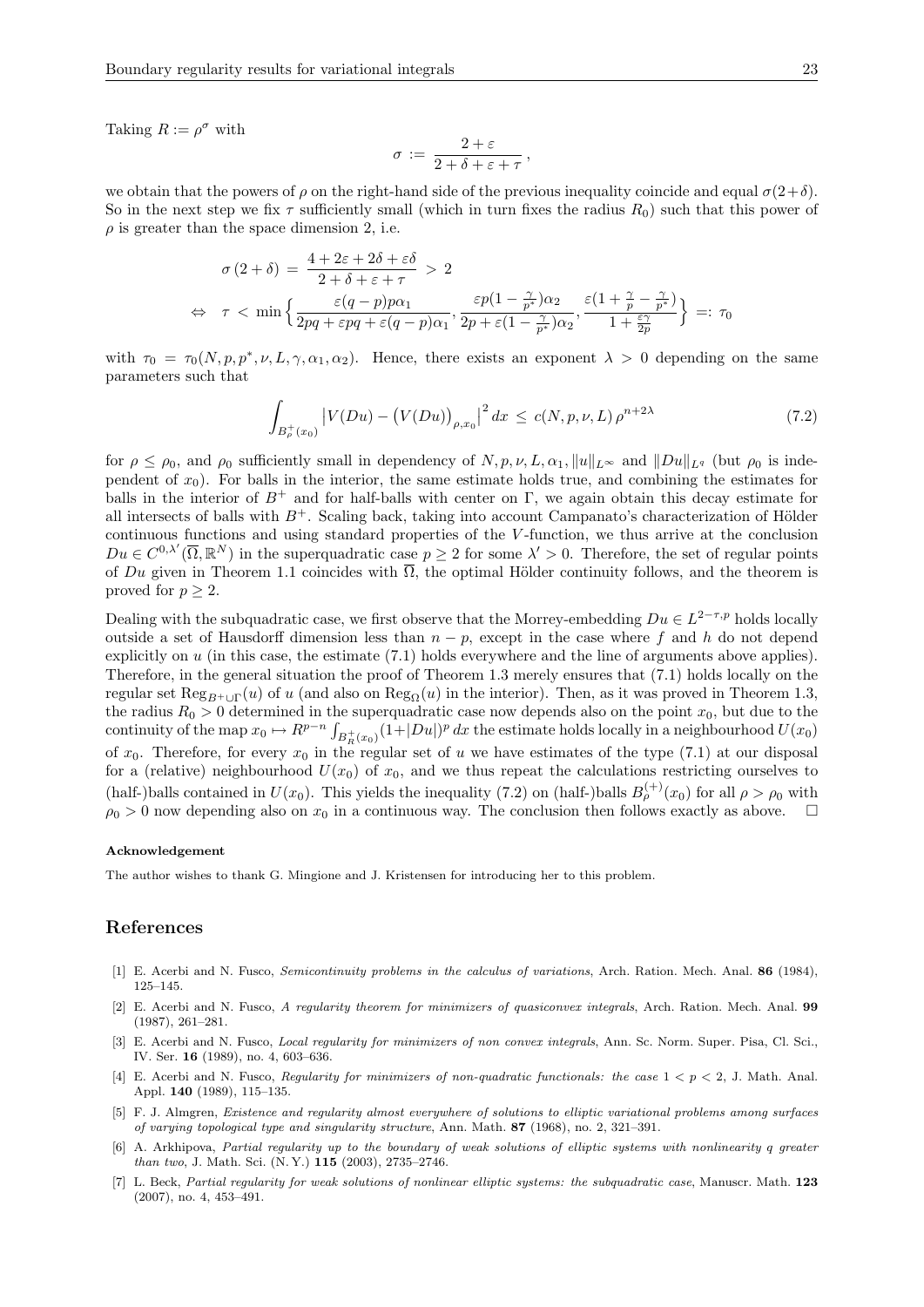- [8] L. Beck, Boundary regularity for elliptic problems with continuous coefficients, J. Convex Anal. 16 (2009), no. 1, 287–320.
- [9] L. Beck, Partial Hölder continuity for solutions of subquadratic elliptic systems in low dimensions, J. Math. Anal. Appl. 354 (2009), no. 1, 301–318.
- [10] S. Campanato, Proprietà di Hölderianità di alcune classi di funzioni, Ann. Sc. Norm. Super. Pisa Ser. III 17 (1963), 175–188.
- [11] S. Campanato, Hölder continuity and partial Hölder continuity results for  $W^{1,q}$ -solutions of non-linear elliptic systems with controlled growth, Rend. Sem. Mat. Fis. Milano 52 (1982), 435-472.
- [12] S. Campanato, A maximum principle for nonlinear elliptic systems: Boundary fundamental estimates, Adv. Math. 66 (1987), 291–317.
- [13] S. Campanato, Elliptic systems with non-linearity q greater or equal to two. Regularity of the solution of the Dirichlet problem, Ann. Mat. Pura Appl. Ser. 4 147 (1987), 117–150.
- [14] M. Carozza, N. Fusco, and G. Mingione, Partial Regularity of Minimizers of Quasiconvex Integrals with Subquadratic Growth, Ann. Mat. Pura Appl. Ser. 4 175 (1998), 141–164.
- [15] E. De Giorgi, Frontiere orientate di misura. Seminario di Matematica, Sc. Norm. Super. Pisa, 1960-1961.
- [16] E. De Giorgi, Un esempio di estremali discontinue per un problema variazionale di tipo ellittico, Boll. Unione Mat. Ital., IV. 1 (1968), 135–137.
- [17] F. Duzaar, A. Gastel, and J. F. Grotowski, Partial regularity for almost minimizers of quasi-convex integrals, SIAM J. Math. Anal. 32 (2000), no. 3, 665–687.
- [18] F. Duzaar and J. F. Grotowski, Optimal interior partial regularity for nonlinear elliptic systems: the method of Aharmonic approximation, Manuscr. Math. **103** (2000), 267–298.
- [19] F. Duzaar, J. F. Grotowski, and M. Kronz, Partial and full boundary regularity for minimizers of functionals with nonquadratic growth, J. Convex Anal. 11 (2004), no. 2, 437–476.
- [20] F. Duzaar, J. F. Grotowski, and M. Kronz, Regularity of almost minimizers of quasi-convex variational integrals with subquadratic growth, Ann. Mat. Pura Appl. 11 (2005), no. 4, 421–448.
- [21] F. Duzaar, J. Kristensen, and G. Mingione, The existence of regular boundary points for non-linear elliptic systems, J. Reine Angew. Math. 602 (2007), 17–58.
- [22] F. Duzaar and G. Mingione, The p-harmonic approximation and the regularity of p-harmonic maps, Calc. Var. Partial Differ. Equ. 20 (2004), 235–256.
- [23] F. Duzaar and K. Steffen, Optimal interior and boundary regularity for almost minimizers to elliptic variational integrals, J. Reine Angew. Math. 546 (2002), 73–138.
- [24] M. Eleuteri and J. Habermann, Regularity results for a class of obstacle problems under nonstandard growth conditions, J. Math. Anal. Appl. 344 (2008), no. 2, 1120–1142.
- [25] L. C. Evans, Quasiconvexity and partial regularity in the calculus of variations, Arch. Ration. Mech. Anal. 95 (1986), 227–252.
- [26] M. Foss, Global regularity for almost minimizers of nonconvex variational problems, Ann. Mat. Pura Appl., IV. Ser. 187 (2008), no. 2, 263–321.
- [27] M. Foss and G. Mingione, Partial continuity for elliptic problems, Ann. Inst. Henri Poincaré Anal. Non Linéaire 25 (2008), 471–503.
- [28] N. Fusco and J. E. Hutchinson,  $C^{1,\alpha}$  partial regularity of functions minimising quasiconvex integrals, Manuscr. Math. 54 (1985), 121–143.
- [29] M. Giaquinta, A counterexample to the boundary regularity of solutions to elliptic quasilinear systems, Manuscr. Math. 24 (1978), 217–220.
- [30] M. Giaquinta, Multiple Integrals in the Calculus of Variations and Nonlinear Elliptic Systems, Princeton University Press, Princeton, New Jersey, 1983.
- [31] M. Giaquinta and E. Giusti, On the regularity of the minima of variational integrals, Acta Math. 148 (1982), 31-46.
- [32] M. Giaquinta and E. Giusti, Sharp estimates for the derivatives of local minima of variational integrals, Boll. Unione Mat. Ital., VI. Ser., A **3** (1984), 239-248.
- [33] M. Giaquinta and G. Modica, *Partial regularity of minimizers of quasiconvex integrals*, Ann. Inst. H. Poincaré Anal. Non Linéaire 3 (1986), 185–208.
- [34] E. Giusti, Direct Methods in the Calculus of Variation, World Scientific Publishing, Singapore, 2003.
- [35] E. Giusti and M. Miranda, Sulla Regolarità delle Soluzioni Deboli di una Classe di Sistemi Ellitici Quasi-lineari, Arch. Rational Mech. Anal. 31 (1968), 173–184.
- [36] E. Giusti and M. Miranda, Un esempio di soluzioni discontinue per un problema di minimo relativo ad un integrale regolare del calcolo delle variazioni, Boll. Unione Mat. Ital., IV. Ser. 1 (1968), 219–226.
- [37] J. F. Grotowski, Boundary regularity results for nonlinear elliptic systems in divergence form, Habilitationsschrift, Erlangen, 2000.
- [38] J. F. Grotowski, Boundary regularity results for nonlinear elliptic systems, Calc. Var. Partial Differ. Equ. 15 (2002), 353–388.
- [39] C. Hamburger, Partial regularity for minimizers of variational integrals with discontinuous integrands, Ann. Inst. Henri Poincaré, Anal. Non Linéaire 13 (1996), no. 3, 255–282.